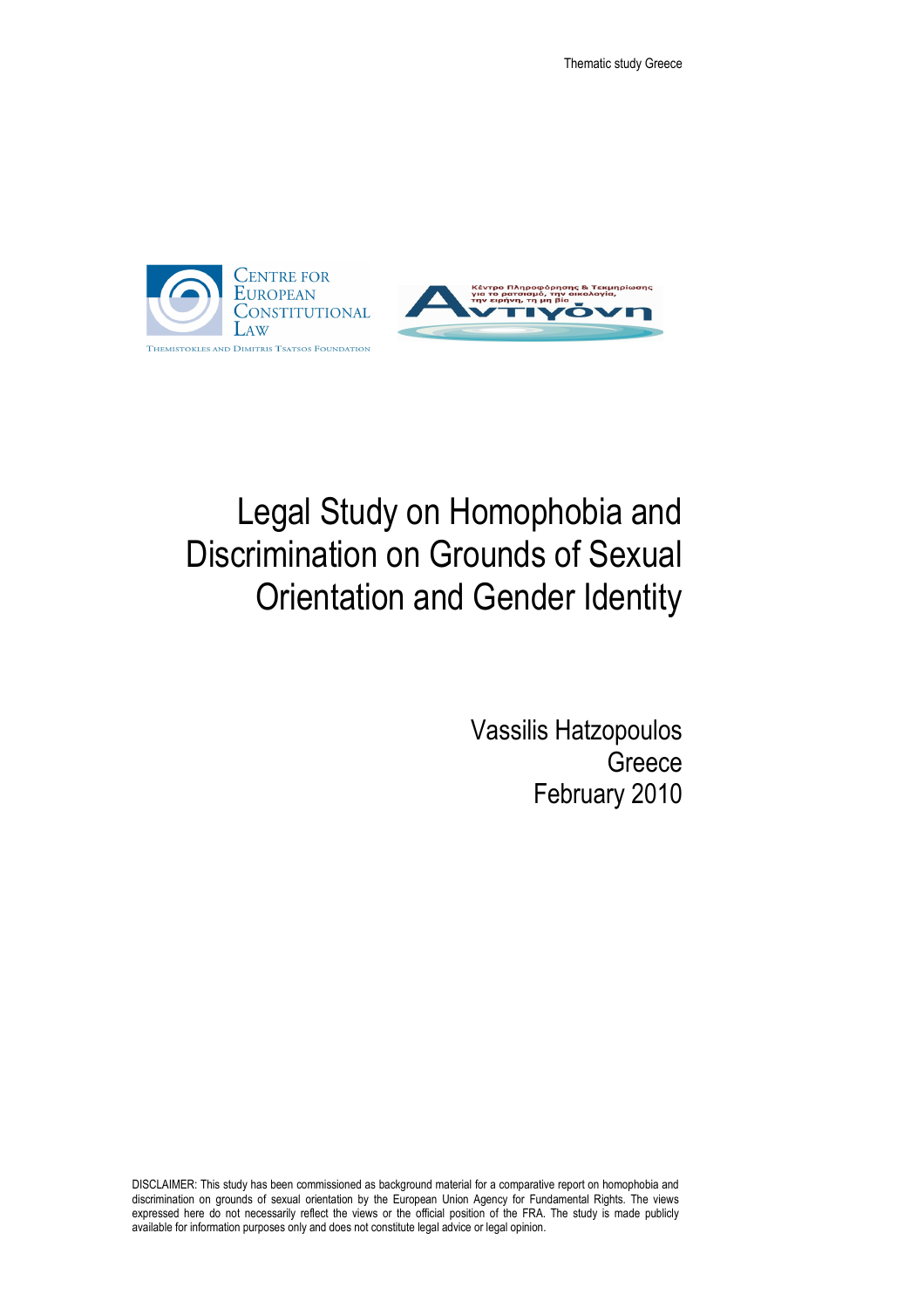# Contents

| A.             |                                       |  |
|----------------|---------------------------------------|--|
| <b>B.</b>      |                                       |  |
| $\mathbf{C}$ . |                                       |  |
| D.             |                                       |  |
| E.             |                                       |  |
| $\mathbf{F}$ . |                                       |  |
| G.             |                                       |  |
| H.             |                                       |  |
| I.             |                                       |  |
|                |                                       |  |
|                | ANNEX 1 - PRESENTATION OF CASE LAW 33 |  |
|                |                                       |  |
|                |                                       |  |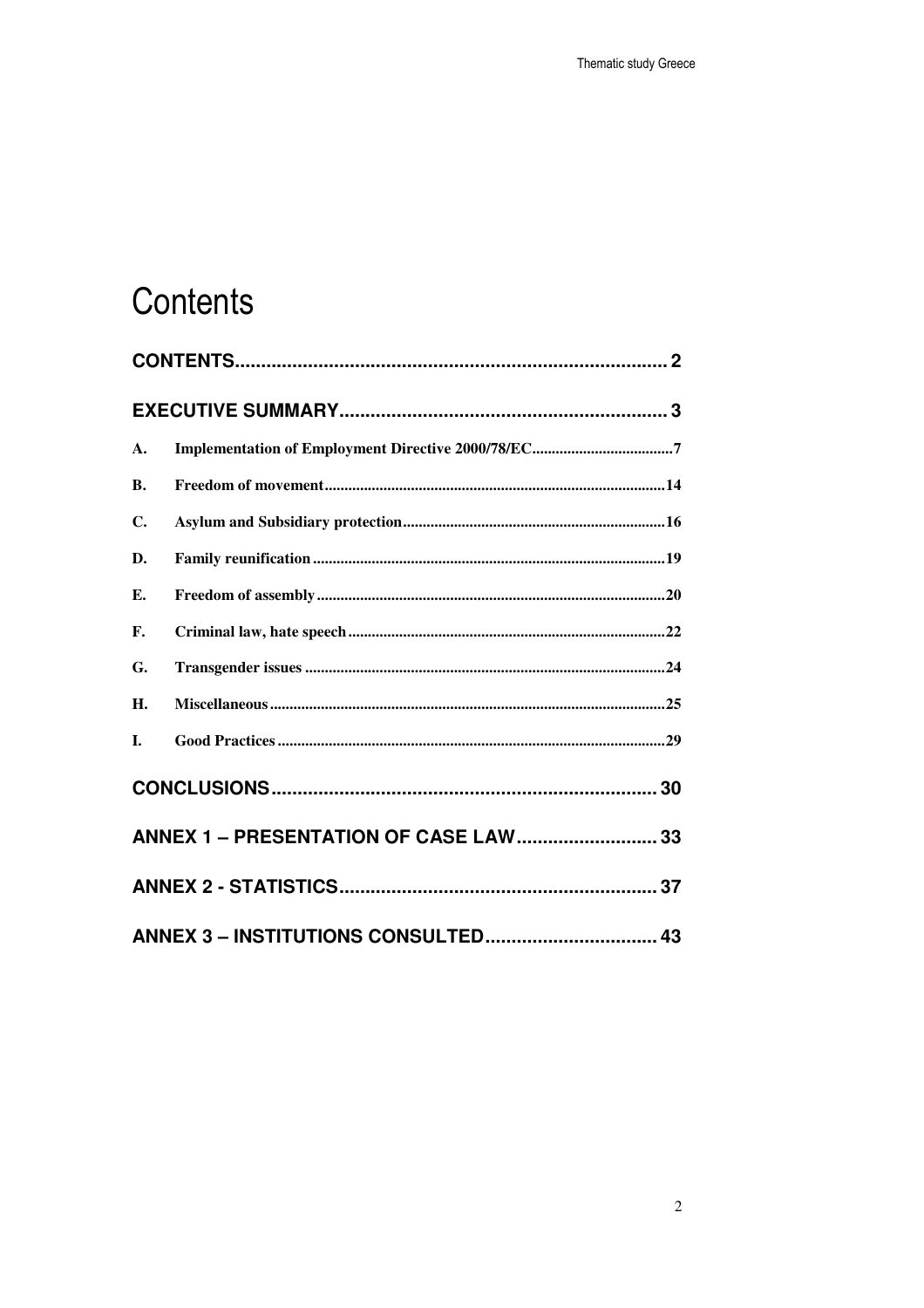## Executive summary

## Implementation of Employment Directive 2000/78/EC

Directive 2000/78/EC (the employment non discrimination Directive) has been transposed into Greek law jointly with Directive 2000/43/EC, (the general non discrimination Directive), by Law 3304/05.

No substantial provision of the Law seems to be raising specific problems or questions directly related to discrimination based on sexual orientation. The main substantial issue is the limited scope of the law: it only covers discrimination in respect of employment and occupation conditions, but not in other fields.

The procedural arrangements of the Law, on the other hand, seem to be highly complex and inefficient. For one thing, the fact that victims may make use of the regular administrative law remedies does not allow for a proper examination of complaints. Further, the fact that there are three distinct (!) equality bodies, each competent to hear and to deal with different kinds of complaints, further complicates the situation. Finally, the inactivity of the equality bodies concerning the dissemination of the Law and of rights thereby accruing to individuals has been proverbial.

The irrefutable proof that the system is badly set up and inefficiently operating, is that there has not been any complaint successfully dealt with by any of the equality bodies. Neither has there been any judicial decision, by any court or tribunal, applying the Law. In the last few years, in a couple of occasions, the discriminatory refusal to provide services on the basis of sexual orientation has been condemned, but on bases other than the "Non discrimination Law".

### Freedom of movement

Under Greek law, 'free' partnerships between non married persons have only been recognised by Law 3719/2008, only in respect of opposite-sex couples. Further, a couple of same sex marriages celebrated by a progressive Mayor have been annulled by the Courts. Therefore, EU LGBT citizens may gain the right to stay in Greece on their own right, provided they fulfil the relevant conditions, but not as family members. LGBTs who are not EU citizens, have no right to enter and stay in Greece as family members neither of Greek nor of other EU citizens. The same is true for their children.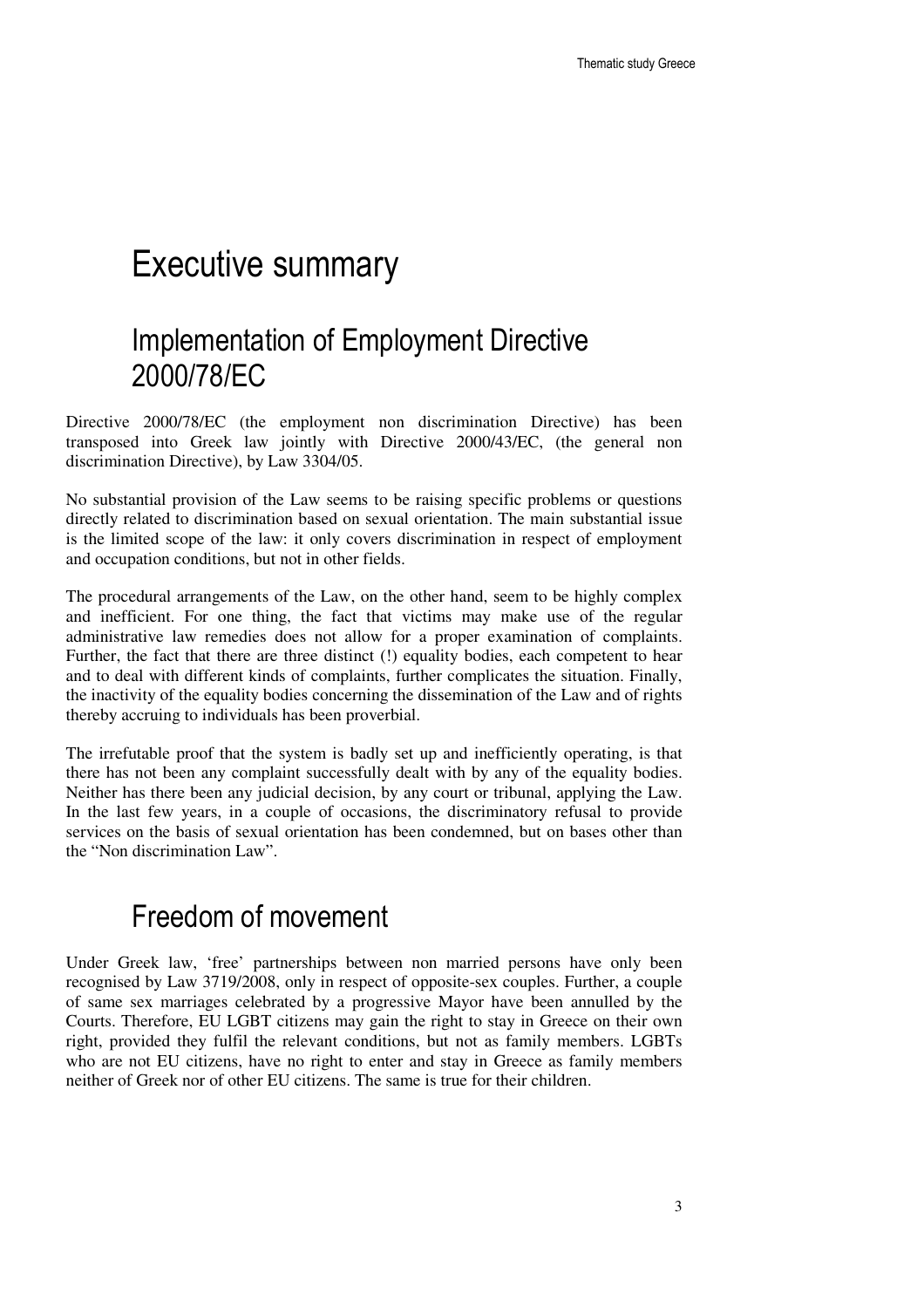### Asylum and Subsidiary Protection

Greece has a surprisingly low percentage of recognition of refugee status, under the Geneva Convention or else. No official statistics exist on the grounds on which a) protection claims are being submitted or b) refugee status is being granted. Even if such statistics did exist, sexual orientation would not figure as a category of its own, but would come as a sub-category of 'persons persecuted for reasons of membership of a particular social group'.

There are no binding or else clear rules on whether LGBT are considered as belonging in a particular social group. In practice, however, there have been some cases where asylum has been granted to people who have been persecuted because of their sexual orientation. These are very few, nonetheless, compared to the total number of the relevant claims, given that the vast majority of people seeking asylum in Greece come from Iraq and Iran, countries particularly hostile to LGBTs.

In view of the findings above and those exposed under 'Freedom of Movement' it comes as no surprise that 'Family reunification' for the same-sex partner of an individual having obtained refugee status in Greece is not an issue.

### Family Reunification

The 'Family Reunification' Directive 2003/86/EC has been transposed into Greek law by Presidential Decree (PD) 131/2006. Like in all other instances where giving rights to same-sex partners is at stake, the legislator's response is outright negative. The law makes no mention whatsoever of non married partners, regardless of whether they are of the same or opposite sex from the sponsor. Therefore, no LGBT partners of third country nationals residing in Greece are admitted for family reunification.

### Freedom of Assembly

Pride Parades' have been continuously held in downtown Athens from 2005 onwards. Several 'Pride Assemblies' had been publicly held before 2005 in parks and squares of Athens. All necessary permissions have always been obtained without any major hurdle or delay. No homophobic demonstration or other collective manifestation has ever taken place in Greece. The recent Pride Parades attract an increasing number of attendees: an estimated number of 5.000 people attended the 2009 Pride Parade, compared to an estimate of 2000 in 2007. Police has readily offered its protection to the events, but had never had to intervene in incidents openly driven by homophobia. Athens Pride has a dedicated website with a wealth of relevant information (http://www.athenspride.eu/v2/).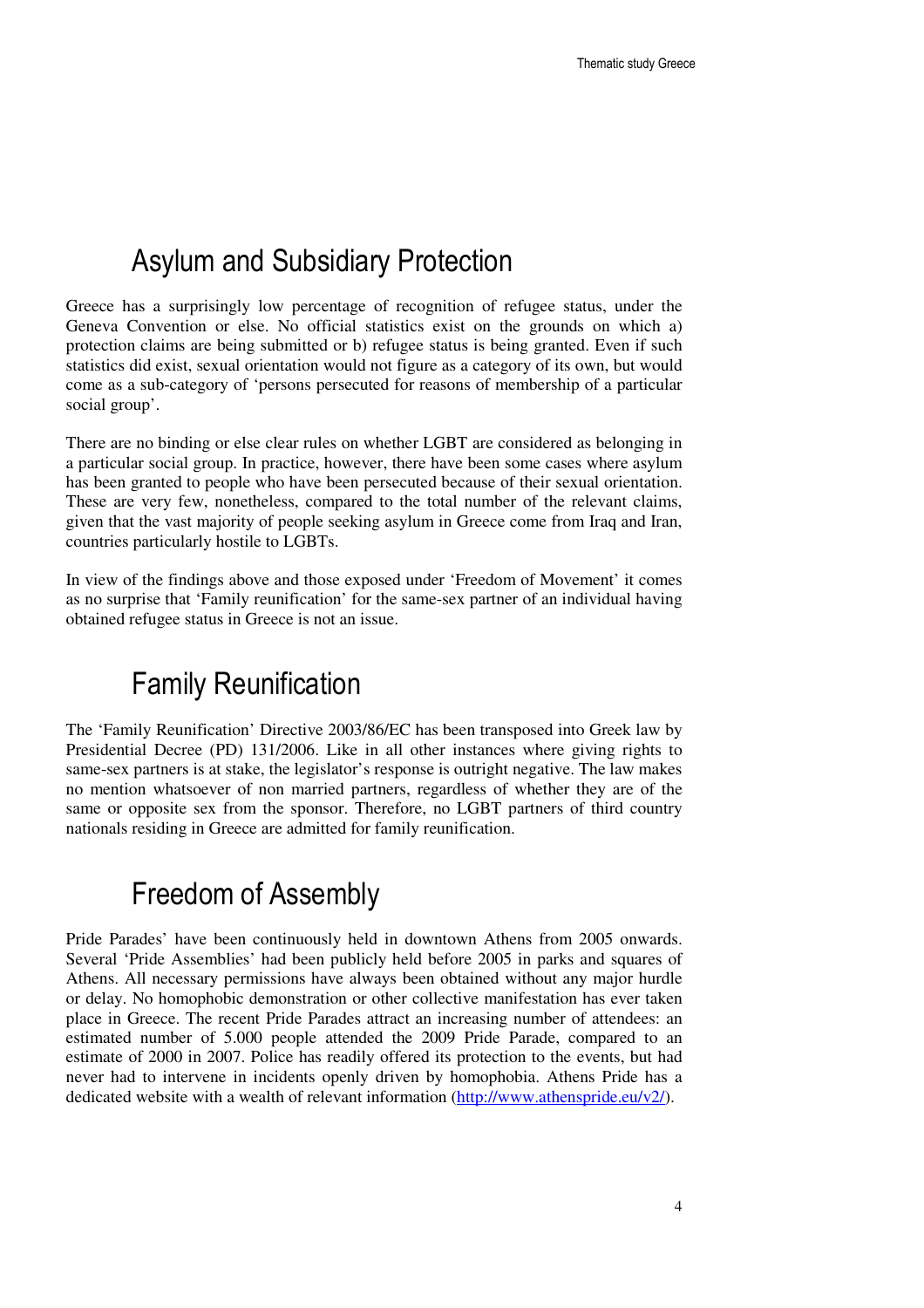#### Criminal Law – Hate speech

Hate speech in Greece is regulated exclusively by Law 927/1979. This law, however, only incriminates hate speech based on racial origin, nationality and religion. Sexual orientation does not figure among the grounds on which hate speech is prohibited and, therefore, no specific protection is offered to LGBTs. Moreover, Law 927/1979 has been idle for many years and has only been applied in the last years, only in cases involving Jews and Romas. Therefore, an extensive application of the law to cover sexual orientation is not a likely development. Victims of hate speech may use the Civil Code remedies if their name, personality, right to family life etc are being violated. These remedies, however, are of limited interest to LGBTs.

In the Penal Code homophobia has become a general aggravating factor following a 2008 modification of the Penal Code, concerning the calculation of the penalty; to date, however, no judicial application of this new piece of legislation may be identified. On the opposite, however, Article 347 of the Penal Code incriminates some homosexual practices, clearly distinguishing them from heterosexual ones. This clearly discriminatory provision has been denounced time and again by LGBTs, their associations and several NGOs and its abolition is expected some time in the foreseeable future. However, no general 'Lithuania-like' law exists in Greece.

### Transgender issues

Trans people under the Greek legal system are a non issue, since there is not a single legal text or judicial decision dealing with them. It is not clear whether trans people are covered by legislation prohibiting discrimination on the basis of sexual orientation or on the basis of sex.

This notwithstanding, sex reassignment is practiced in Greece and has, at least once, been covered by the general healthcare and pension fund (IKA). After sex modification is successfully operated, the person has the right to change his/her name following a relatively straight forward procedure. Marriage is also possible with a person of the opposite sex – post surgery.

#### **Miscellaneous**

Homophobia within the Greek society is existent but dormant. One may observe a) indifference on the part of non concerned parties and b) deception and lack of trust on the part of parties directly concerned (LGBTs and their organisations). This tacit acquiescence to homophobia is nurtured by a number of factors which are peculiar within Greek society. At least six factors may be pointed out: a) the dominant role of the Greek Orthodox Church in Greek society and its openly homophobic stance, b) the macho and/or homophobic discourse of the vast majority of politicians, c) the negative imagery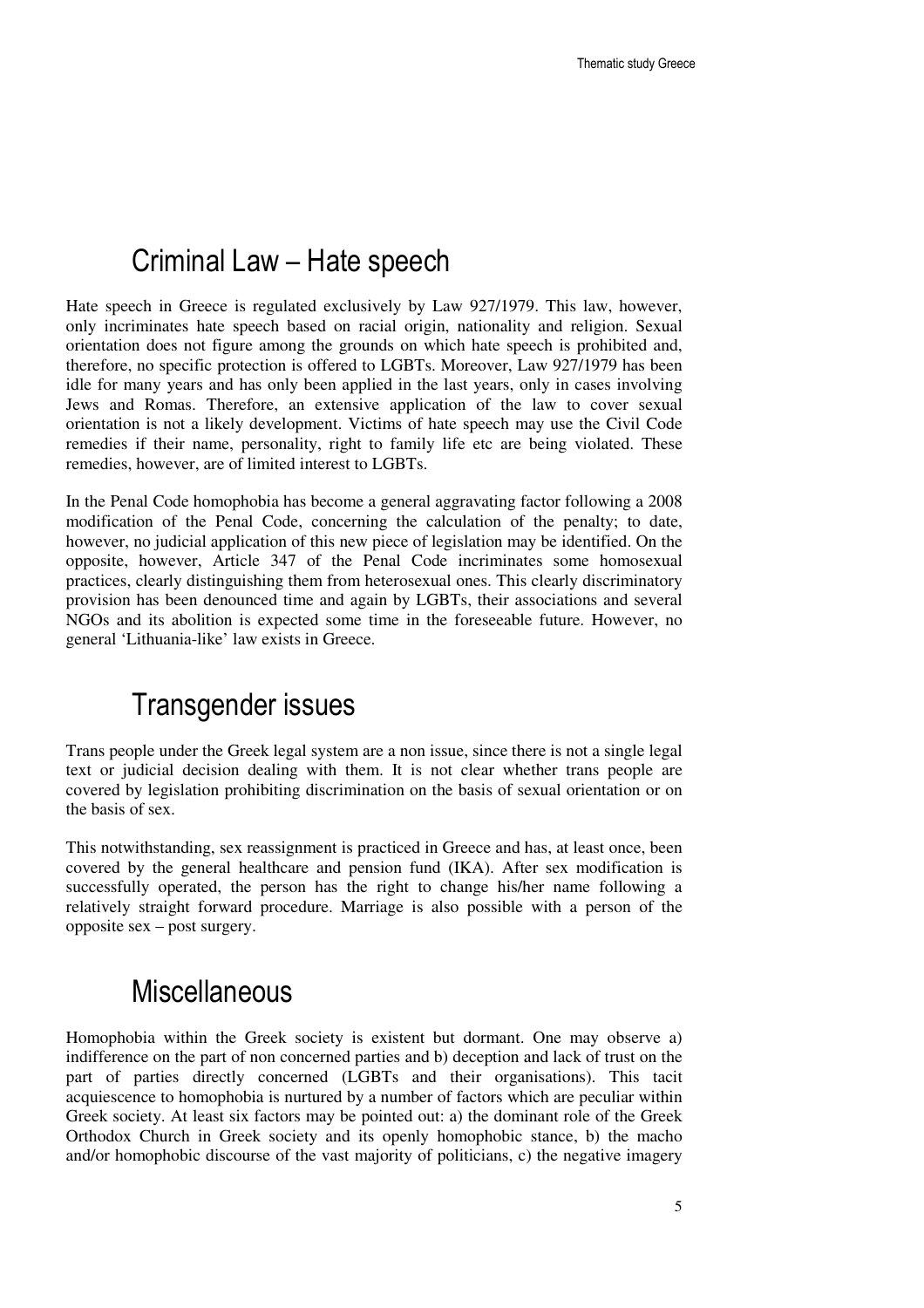put forward by the media, d) the role of the police, e) the absence of sexual education in schools and f) the unwillingness of all the governments to pay attention to substantiated LGBT claims and to legislate in accordance.

### Good Practices

Almost non-existent.

### **Conclusions**

Homophobia and discrimination on the basis of sexual orientation remain, to a large extent, 'unspoken' legal issues under the Greek legal system. While the social realities are there, the legal system is catching up with great delay and, often, in a (willingly?) inefficient manner.

For one thing, in Greece discrimination on the basis of sexual orientation is dealt with together with all other forms of prohibited discriminations, if at all. Second, Greece has fulfilled its obligations under the relevant EC directives in a 'minimalistic' and procedurally cumbersome manner. Third, Greece does not recognise family outside marriage, nor does it pay attention to trans issues. Finally, the institution of asylum has been severely suffering in the country which invented it.

Therefore, there has been no judgment by any court or tribunal concerning specifically discrimination on the basis of sexual orientation. There have been virtually no claims before the equality bodies either. This shows a fundamental distrust for the procedures and bodies involved – which may be justified in view of the very poor visibility, let alone effectiveness, of these bodies. A further reason, which may partly explain the fact that the organisations involved are not as active as one would expect, is that they often are 'one door, many doorbells', i.e. the same persons bear various labels and are charged with all sorts of responsibilities and functions.

The lack of any statistical data, official or other, is a striking feature of the Greek situation concerning homophobia. Efforts to make up for this lack of information, through direct contacts with stakeholders and competent bodies, have failed to bear fruits. This is presented in Annex III of the present study, where all the bodies contacted and their responses are being presented.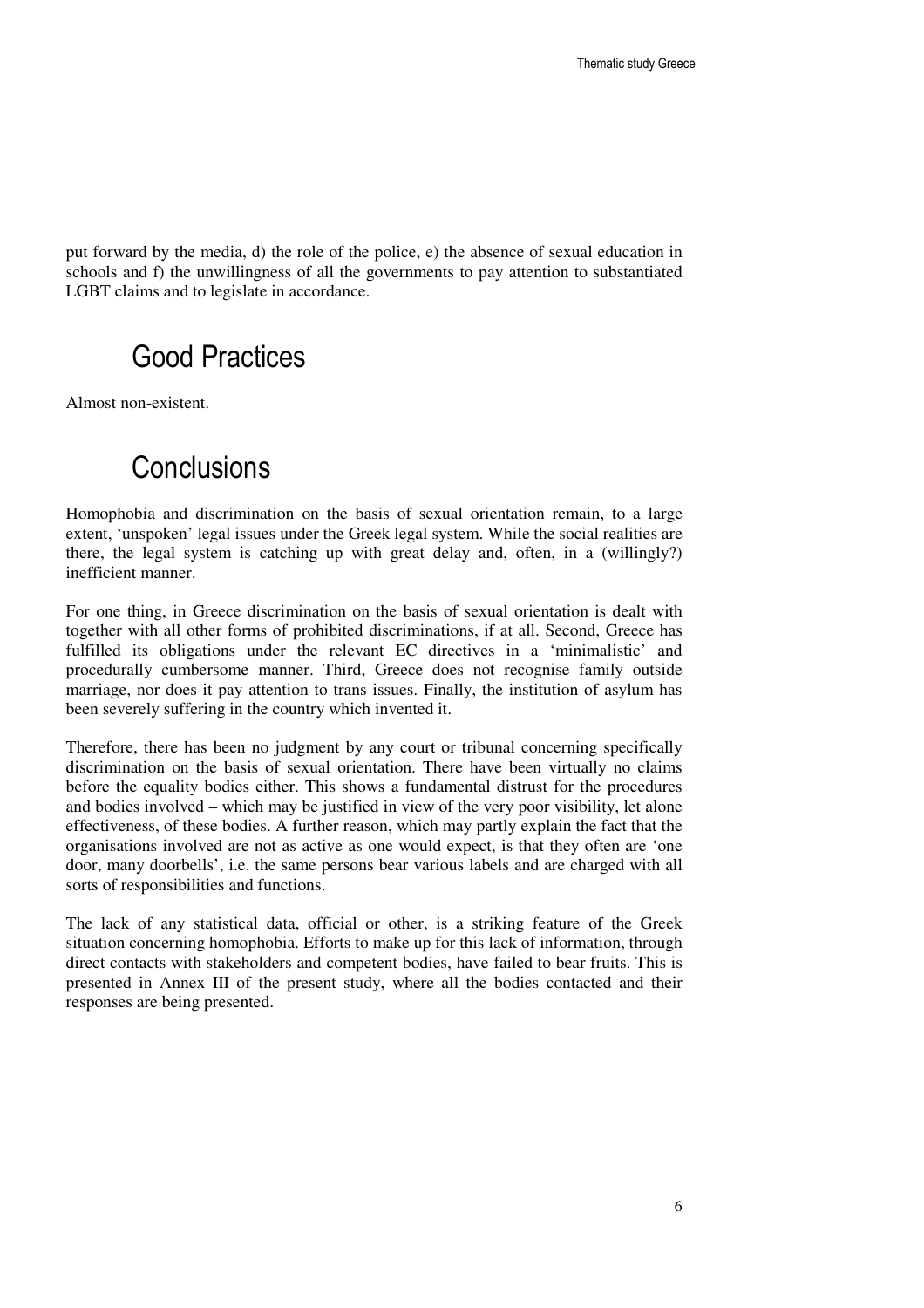## A. Implementation of Employment Directive 2000/78/EC

Directive 2000/78/EC (the employment non discrimination Directive) has been transposed into Greek law jointly with Directive 2000/43/EC, (the general non discrimination Directive), by Law 3304/05 {Official Gazette (FEK) A 16, 27/01/05, p. 67-72, hereinafter 'the Law'}. The choice of a formal law for the implementation of the above Directives is significant, in view of the fact that the vast proportion of EC Directives is being transposed into Greek law by presidential decrees (PDs). This choice has been dictated by legal considerations, as the Directives touch upon both labour and criminal law. Moreover, this choice carries a clear political statement as it shows the importance that the Greek government attaches to the principle of non discrimination, compared to other more 'functional' rules of EC law. An undesired effect of this choice, however, has been that the Supreme Administrative Jurisdiction has been deprived of the opportunity to exercise its preventive control of legality over the transposition text, as the Jurisdiction's competence only covers PDs – not formal laws.

The Law counts six Chapters: **Chapter 1** describes the objective of the Law and defines the concept of equality of treatment. **Chapter 2** transposes the substantial provisions of Directive 2000/43/EC (general prohibition of discrimination on the basis of race of ethnic origin). **Chapter 3** transposes the substantial provisions of Directive 2000/78/EC (prohibition of discrimination at the work place, based i.a. on sexual orientation). **Chapter 4** bears the title 'Protection'. It sets civil, administrative and criminal rules and procedures for the protection of individuals against discrimination. Further, it transposes the principles a) of reversal of the burden of proof and b) that plaintiffs may be represented by other 'legal persons', provided that their consent is unequivocally given. **Chapter 5** concerns the 'Promotion of equal treatment' which is to be achieved in two ways: a) through social dialogue with representative associations of the various categories of protected persons, conducted by the Economic and Social Committee and b) the nomination of three different bodies responsible for the extra-judicial examination of allegations of discrimination. **Chapter 6** contains final and transitional provisions.

Several commentators have underlined the pros and cons of the Law, but none has ever focused on the issue of discrimination on the basis of sexual orientation.

No substantial provision of the Law (contained in Chapters 1-3) seems to be raising specific problems or questions directly related to discrimination based on sexual orientation. The only issue, raised by the National Committee for Human Rights (NCHR – Εθνική Επιτροπή για τα ∆ικαιώµατα του Ανθρώπου) and by Amnesty International and taken over by the Greek Economic and Social Committee (ECOSOC, Οικονομική και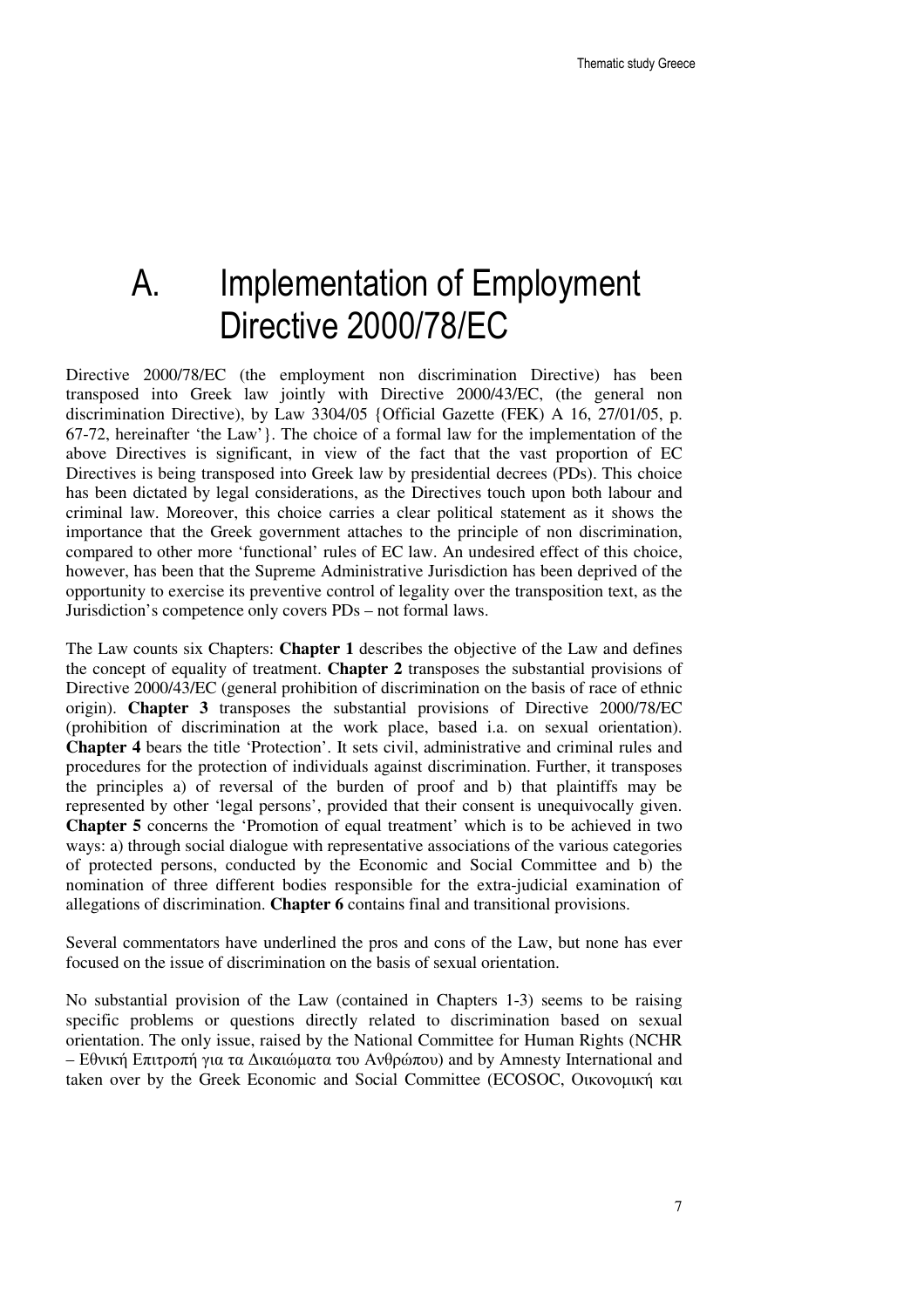Kοινωνική Επιτροπή) in its first report for the implementation of the law,<sup>1</sup> is a translation problem. The world 'sexual' has two translations in Greek: one, more formal and etymologically linked to procreation (γενετήσιος) and another one more colloquial and closer semantically to pleasure (σεξουαλικός). In the Law the former is being used and this could entail some bias against persons who do not aim in procreating.

The second observation concerning the substantial content of the Law is its limited scope. The Law prohibits discrimination on the basis of religion, other convictions, handicap, age and sexual orientation only in respect of employment and occupation conditions. The Law itself does not cover discrimination in other fields, such as education, public goods and services etc. What the Law does, however, is that it foresees the extension of its own scope by means of a PD (Article 27). The adoption of a PD should be easier and more fast-track than the amendment of the Law itself, despite the fact that the initiative for the adoption of the relevant decree is shared between three Ministers: Economy and Finance, Employment and Social Protection and Justice. To date no such decree has been adopted and we are not aware of any motion in this direction. This affirmation still holds true three years later, in February 2010.

The procedural arrangements of the Law, on the other hand, require some more extensive commentaries. The Law provides (quasi-)separate remedies for discriminations occurring in three distinct situations: a) by the public administration and subordinate or attached bodies, b) by private persons in general, c) by employers in particular. For each one of these categories the Law provides for a 'general' remedy, borrowed from other fields of law, and for a 'specific' body responsible for mediating and monitoring the application of the principles of the Law. The procedural arrangements described below cover any form of discrimination, irrespective of the ground(s) on which it is based.

For discriminations inflicted by the administration and its bodies, the Law (article 13) makes it possible to use the same means of administrative review available under general administrative procedure, in order to obtain the reformation or repeal of unfavourable individual administrative acts (Law 2690/99, Articles 24-26). The plaintiff has to submit his/her plea to the authority which adopted the act or to the hierarchically superior one, without any time limitation. The administrative authority has to respond within 30 days, and if it fails to do so (which is very common in practice) it is deemed to have rejected the plea. The refusal of the authority (express or implicit) may be challenged before the administrative courts and tribunals. The above system, however, has three important shortfalls. First, it is unclear whether the submission of the administrative review procedure suspends the 60-day time limitation for introducing annulment proceedings before the administrative courts and tribunals. Therefore, many plaintiffs prefer to go directly to the courts against the prejudicial act, or at least to initiate simultaneously both procedures. Second, the submission of the plea for administrative review has no suspensive effects, unless the authority expressly decides so  $-$  a possibility which materialises almost under no circumstances. Third, as stated above, administrative review proceedings may only be introduced against *individual* administrative acts – not

 $\overline{a}$ 

<sup>1</sup> According to Article 18 of the Law, the ECOSOC should lead the social dialogue on issues of discrimination, publish a yearly report, make recommendations to the Government etc. For its first (2005) report see http://www.oke.gr/gnomes/gnomes%202006/T\_157.pdf.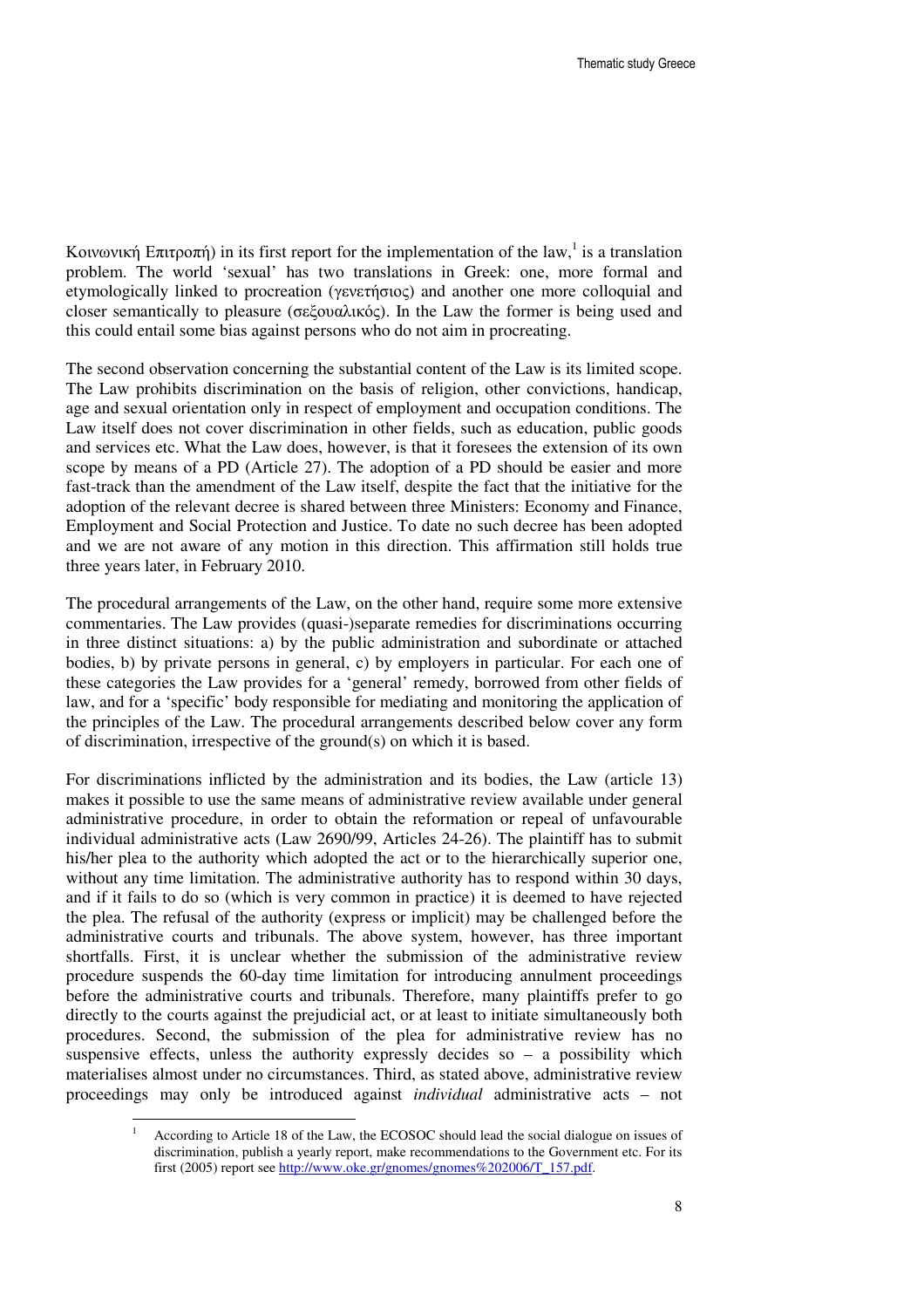regulatory ones. This may be specifically relevant for LGBT people: one of the objectives of the EC Directive is to open up the categories of persons having the right to raise a discrimination plea, even if they are not directly and individually concerned – an objective which may not be served by the general rules on admissibility.

For discriminations inflicted by the administration and its bodies the Law names as equality body the Greek Ombudsman (Συνήγορος του Πολίτη). According to the Law, the Ombudsman has the power to investigate cases of discrimination and, where an actual problem is identified, to undertake mediation. Mediation takes the form of informal contacts and of a written 'opinion' which is sent to the failing administration and is also made public. However, there is no way in which the Ombudsman may oblige the administration to change its decisions or practices, or to offer compensation or other relief to the aggrieved party. The activities of the Ombudsman are being regularly publicised in its website and through its Annual Report to the Parliament. Despite the fact that no such clear obligation stems from the Law, the Ombudsman has developed the habit of including its special report as an equality body (obligation created by the Law) in its Annual Report.

In its 2005 annual report as an equality body the Ombudsman had dealt with only one case of discrimination on the basis of sexual orientation. In (Ombudsman) case 2967/2005 a non-Greek post-graduate student of the University of Athens complained that the expulsion measures taken against him by the University authorities were grounded on his sexual orientation. The Ombudsman dismissed the claim and found that the measures were based on the personal conduct of the complainant and that, in any event, this case could not come under the Law, since the alleged discrimination concerned access to education, not to employment or occupation. In its 2006 annual report the Ombudsman observes that its new functions as an equality body have been better disseminated with the result that the total number of claims under the Law 3304/05 (all types of discrimination) has doubled to 51. However, in 2006, not a single case referred to the Ombudsman concerned discrimination based on sexual orientation! The same is true for the 2007 and 2008.

Discrimination in the workplace is being dealt with under labour law and is liable to administrative fines ranging from 1,000 to 30,000 euros. The role of 'equality body' in the field of employment is entrusted to the Employment Inspection Body (Σώμα Επιθεώρησης Εργασίας). This (like the Ombudsman) is a pre-existing body, enjoying extensive inspection powers. Its task is to make sure that the main rules of labour law are actually applied. Through 'down raids', document inspections, investigations, crossexaminations etc, the Employment Inspection Body makes sure that all employment is duly declared, paid leaves are respected, overtime work is paid for etc. By virtue of the Law, this Body is also empowered to check for the existence/occurrence of discriminations in the workplace. As an 'equality body' the Body may a) participate in any conciliation effort between the parties, b) emit a summary report on the reasons due to which such a conciliatory effort failed, c) give its opinion, on its own motion or on probe by the Minister of Justice, on the interpretation of the Law, d) draw reports on the application and promotion of equal treatment. However, this body has no website were it could publicise its actions and its findings and has never published a report under its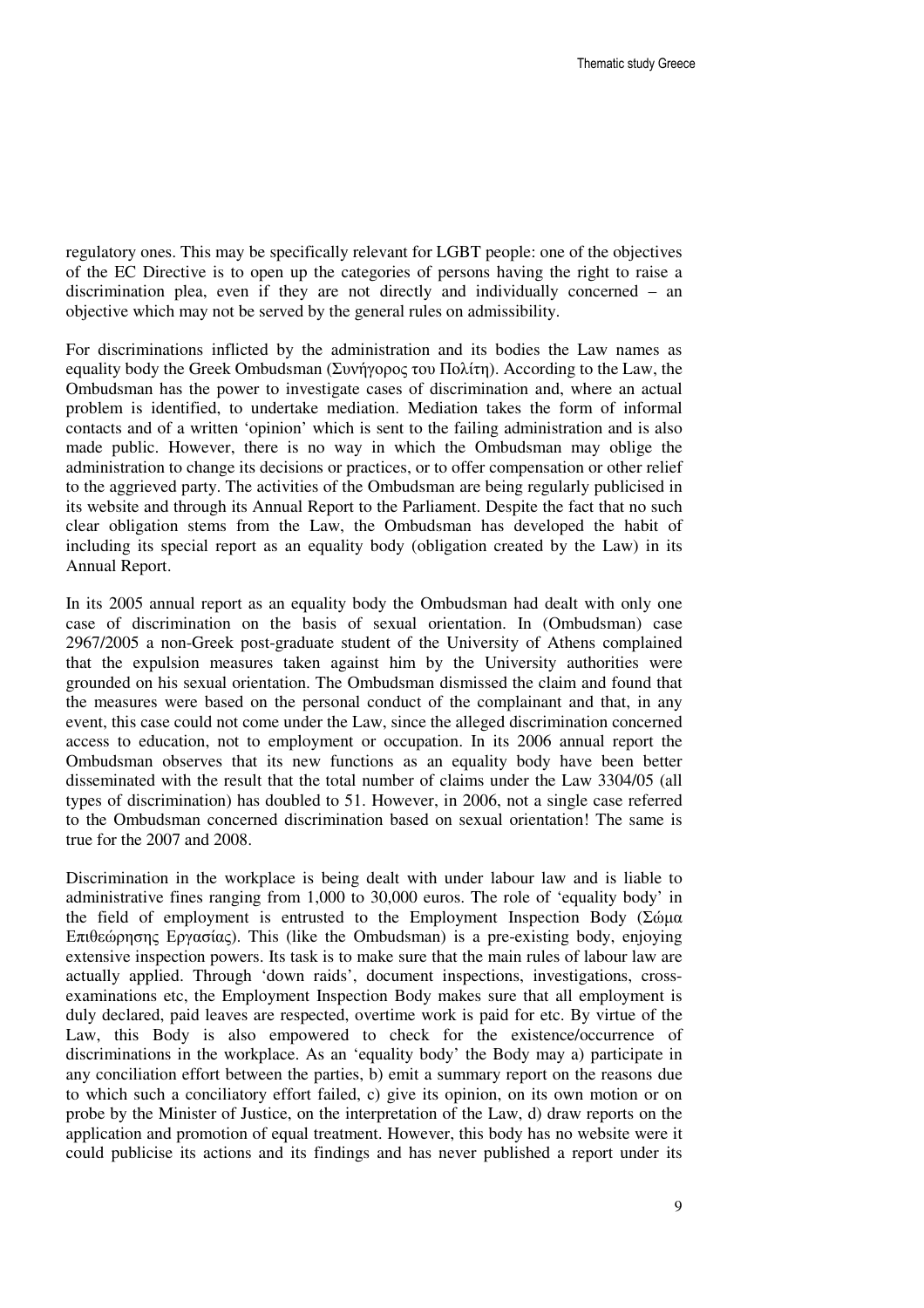capacity as an equality body. However, the Employment Inspection Body has responded to the requests for information by the ECOSOC, both in 2005 and in 2006, and has stated that no cases of discrimination under Law 3304/05 have ever been reported to it. The same information was provided in a written reply to our request for information, in the beginning of 2008 – covering thus the year 2007. This finding is somehow contradicted by the information given to the ECOSOC for its 2006 annual report by the Department of Equal Opportunities of the Ministry of Employment and Social Protection.<sup>2</sup> This Department, entrusted by the Law with the obligation to offer operational support to the Employment Inspection Body for the application of Law 3304/05, has responded that six cases of discrimination had been reported to it. However, the Department did not specify the grounds of the alleged discriminations, nor did it state how it actually dealt with each one of these cases.

For all other cases of discrimination (i.e. when the source of discrimination is not a public authority or an employer), the Law establishes a new 'equality body', the 'Equal Treatment Committee' (Επιτροπή Ίσης Μεταχείρισης). This is a body created within the Ministry of Justice, its members are named by the Minister, it is presided by the Secretary General for Justice, its operations are manned and its logistics supported by services of the same Ministry. The fact that the Equal Treatment Committee has limited independence has been highlighted,<sup>3</sup> but this may not be dramatic in itself<sup>4</sup> to the extent that the Committee only takes care of disputes arising between individuals – no administration is involved. The Equal Treatment Committee has the same powers (investigative etc) and functions (mediation, reporting etc) as the Employment Inspection Body (above para. 0). It would seem, however, that the Equal Treatment Committee has been pretty much idle since its setup, one of the reasons being that it is understaffed. The fact is that the Committee has no webpage (not even as part of the webpage of the Ministry of Justice) and has not yet published any yearly report. More importantly still, it has even failed to respond to the request for information addressed to it by the ECOSOC for every single year since 2005. This notwithstanding, the Equal Treatment Committee has responded to our request for information (in January 2008) and has stated that no case of discrimination on the basis of sexual orientation has ever been reported to it. The Ombudsman in its 2006 annual report states that the members of this Committee have occasionally met merely for coordination purposes, but this may just be a decent way to cover the Committee's idleness.

> Nothing has changed in the last three years: the Equal Treatment Committee still has no dedicated website, nor does it have any presence within the parent Ministry's website – despite the fact that the latter (Ministry) has been renamed to "Ministry of Justice, Transparency and Human Rights". Similarly, the Committee has failed to provide any data to the ECOSOC for the years 2007

 $\frac{1}{2}$ For the 2006 ECOSOC report see.

http://www.oke.gr/gnomes/gnomes%202007/GNOMH\_183.pdf.

<sup>3</sup> Among others by the Ombudsman in its Annual Report as an equality body for 2005, p. 14 and by the ECOSOC in its 2005 Annual Report, p. 28, see http://www.oke.gr/gnomes/gnomes%202006/T\_157.pdf.

<sup>4</sup> The developments which follow, however, make clear that the lack of independence does indeed impair the functioning of the Committee.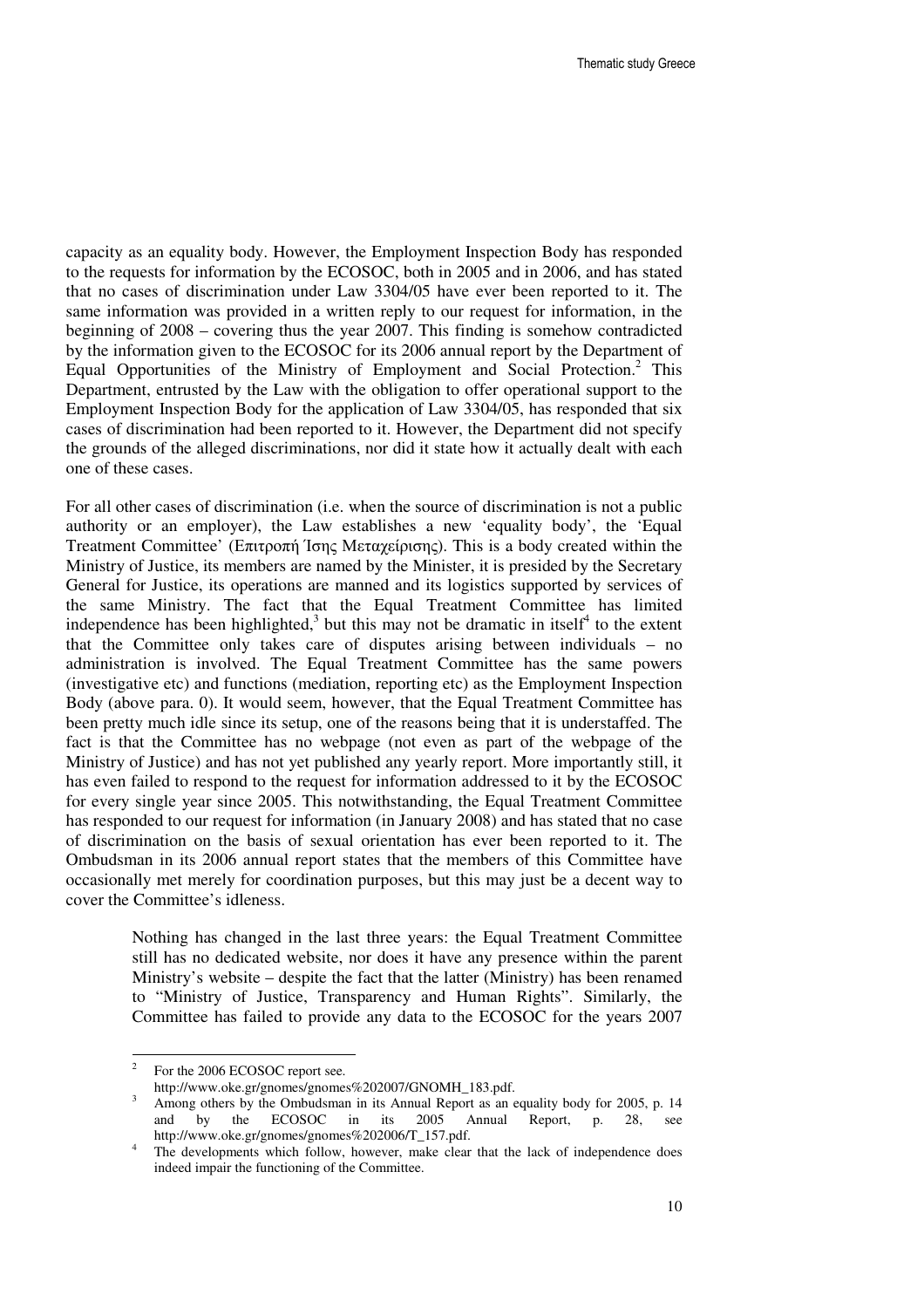and 2008 (see To Vima Newspaper, 4-11-09). In its 2008 Yearly Report on Equal Treatment, the ECOSOC goes as far as to hold that the Equal Treatment Committee 'only exists in paper, in violation of both national and EU law'.<sup>5</sup>

Last but not least, the Law institutes penal sanctions for those who discriminate in the course of their commerce and/or the delivery of goods or services: imprisonment, 6 months to 3 years and fines, 1,000 to 5,000 euros. It is not clear whether this possibility also covers public goods or services. In any event, if the author of the discrimination is a public administration, only its employees (civil servants) are liable to be prosecuted, but actions of that kind are only exceptionally successful. A further uncertainty – and an important one – is whether proceedings may only be initiated by the victim of discrimination or, on the contrary, by the magistrature itself. The Law repeals and replaces the equivalent provision of Law 927/1979 (for this law see below under F) which, (since a modification introduced in 2001) opened up the way for the magistrature to pursue perpetrators of discriminations on its own motion. The Law, however, as it now stands, is silent on this issue.

In court hearings, whether criminal or administrative, none of the three 'equality bodies' may constitute parties, for lack of legal personality and of the necessary empowering provisions in their constitutional acts. The best way in which they can assist the plaintiffs in judicial proceedings, is through issuing their reports, for each individual case, in time for them to be taken into account by the competent court or tribunal. Most magistrates would pay the utmost attention to the findings of any of the 'equality bodies' and would act in accordance. A further way in which the 'equality bodies' could be of help, would be by allowing their members/personnel who have dealt with any particular case, to testify before the court or tribunal hearing the same case – this, however, does not seem to be the current practice.

Article 9(2) of the Directive is transposed through Article 13(3) of the Law. The scope of the latter, however, is more restrictive than the former, in several ways. First, contrary to the Directive which opens up the right of action to 'associations, organisations or moral persons', the Law only speaks of 'legal persons'. Despite the fact that associations under the Civil Code do have legal personality and that the same is true for most organisations, legal personality is always conditional upon the fulfilment of specific formalities. It would seem that the more general formulation of the Directive was intended to open up the right of action to any interested party, rather than to impose formal requirements. Second, the Law makes admissibility of legal persons conditional upon the fact that their constitutive acts specifically provide for such procedural interventions to be carried out by them – a more general *locus standi* based on their general aim being insufficient. Third, while the Directive allows such third parties to act 'on the behalf *or* in support' of the victim, the Law opens up only the former possibility. Fourth, the Law states that such representation is only possible provided the victims have given their express consent through a notary act (power of attorney) or an authorisation signed before a public authority. This is not a direct limitation of the scope of protection wanted by the

 5 ECOSOC Report on The application of the Principle of Equal Treatment, 2008, available at http://www.oke.gr/opinion/op\_223\_09.pdf, p. 16.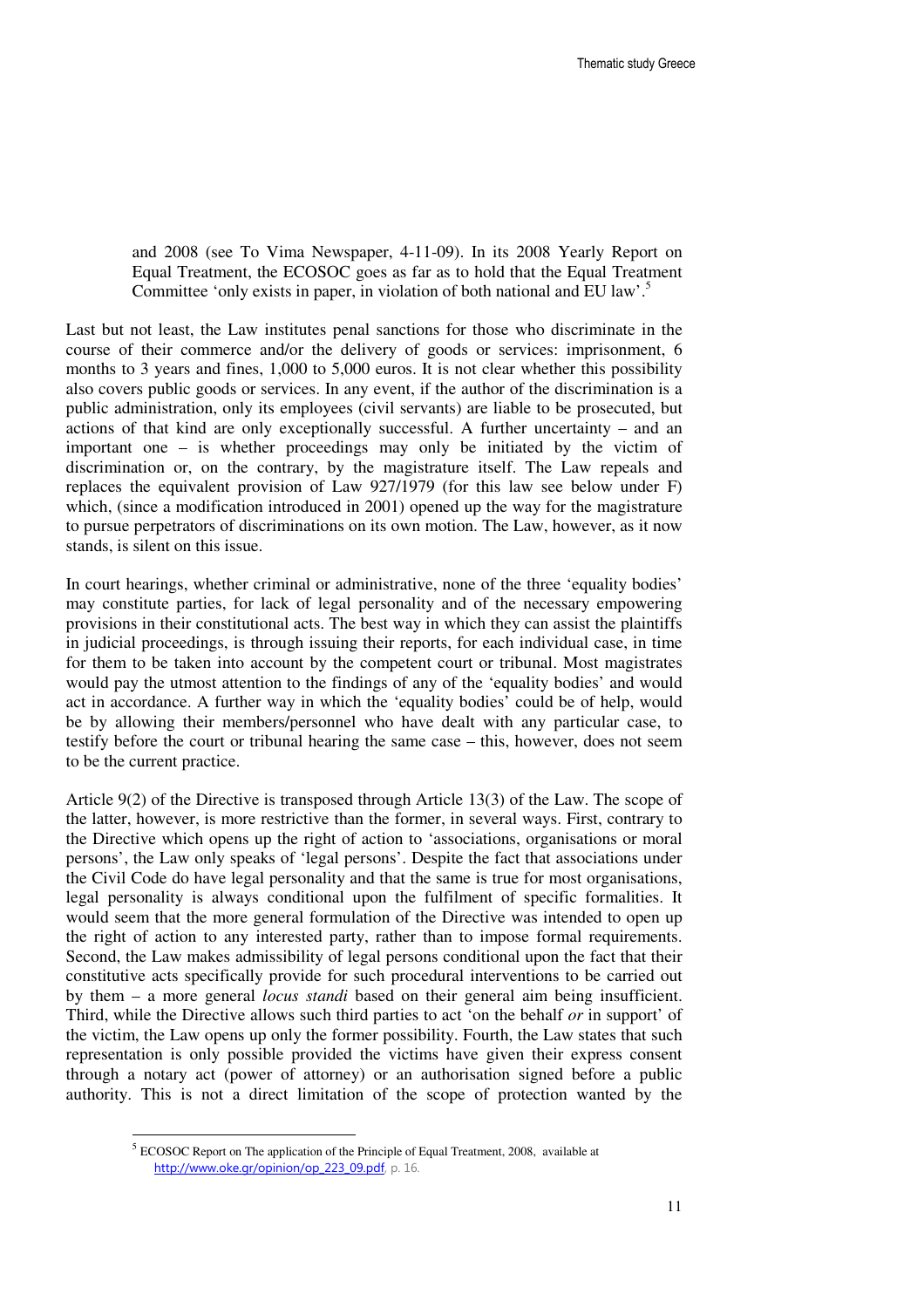Directive, but in practice it may prove an important 'filtering device', especially for LGBTs who may shy away from such formalities.

In Greece there are several bodies representative of LGBT people, most of them run on a 'personal basis' by one or several activist members, having very limited resources and, often, limited territorial scope. There are few bodies assuring wider representation and having legal personality. These are:

> a) Homosexual and Lesbian Community of Greece (Οµοφυλοφιλική και Λεσβιακή Κοινότητα Ελλάδας – ΟΛΚΕ), an association created in 2004 (http://www.olke.org),

> b) Hellenic Community of Homosexuals (Ελληνική Οµοφυλοφιλική Κοινότητα – ΕΟΚ), a non profit company created in 1988 (http://www.gayhomes.net/eok/ ),

> c) Sympraxis (Σύµπραξη κατά της Οµοφυλοφοβίας), an association created in 1995 and based in Thessaloniki (http://www.geocities.com/sympraxis/) and

> d) Solidarity Association of Greek Transgender and Transexuals (Σωµατείο Αλληλεγγύης Τραβεστί – Τρανσέξουαλ Ελλάδος), an association created in 2003 (http://www.satte.gr/ ).

To date, however, most representative organisations have used petitions on line, letters to members of the Greek and/or European Parliament, letters to Ministers, press releases and other 'political' means of intervention, rather than their procedural rights under the Law.<sup>6</sup>

Other organisations having a legal personality and an expressed purpose to monitor and combat discrimination – though not specifically related to sexual orientation – are, the Greek Helsinki Monitor (http://www.greekhelsinki.gr ), Amnesty International Greece (http://www.amnesty.org.gr) and Antigone Information and documentation centre on racism, ecology, peace and non violence (http://antigone.gr ).

Law 3304/05 simultaneously transposing into Greek law both Directives 2000/78/EC and 2000/43/EC has never been applied by any Greek court or tribunal. More precisely, by the end of 2007, no judgment or decision applying any of the law's provisions had been published.<sup>7</sup> This may be due to the fact that the law only came into force a couple of years ago and that legal proceedings before most jurisdictions would take longer before a final judgment is published – while it is difficult to grant interim measures on the basis of the Law. A further reason is that – contrary to Law 3304/05 – most laws in Greece contain various provisions unrelated to one another, and few people, but directly interested parties, follow regularly the legislative production. Therefore, the lack of awareness of

-

<sup>6</sup> For an example of this kind of intervention, see below, under C, for the case of the Iranian asylum seeker known as 'Alex'.

<sup>7</sup> Research based on 'NOMOS', the most reliable and complete legal database on Greek law and on reviewing all the legal periodicals and journals active on 'rights' literature.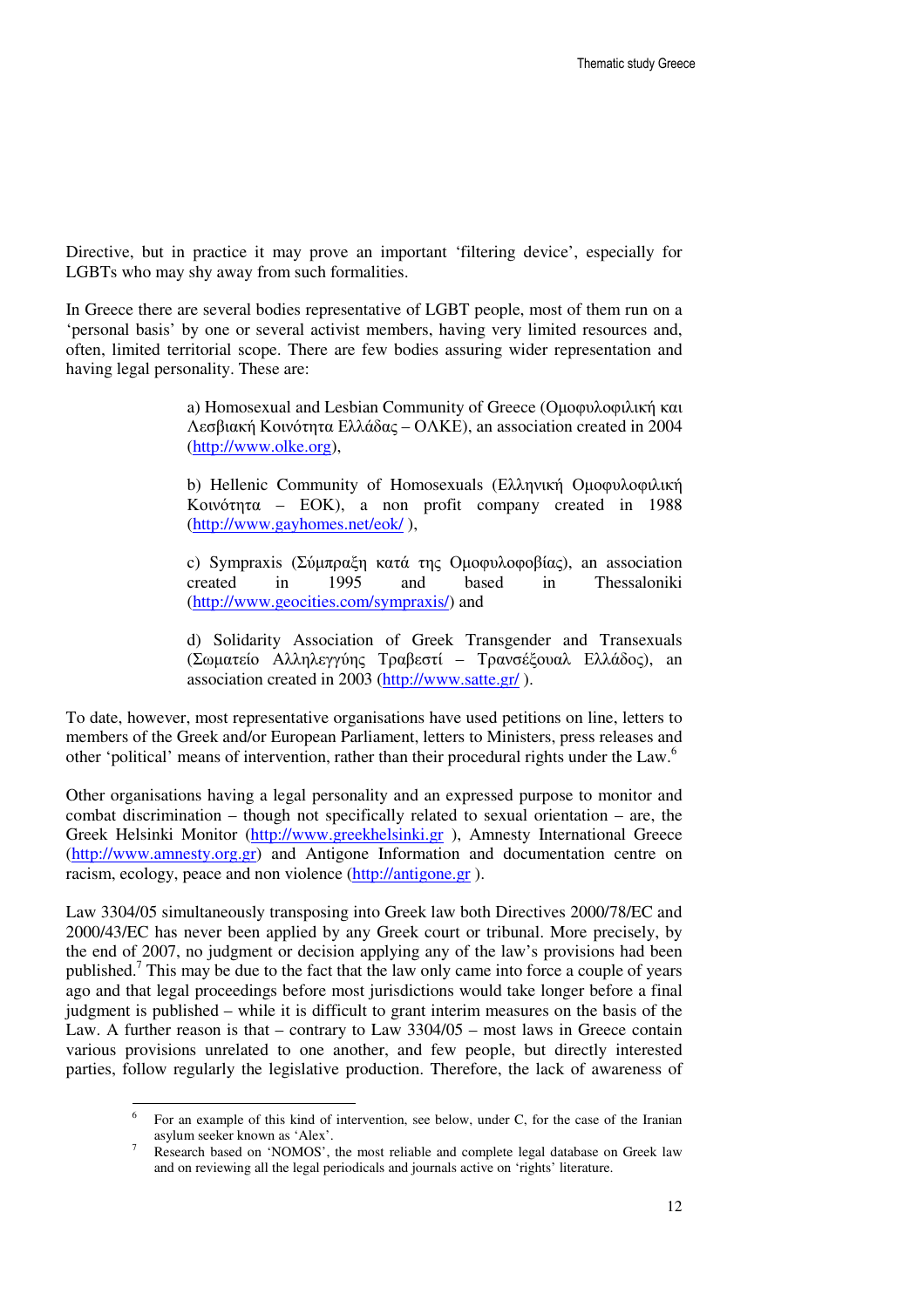the possibilities opened up by the Law, may constitute an important drawback to its application.

Since the previous report few cases have indeed been decided by the Greek Courts on the basis of Law 3304/05, only in relation to discriminations based on ethnic origin and age. No case concerning discrimination on the basis of sexual orientation has been decided. In one case the owner of a Café-Restaurant has been condemned for excluding from its premises two men wishing to be served, but judgment in this case was based only on the Civil Code provisions protecting personality (Articles 57-59) and not on Law  $3304/05$ .<sup>8</sup> Yet another means of protecting LGBTs from discriminatory treatment has been devised by the Data Protection Authority. In its decision n. 3/2008 (http://www.dpa.gr) the Authority fined a private insurance company for using the military records of a person who had refused service for reason of homosexuality, in order to deny insurance coverage. The authority found that the mere fact that the person had declared to be homosexual did not classify him as high risk for insurance purposes and, therefore, held that the company lacked the right to process the relevant data.

On a more positive note, Directive 2002/73/EC 'amending Council Directive 76/207/EEC on the implementation of the principle of equal treatment for men and women as regards access to employment, vocational training and promotion, and working conditions' has been transposed into Greek law by Law 3488/2006 (FEK A 191, 11/09/06). This Law contains many concepts and uses many of the procedural arrangements in common with Law 3304/05. The more recent law, however, is better drafted than Law 3304/05, not least because a) it uses the term 'sexual' orientation as in 'having sex' rather than in 'procreating', b) it allows for greater intervention of organisations and unions in the various procedures and c) it names a single equality body, both for publicly and privately inflicted discriminations: the Ombudsman. It is to be hoped that in the forthcoming future – and following the Ombudsman's suggestion to that  $effect^9$  – the two protection systems will merge on the line of the one instituted by the most recent law. Such hope, however, remains as yet unaccomplished.

 $\overline{a}$ 

<sup>8</sup> Case CFI Thessaloniki, 23238/2006, Armenopoulos (2006) 1402, NOMOS.

<sup>9</sup> Ombudsman's annual report for 2006, p. 250.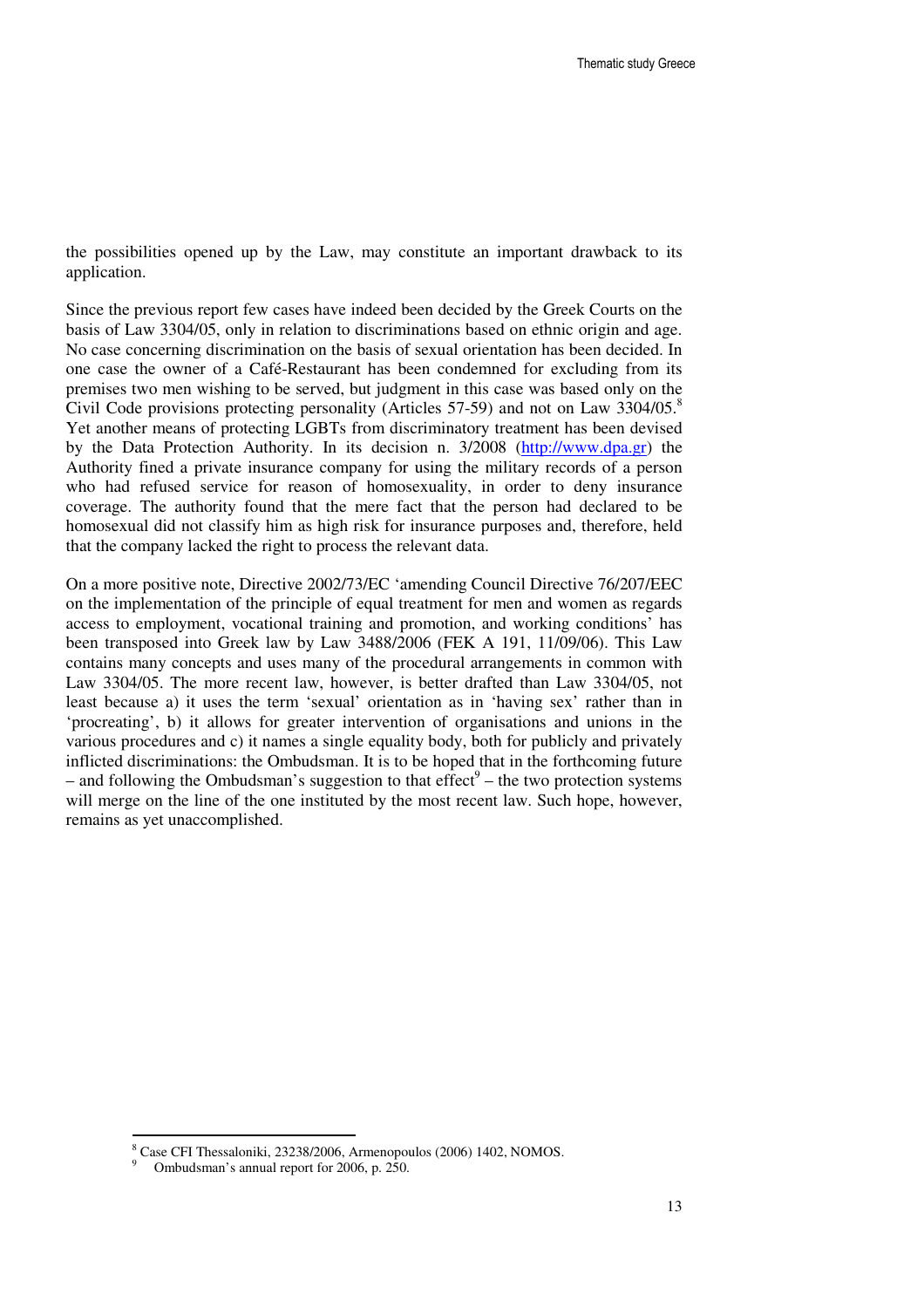## B. Freedom of movement

Under Greek law, 'free' partnerships between non married people are not recognised for any purpose. This is true for couples of different sex and, a fortiori, for couples of the same sex. The legislator has failed to respond to evolving social realities, possibly because of the important role the Orthodox church has been playing in Greek politics, especially during this last decade.

More alarmingly still, as recently as 2005 and 2006 the Highest Civil Jurisdiction, the Hareios Pagos (Άρειος Πάγος) has held that, after many years of common life and after growing their common children together, the unmarried opposite-sex partner of a deceased man, could claim no damages whatsoever for the death of her partner (cases 343/05 and 1735/06). In the same vein the same Court avoided, as contrary to public morals, the testament of a homosexual man who left a considerable part of his fortune to his lovers (who also happened to be Albanians) rather than to his family (case 981/2006).

Accordingly, PD 106/2007 (FEK A 135, 21/6/07) which transposes into Greek law Directive 2004/38/EC, uses an extremely restrictive definition of family members and only refers to spouses. In the light of the jurisprudence referred to in the previous paragraph, there is no way in which this extremely restrictive definition of family, contained in a legal act as recent as the PD 106/2007, may be interpreted to cover same sex partners in the foreseeable future.

It is also worth noting that a draft law put forward by the current government for the recognition of registered partnerships (cohabitation pact) specifically excludes from its scope same sex couples. Despite vivid reactions from several NGOs, legal organisations and the left-of-the-centre political parties, and despite a government change from a conservative to a socialist one, this draft has now become Law 3719/2008 and still excludes from its scope same sex unions. Asked on the compatibility of that law with the obligations arising under EU law, and more specifically under Directive 2004/38/EC, the Greek Ombudsman reasoned that no violation could be identified as long as it is for every member state individually to determine "family members" and to award them the rights stemming from the Directive in a non-discriminatory way (Ombudsman case  $20914/2008)^{10}$ .

In the meantime, and as means of putting pressure on the legislature, two homosexual couples managed to have their civil marriages celebrated by the Mayor of Tilos, a small island in the Dodecanese. Following an action in nullity introduced by the Public Prosecutor, the two acts have been set aside (Rhodes Court of First Instance Cases 114/2009 and 115/2009 (Chronika Idiotikou Dikaiou (2009) 617). The Prosecutor's action against the Mayor has, nonetheless, been dismissed.

 $\overline{\phantom{a}}$ 

http://www.synigoros.gr/diakriseis/pdfs/7379\_1\_perilipsi\_sumfono\_simviosis\_7.1.pdf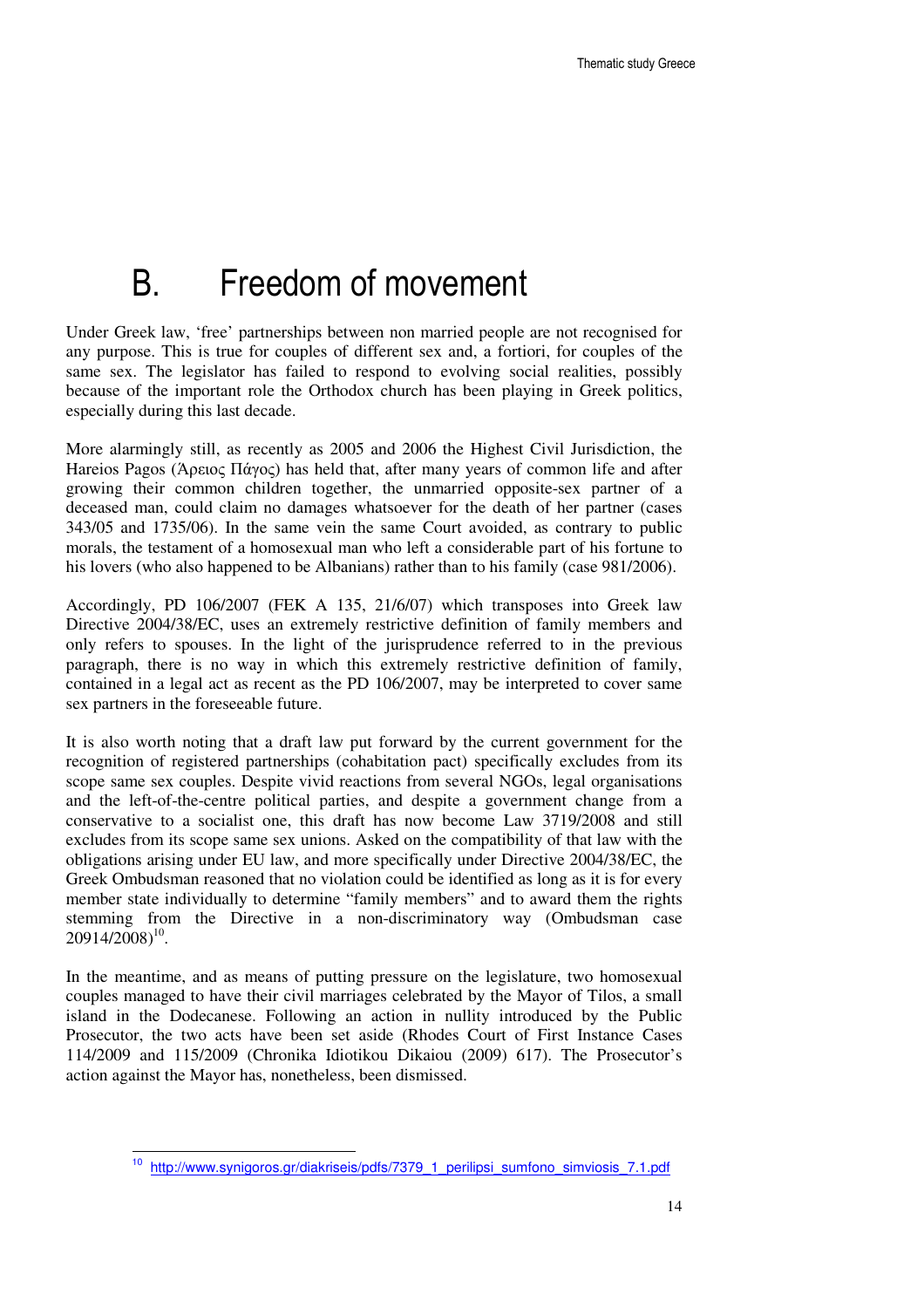Therefore, EU citizens may gain the right to stay in Greece on their own right, as direct beneficiaries of Directive 2004/38/EC, but not as family members of other EU citizens of the same sex already residing in Greece. No relevant statistics are available.

LGBTs who are not EU citizens, have no right to enter and stay in Greece as family members neither of Greek nor of other EU citizens. The same is true for their children. Again, no statistics are available.

The lack of statistics may be alleviated by the fact that from direct contacts we undertook with the Department of the Interior Ministry responsible for legislative coordination in the field of immigration, we learnt two things. First, that a 33-page long Circular (n. 4174/28-2-08) has been issued explaining how family rights of EU citizens should be implemented and nowhere in this lengthy document is there a mention to the eventuality of same-sex spouses, registered partners or, else, couples. Second, that until now no such cases have been faced.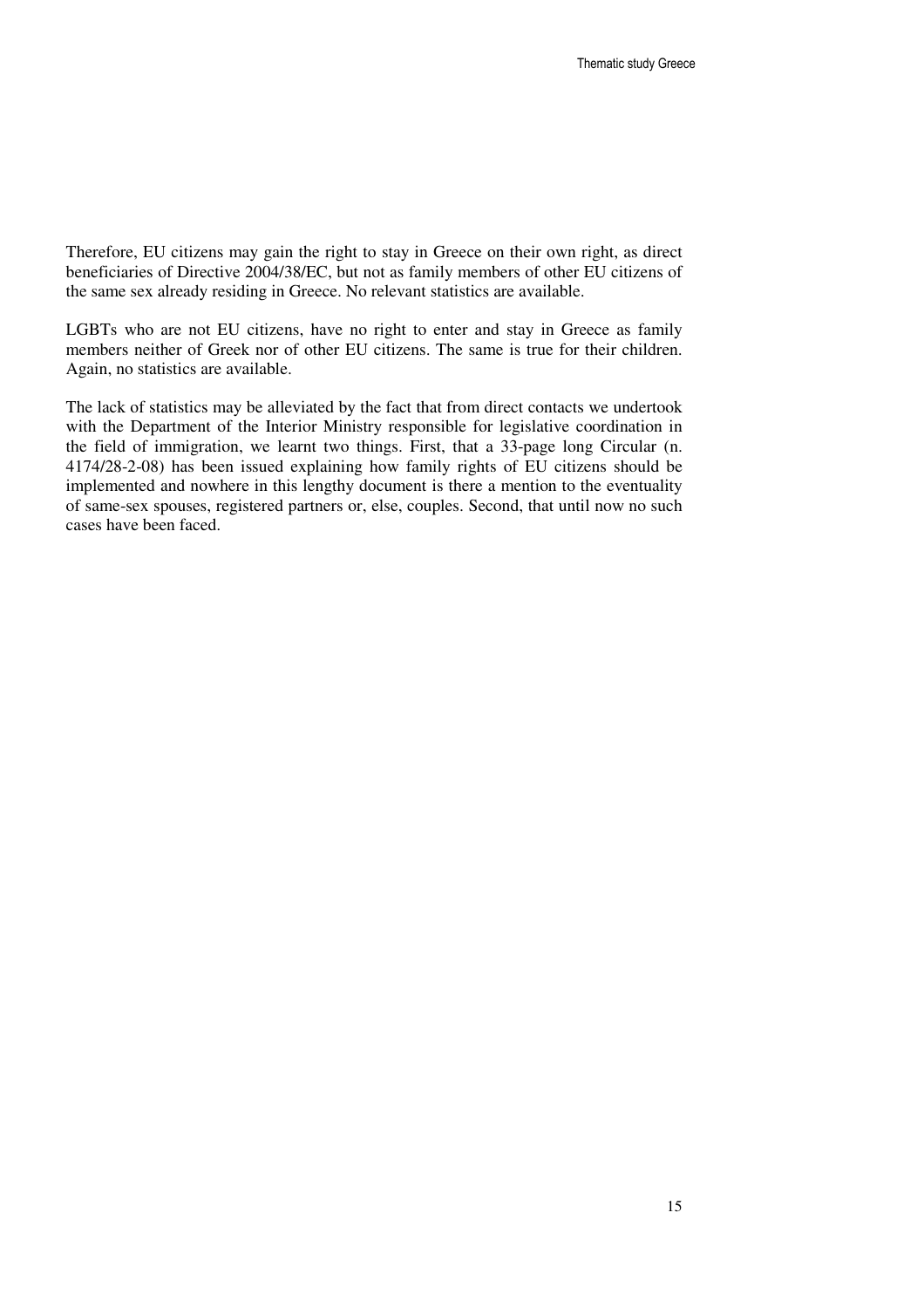# C. Asylum and Subsidiary protection

Greece clearly lags behind most other Member States in the way it implements the asylum directives. From the various EC directives in this field of law, only Directive 2001/55/EC on massive influx of asylum seekers has been transposed timely. The only other EC text to be implemented is the 'procedures' Directive 2003/9/EC, which was transposed as late as the end of 2007 (by PD 220/07, FEK A 251, 13.11.07) only after the condemnation of Greece by the ECJ in case C-72/06, *Commission v. Greece*, of 19 April 2007. On the contrary, implementation of the 'qualification' Directive 2004/83/EC is still pending. This Directive has eventually been transposed into Greek law by P.D. 96/2008 (FEK A 152, 30.7.08), almost simultaneously with the 'procedures' Directive 2005/85, which was transposed by P.D. 90/2008 (FEK A 138, 11.7.08). The former text (P.D. 96/2008) lists sexual orientation among the 'reasons of persecution' opening right to protection – in so doing it does no more than copying the relevant Directive provision (Article 10). P.D. 90/2008, on the other hand is mute on this issue.

Moreover, Greece is fully bound by the 1951 Geneva Convention and the 1967 New York protocol on the protection of refugees – and, of course, by the 1950 European Convention of Human Rights. Therefore, protection is being offered to people reasonably fearing persecution 'for reasons of membership of a particular social group'. LGBTs who are being persecuted in their home countries do, in principle, come within this definition.

Greece, however, has a surprisingly low percentage of recognition of refugee status, under the Convention or else. According to the statistics posted on the official website of the Greek UNHCR, $<sup>11</sup>$  the overall (Convention and complementary protection) recognition</sup> rate was of 20.15 per cent in 2000, 22.48 per cent in 2001, but then dropped to 1.07 per cent in 2002, 0.62 per cent in 2003, 0.88 per cent in 2004, 1.90 per cent in 2005 and 1.53 in 2006. In absolute numbers, this means that in 2005 (the last year for which statistical data is fully available) out of 9.050 applications, only 88 individuals got some protection status (39 under the Convention and 49 complementary protection). Against this bad news, there are some good ones: from all the remaining applicants few are actually being sent back to their or to third countries, but most remain on the ground (and hope for the next regularisation campaign).

It remains, however, that as far as 'protection' is concerned, Greece is not a hospitable country for any kind of claim. It is clear that out of the very few successful claims, extremely few, if any, would be based on persecutions based on sexual orientation. No official statistics exist on the grounds on which a) protection claims are being submitted

 $\frac{1}{11}$ www.unhcr.gr, last visited on 3-1-08.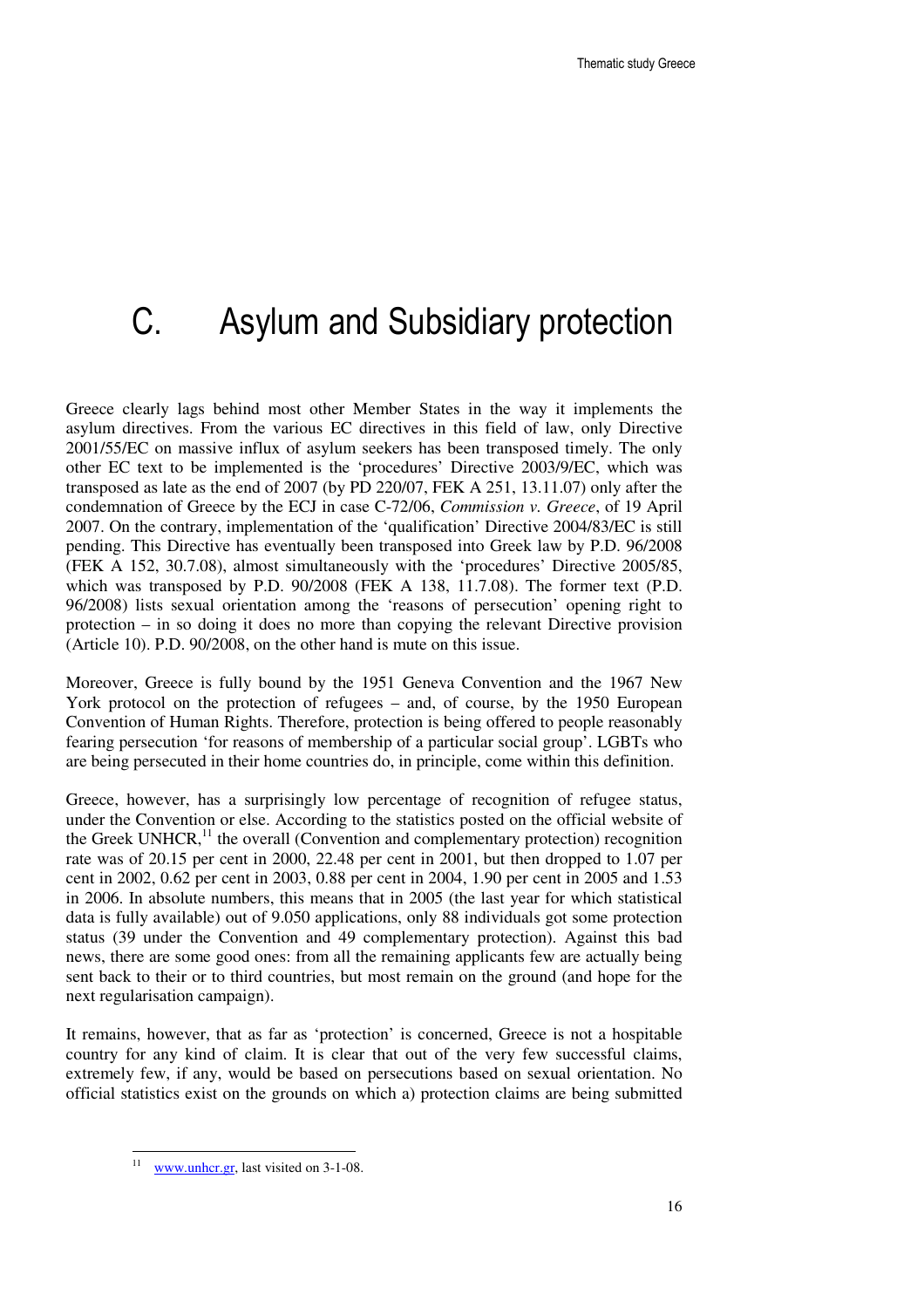or b) refugee status is being granted.<sup>12</sup> Even if such statistics did exist, sexual orientation would not be a category of its own, but would come as a sub-category of 'persons persecuted for reasons of membership of a particular social group'. Moreover, the research of the relevant case law of the Greek Supreme Administrative Jurisdiction (Συµβούλιο της Επικρατείας – which controls the legality of expulsion orders of asylum seekers) gives no hits on cases concerning LGBTs.

All official statistics distinguish on the basis of nationality of the claimants/refugees. The main nationality seeking asylum in Greece are Iraquis: the represented 87.02 percent of total asylum claims in 1997, 73.35 per cent in 1998, 59.29 per cent in 1999, 43.27 per cent in 2000, 35.86 percent in 2001, 45.32 per cent in 2002, 35.20 per cent in 2003, 19.33 per cent in 2004, 10.73 per cent in 2005 and 18.39 per cent in 2006. Other nationalities follow (in descending order, based on 2006 data): Bangladesh, Afghanistan, Pakistan, Georgia, Iran, Nigeria, Sudan, Turkey, Somalia, Myanmar. Among these countries, Iran, Iraq (especially after the latest US invasion), $13$  and (to a lesser extent) Afghanistan, are countries openly hostile to LGBTs. On the basis of this data it may be reasonable to infer that several of the asylum seekers and of the refugees are in Greece because of their being LGBTs. According to unofficial information, gathered for the purposes of the present report, there are at least two occasions in which refugee status was given to Iranian people fearing prosecution because of their sexual orientation.

Moreover, there is currently an ongoing saga about an Iranian LGBT asylum seeker, known as Alex. It is not clear whether he invoked sexual orientation (and at which stage) or only political opinion as grounds for his (already suffered) prosecution, but the fact is that at some point a Greek man testified to be his partner. Despite this, the applicant's claim was rejected at all administrative instances and an appeal is now pending before the Greek Supreme Administrative Jurisdiction, the hearing being due for March 11, 2008. While dealing with this case, the Greek Ombudsman issued a document classified as 'confidential' (because of the sensible personal data contained), dated February 13, 2008 and addressed it to the Police Commander. In this document the Ombudsman made plain that in its view prosecution for sexual orientation reasons does justify the recognition of refugee status. This case was brought up by the Greek Homosexual Community, who addressed letters to members of the Greek and European Parliament, to the Ombudsman, to the Deputy Minister for Public Order and circulated an electronic press release.<sup>14</sup> However, no further action has been taken, as the Iranian in question was granted asylum by the authorities.

In view of the above, of the statistical data concerning the low admission rate of asylum claims and of the developments mentioned in part B of the present (concerning Free Movement), it becomes apparent that recognising refugee status to the LGBT partner of a person already having the status of refugee is not an issue in Greece. The fact that the

 $12$ This stems a) from the official statistics published at the Greek UNHCR website, b) the written reply by the Greek UNHCR, c) the written reply by the Greek Ministry of Interior and Public Order.

See http://web.vivodi.gr/www.unhcr.gr/protect/coi/IRAQ%202007.pdf.

See http://www.gayhomes.net/eok/press\_release1.html.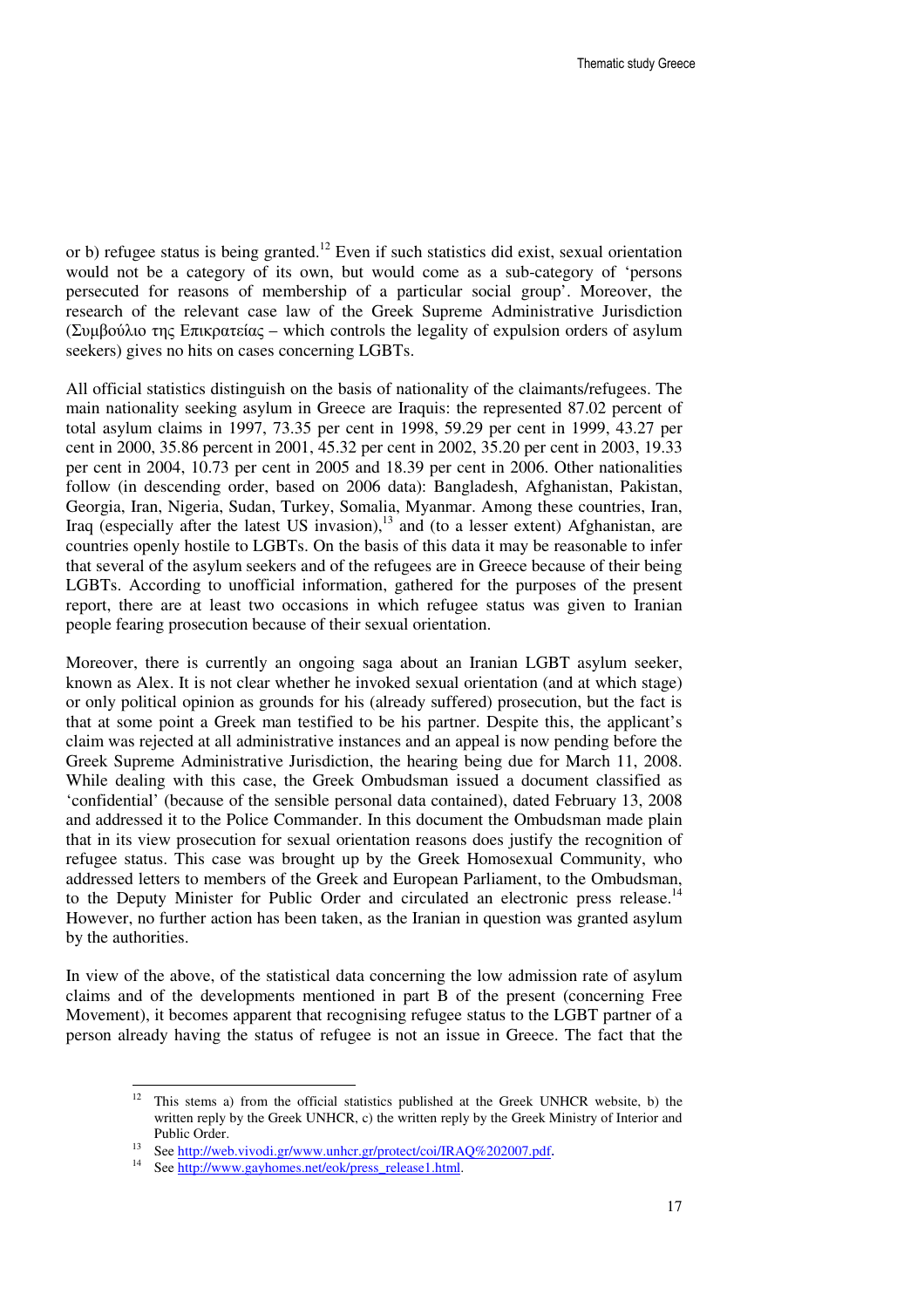persons concerned may be married or in a registered partnership in their state of origin does not affect their (absence of) rights as a couple.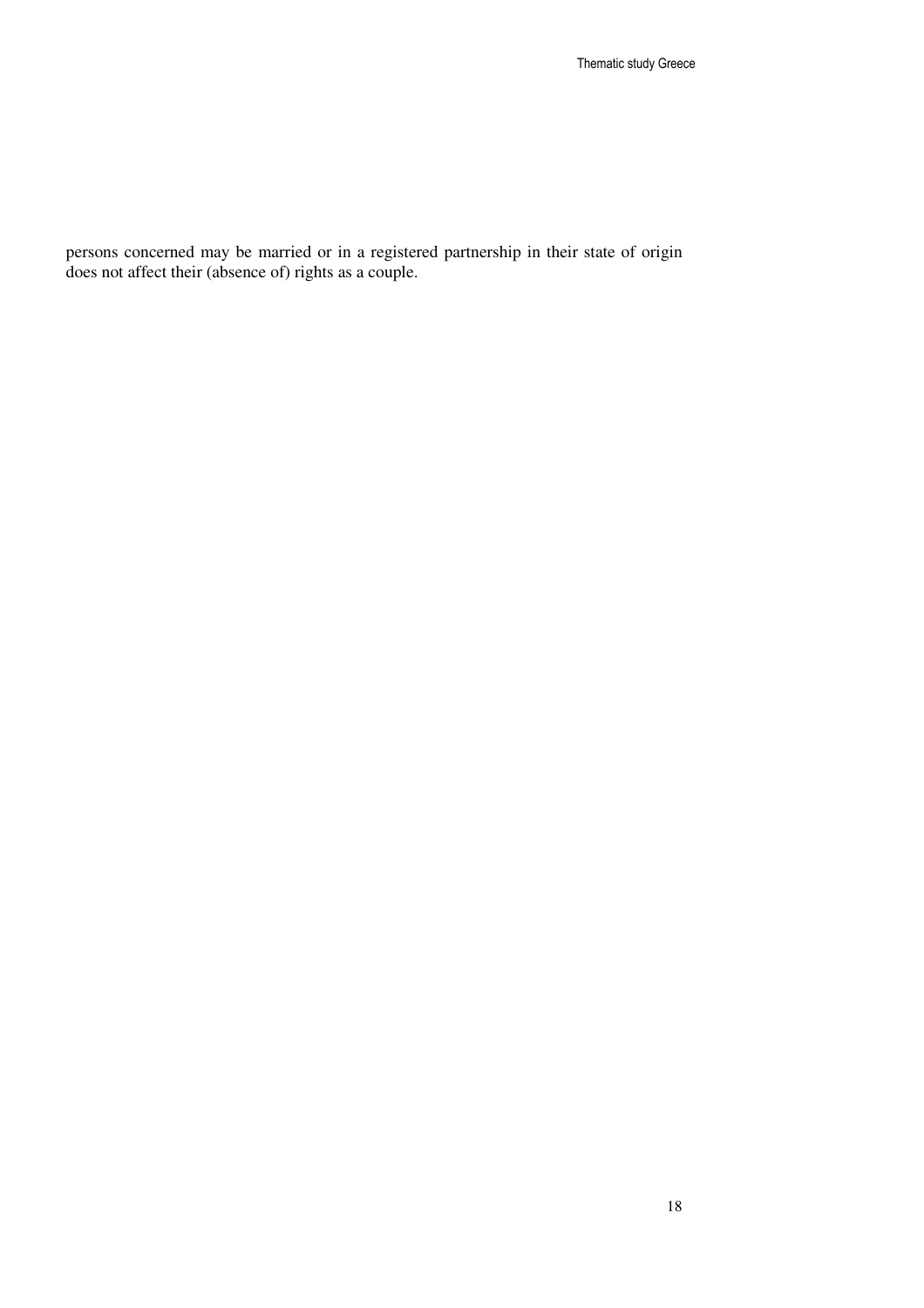## D. Family reunification

The 'Family Reunification' Directive 2003/86/EC has been transposed into Greek law by PD 131/2006 (FEK A 143, 13/07/06). Like in all other instances where giving rights to non-married partners is at stake, the legislator's response is outright negative. Article 4 of the PD, entitled 'Family members' restricts the right of family reunification to the adult spouse of the sponsor. No mention whatsoever is made of non married partners, regardless of whether they are the same or opposite sex from the sponsor. The only provision which deviates from the traditional definition of the nuclear family is paragraph 3 of the same Article, which restricts the reunification rights of polygamous men.

Under these circumstances it comes as no surprise that no LGBT partners or spouses of third country nationals residing in Greece are admitted for family reunification – and that no statistics are available. Similarly, no judgment by the courts or tribunals may be identified. As above (under section A), the fact that the PD is very recent and that the Greek justice system is not very expedient – but for interim measures which, are extremely difficult to envisage under this PD – may be part of the explanation. More importantly, however, even though the Family Reunification Directive allows Member States to recognise as family members unmarried partners, it may not impose such an obligation to States the legal systems of which do not recognise legal effects to unmarried couples. Therefore, unmarried partners of sponsors established in Greece would have no case under either Greek or EC law. Similarly, same-sex married couples would not be recognised in Greece, under Article 45 EC, as countering public order.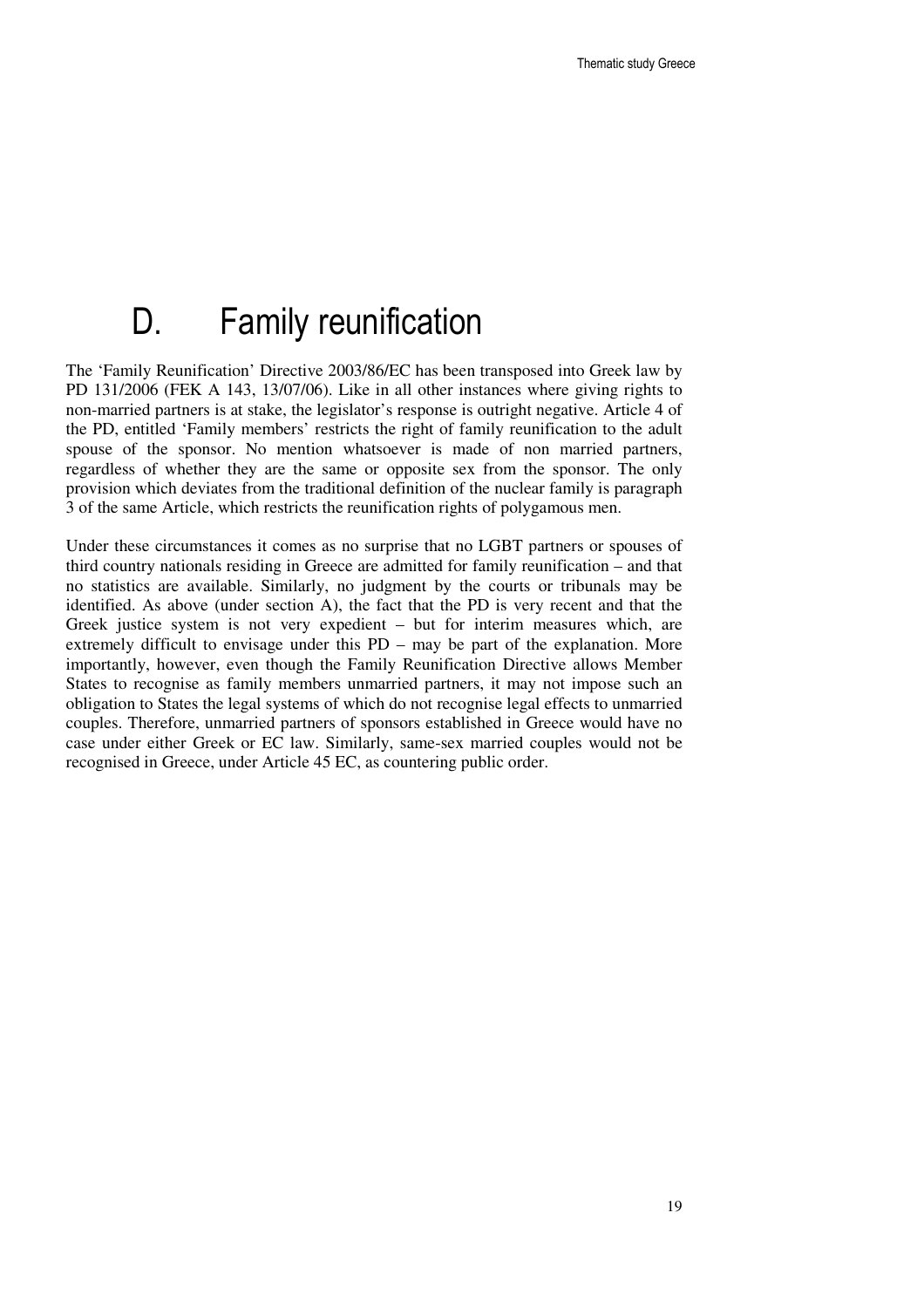## E. Freedom of assembly

Freedom of assembly is guaranteed by Article 11 of the Greek Constitution. It is provided that 'all the Greek citizens have the right to assemble peaceably and unarmed'. Paragraph two of the same provision provides for restrictions, as follows: 'the police may be present only at outdoor public assemblies. Outdoor assemblies may be prohibited by a reasoned police authority decision, in general if a serious threat to public security is imminent, and in a specific area, if a serious disturbance of social and economic life is threatened, as specified by law' ('official' translation generally available on the internet, see e.g. http://www.hri.org/docs/syntagma/).

Despite the fact that this constitutional provision has not been subject to any revision since the Constitution was first put into force, in 1975, the executing law provided for in the last phrase of Article 11 has not been enacted as yet. Therefore, two legislative acts enacted under the previous colonel regime still regulate this area: legislative decree 794/1971 which regulates public assemblies (Περί δηµοσίων συναθροίσεων, Official Gazette, FEK A 1, 01/01/1971) and the royal decree 269/1972 which regulates the conditions under which a public assembly can be dispersed (Περί εγκρίσεως του κανονισµού διαλύσεως δηµοσίων συναθροίσεων, Official Gazette, FEK A 59, 29/04/1972). The former text recognises the '…possibility of the police to be constantly present' (Article 4) and regulates the reasons for which a public assembly can be dispersed (Article 7): this may happen in cases of violence, especially when there is a direct threat to life or to the physical integrity of the participants or a threat to public security and public order, as well as in cases where the participants are breaking the Law.

The fact that legislative acts which have been adopted by a non-democratic government may not be compatible with the values of a democratic Constitution has been underlined by several authors. Most importantly the Public Prosecutor of the Supreme Court (Hareios Pagos) in his consultative Opinion No 4/1999 has held several provisions of the said acts to be anti-constitutional. The main ground of anti-constitutionality would be that that, contrary to the Constitution which foresees only public security as a ground for restricting the right of assembly, the legislative acts also add a second ground, that of public order. Public order is a much broader concept, to the extent that it includes the respect of '…continued and undisturbed operation of public services, public transport etc' (Supreme Administrative Court – Συµβούλιο Επικρατείας – decision 957/78). The Opinion also deems the legislative acts to be contrary to the European Convention on Human Rights.

The tentative legal vacuum may explain the fact that the police is reluctant to prohibit or restrict public assemblies, but for extreme situations. On the flip side, the legislative acts that the police is supposed to apply are outdated and over-restrictive, thus allowing for the exercise of important discretion. The fact that the Supreme Administrative Court (Συµβούλιο Επικρατείας) has not as yet had the opportunity to judge of their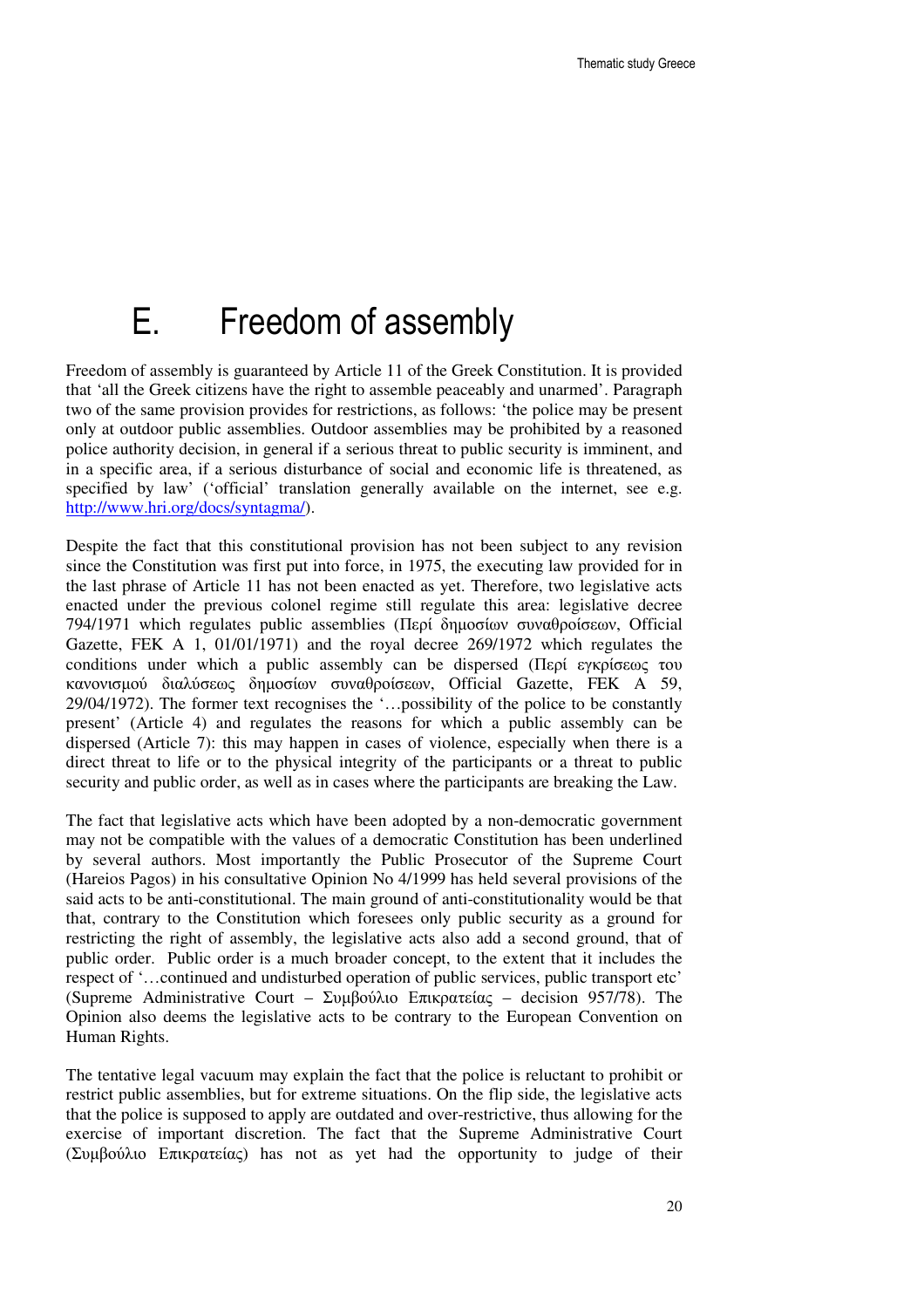constitutionality may be explained by the fact that a) police has made a sensibly reasonable use of the powers conferred to it and b) judicial review is not an appropriate means of redress against public assembly restrictions.

Before 2005, several 'Pride Assemblies' had been sporadically held in public parks and squares of Athens. For the organisation of events in parks, squares etc permission has to be given by the municipal authorities. In order to occupy public streets, permission by the police is required. All necessary permissions have always been obtained without any major hurdle or delay. During the parades and as required by the law, the police provided security forces: more numerous the first year, less strong the following ones. Annually held 'Pride Parades' have been held continuously in downtown Athens from 2005 onwards. No homophobic demonstration or other collective manifestation has ever taken place in Greece. The recent Pride Parades attract an increasing number of attendees: an estimated number of 5.000 people attended the 2009 Pride Parade, compared to an estimate of 2000 in 2007. Police has readily offered its protection to the events, but had never had to intervene in incidents openly driven by homophobia. Athens Pride has a dedicated website with a wealth of relevant information (http://www.athenspride.eu/v2/).

No homophobic demonstration or other collective manifestation has ever taken place in Greece (for individual statements by clergymen, statesmen etc see below, section H). The only organised manifestation of homophobia was the distribution of flyers against the 'Pride Parades' in 2005 and 2007. This was organised by the (ultra) extreme right nationalistic party 'Golden Dawn' (Χρυσή Αυγή). No menace or other open call for animosity has ever been launched against LGBT organisations or their representatives. Police had never had to intervene in incidents openly driven by homophobia, neither at the prevention nor at the suppression stage.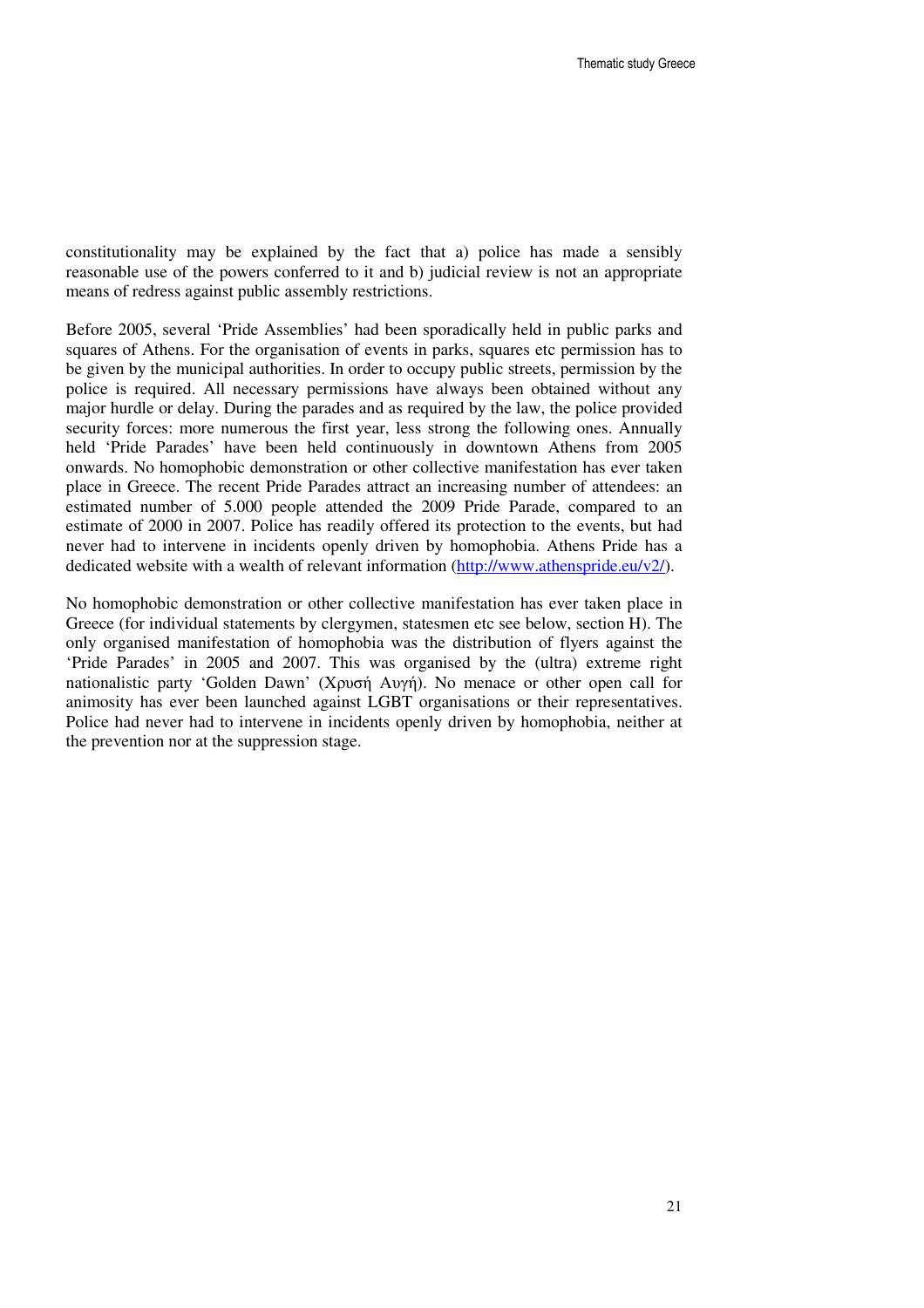## F. Criminal law, hate speech

Hate speech in Greece is regulated exclusively by Law 927/1979 (FEK A 139, 28/06/1979). Those breaking the law are liable to imprisonment up to two years and/or to fines. This law, however, only incriminates hate speech based on racial origin, nationality and (since a modification introduced in 1984) religion. Sexual orientation does not figure among the grounds on which hate speech is prohibited and, therefore, no specific protection is offered to LGBTs.

Moreover, Law 927/1979 has been idle for many years and no cases have been brought under this law. The main reason for this was that, in its original form, the law provided that prosecution could only be initiated by an official complaint by the victim – addressee of hate speech. This requirement has been dropped in 2001 and now the magistrature may initiate proceedings on its own motion. This, however, has not produced the expected effects: by the end of 2007 still no judgment was published by any court or tribunal on the basis of Law 927/1979. Interestingly enough, in the most extreme case of racial violence in Greece, where the perpetrator shot a number of foreign migrants killing two and injuring seven 'because he hated foreigners', he was convicted to double life imprisonment plus 25 years in prison. However, despite the prosecution describing him as a 'racist murderer', he was not charged with violation of the hate speech Law 927/79.<sup>15</sup> The only application of this law known by the author is a high profile case against an (ex) politician who authored a strongly anti-Semitic book; he was condemned in a judgment delivered late November 2007, the publication of which is still pending (and hence is not available).<sup>16</sup> The 2007 judgment has been quashed on appeal, by judgment of the Athens Court of Appeal of 27 March 2009, on the ground that it expressed the author's 'scientific position'.<sup>17</sup> Since this first 'application' of the law another two cases have been decided on its basis,<sup>18</sup> but none of them bore on sexual orientation. In view of the above, it becomes clear that the chances for the existing law to be construed extensively by the judiciary in order to cover discrimination on the basis of sexual orientation are quite slim, if non-existent.

 $\overline{a}$ 

<sup>15</sup> This has been pointed out, among others, by the NGO Antigone, on http://fra.europa.eu/fra/ material/pub/RAXEN/4/RV/CS-RV-NR-EL.pdf.

It has to be noted that, despite the book being openly racist and pregnant with hate speech, as it denied the holocaust and treated Jews as sub-humans worth the execution squad, judgment against the author was delivered on a tight vote (three against two) among the members of the tribunal.

<sup>&</sup>lt;sup>17</sup> None of these judgments has been published in print or electronically in a way accessible to parties other than the ones involved.

 $18$  Case 185/2009 of the Criminal Court of First Instance of Athens (3-member), concerning an anti-semitic publication on a daily newspaper; a further case, as yet unreported, concerned the maltreatment of Roma people.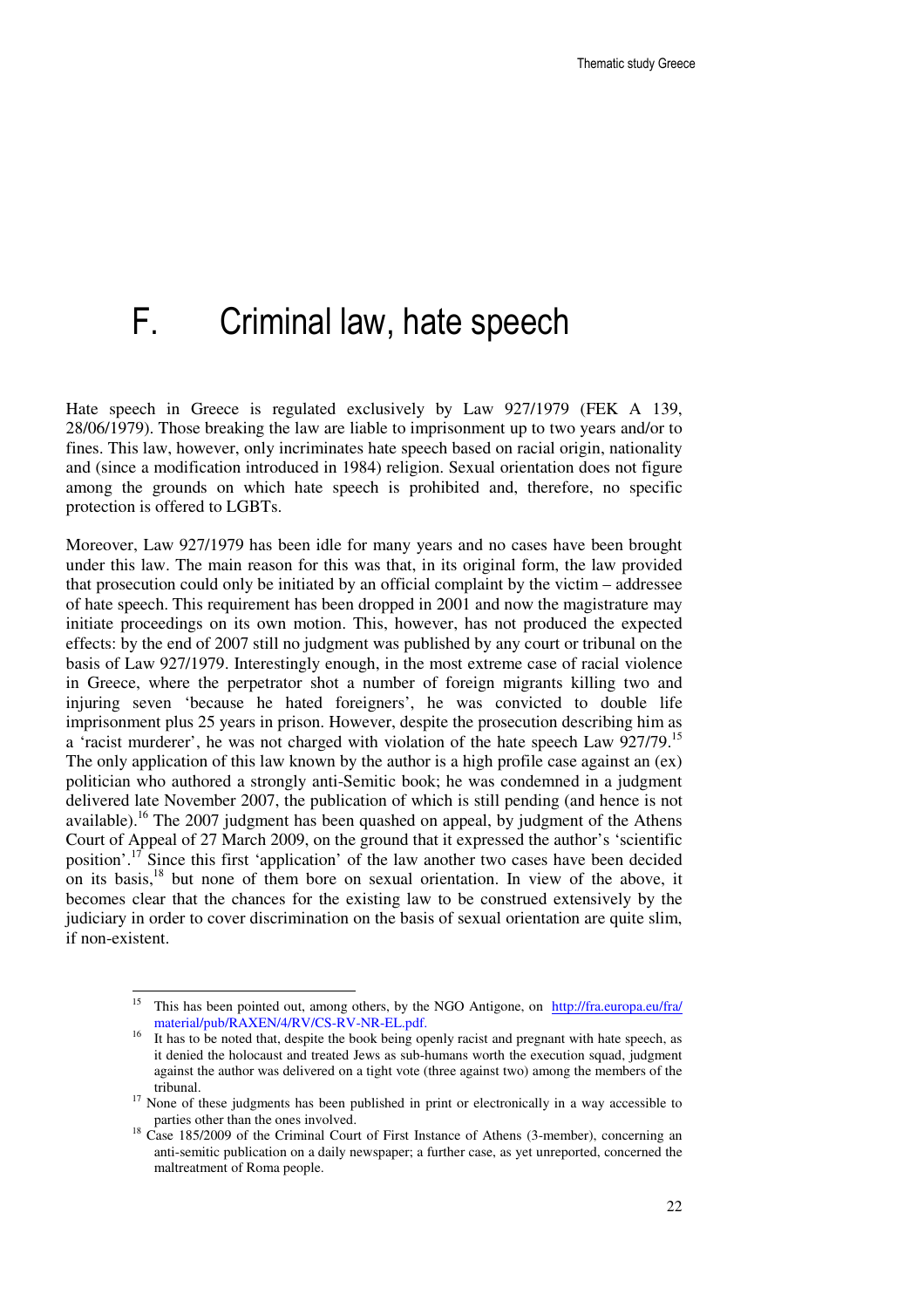As stated in Section A above, Law 3304/05 does foresee penal sanctions for those who discriminate in the course of the provision of goods or services. This, however, requires a material act of discrimination and does not cover pure hate speech.

Victims of hate speech may use the Civil Code remedies if their name, personality, right to family life etc are being violated. Civil actions, however, have as their object either to force the perpetrators to stop their prejudicial actions (in the future), or to award the victim damages (for prejudice already suffered). The former remedy has no preventive effect whatsoever, while the latter is of limited efficacy, as it requires the proof of effective damage suffered by the claimant, as a consequence of the acts of the defendant. Therefore, civil law actions are only of limited interest for the protection of LGBTs. Moreover, it is virtually impossible to identify the cases decided on the above provisions of the Civil Code which concerned specifically LGBTs.

In the Penal Code homophobia has become a general aggravating factor following Law n. 3719/08 (article 23), which modifies article 79(3) of the penal code, concerning the calculation of the penalty. According to the newly introduced provision 'any [illegal] act motivated by hatred national, racial, religious, or hatred due to the differing sexual orientation against the victim constitutes an aggravating factor'. The above aggravating factors are to be taken into account in addition to the basic criteria used for assessing the perpetrators personality, namely, a) the causes and the objectives of their action, b) the degree of development of their character, c) their individual and social circumstances and prior life, and d) their conduct during and after the perpetration of the act. Being an aggravating factor, the existence of sexually-related motivation needs to be positively proven by the complainant or the attorney in charge. An overview of the two major legal data bases in Greece shows no hits concerning the application of this new provision.

Moreover, there is nothing in the Greek legal order which could possibly compare to the Lithuanian law recently adopted. If a comparable law has ever existed in Greece, it should date back to the Colonels' regime (toppled in 1974) and has long been forgotten.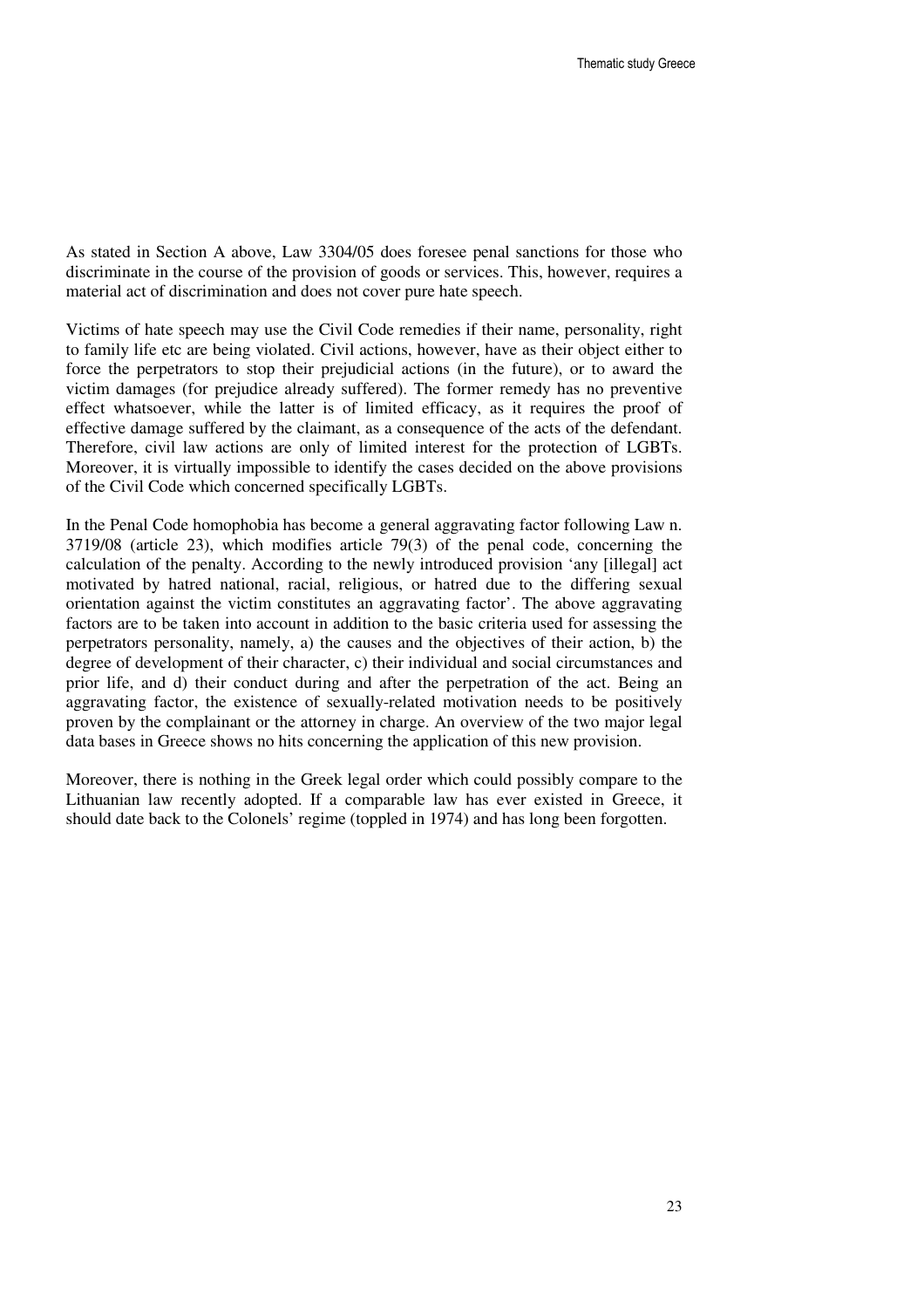## G. Transgender issues

Trans people under the Greek legal system are not specifically legislated upon. A research in the electronic legal databases using the words 'transgender' or 'transexual' gives no hits, but for the occasional reference to extra-conjugal relationships in the course of divorce and child custody proceedings. Not a single presidential decree or ministerial decision has ever been issued concerning the status of trans people. It is not clear whether trans people are covered by legislation prohibiting discrimination on the basis of sexual orientation or on the basis of sex. What seems certain, however, is that no judicial or other equality body decision has ever been issued concerning trans issues.

This notwithstanding, gender reassignment surgery is a tangible reality. Some plastic surgeons do operate in Greece, but most trans people would rather go to the UK, Canada or the Russian Federation. In 2006 the Agency of Social Security (Ίδρυµα Κοινωνικών Ασφαλίσεων, IKA), the biggest pension and healthcare fund in terms of affiliates, was reported to have paid for a sex reassignment surgery carried out in the Netherlands. This has raised severe criticism among the vast majority of the population, given that the IKA – and all other funds – tend to be quite tight-handed with most mainstream treatments.<sup>1</sup> This negative reception together with the fact that this was an isolated case, may explain that, despite our best efforts, we were unable to gather any more information concerning this case, neither from IKA itself nor from LGBT associations. It is also worth noting that the website of the trans association (Solidarity Association of Greek Transgender and Transexuals) bears no mention of the event or of the conditions pertaining to it.

Once gender modification has been carried out, then it is possible to 'correct'<sup>20</sup> names. This is relatively straightforward and requires a judicial decision rendered by a one-judge tribunal, following a single-party (non-adversarial) procedure. For this it is necessary a) to have undergone a successful sex reassignment surgery, b) to submit a medical report by a gynaecologist testifying of the modification and c) to present two testimonies of the previous gender situation of the person. No statistics are available, as these are judicial decisions which never get published.

After the identity of the person (gender and name) has been changed, then s/he may get married to someone of the (now) opposite sex. Again, no statistics are available, as these are celebrated and registered as 'normal' weddings between heterosexuals.

-

See e.g. http://neoellinas.blogspot.com/2006/10/blog-post\_12.html; http://www.freestuff.gr/forums/viewtopic.php?t=24796&start=0&postdays=0&postorder=asc  $&$ highlight=:

<sup>&</sup>lt;sup>20</sup> 'Correct' is the actual term used in the decisions, rather than 'change' or 'modify'.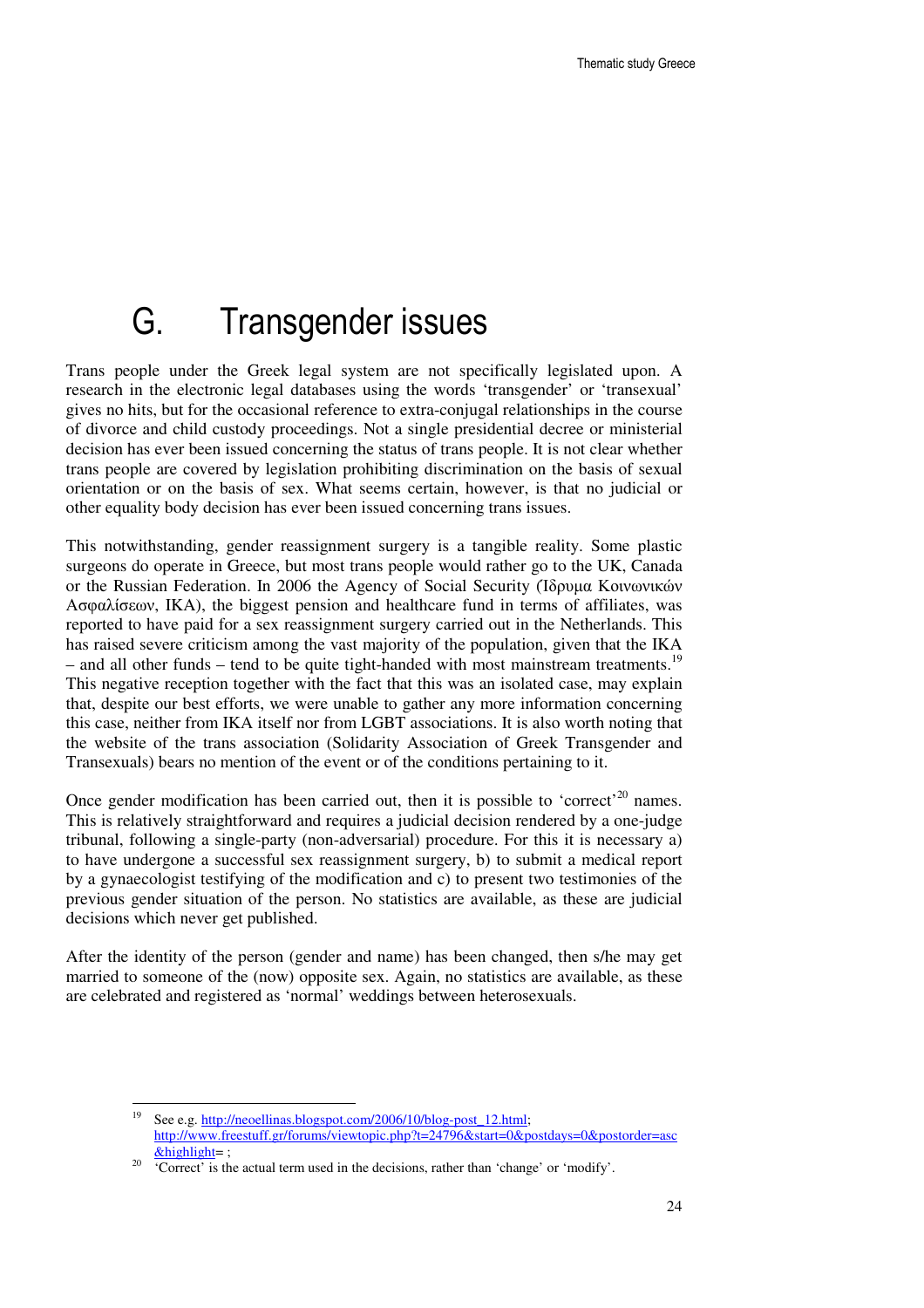# H. Miscellaneous

From the analysis above it becomes clear that homophobia and discrimination on the basis of sexual orientation are still issues which are only marginally dealt with by the Greek legal system. Greece has fulfilled its obligations under the relevant EC directives in a 'minimalistic' and procedurally cumbersome manner. The questions raised and the statistics required by the present study are already extremely far-reaching for the Greek legal system.

The Ombudsman regularly observes in its annual reports as an equality body that the nonexistence of declared incidents of discrimination (based on sexual orientation) should not be misinterpreted: it is more a sign that the society is not aware of the problem of homophobia and of the ways to face it, rather than that the problem does not exist. Moreover, it shows a) indifference on the part of non concerned parties and b) deception and lack of trust on the part of parties directly concerned (LGBTs and their organisations). This tacit acquiescence to homophobia is nurtured by a number of factors which are peculiar within Greek society.

First, one has to underline the important role the Christian Orthodox Church plays in Greek society and  $-$  regrettably  $-$  in Greek politics. It is reminded that when the socialist government, complying with basic data protection principles, decided to issue new ID cards omitting the religion of individuals, the Church managed to collect over one million signatures and to organise massive demonstrations against the measure. The (until recently) head of the Greek Church, Mr. Christodoulos, had repeatedly expressed himself in an openly homophobic way.<sup>21</sup> Other clergymen have done so even more radically. Therefore, people who do follow the teaching of the Greek Orthodox Church are prone to adopt some kind of homophobic stance. Mr. Christodoulos has passed away in February 2008. His successor Mr. Jeronimos has a reputation of being more progressive, but this remains to be ascertained by the facts.

Second, many high-profile politicians, among them serving Ministers, have openly expressed disdain towards LGBT people and their claims. An ex-deputy Minister of

 $21$ Hence, for instance, after Mr. Rocco Buttiglone had been definitively rejected by the European Parliament as a nominee EC Commission member, Mr. Christodoulos openly defended the Christian integrity of the Italian candidate and stated, among other things, that 'it may be true that homosexuality is no more a criminal offense, but it still is a sin …people need not be afraid of death or of the truth, but they should fear sin' (see, http://www.bbc.co.uk/greek/domesticnews/story/2004/10/041031\_christodoulosbutiglione.sht ml and http://www.in.gr/news/article.asp?lngEntityID=576669). Similarly, in a welcoming speech given to the  $35<sup>th</sup>$  annual conference of the French 'Mouvement Jeune Notariat' on October 18, 2006, on the Role of the Notary in the Third Millennium Family, he vehemently opposed the idea of any kind of civil union, especially between same sex partners (see http://www.ecclesia.gr/greek/archbishop/default.asp?id=547&what\_main=1&what\_sub=5&l ang=gr&archbishop\_heading=Ευρώπη).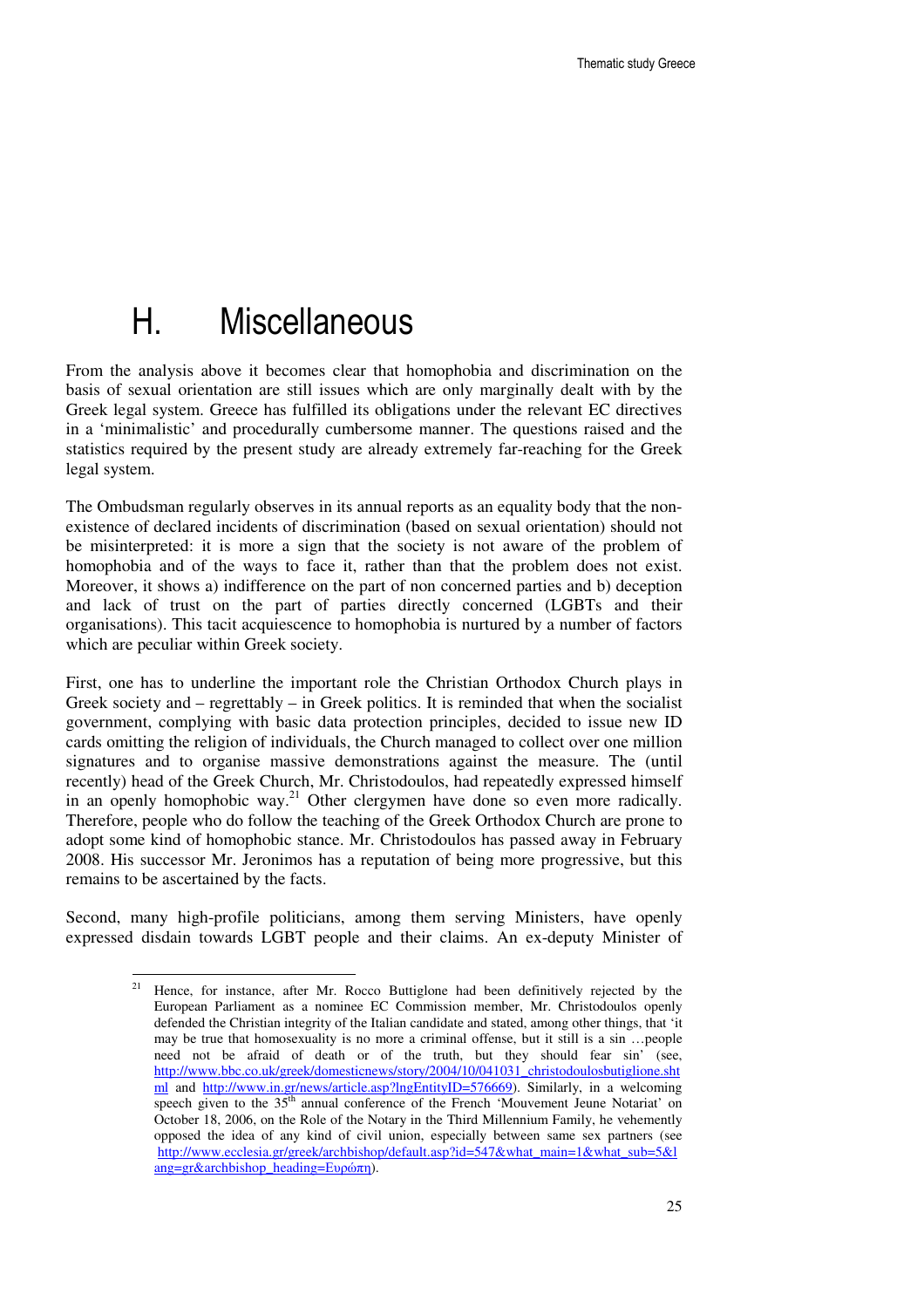Employment (the Ministry charged with the application of Directive 2000/48) has been reported to dismiss the idea of civil wedding for same-sex partners with the words: 'I adore talking romantically to a woman, why should I have to talk to the god-damn gay electrician?' and that 'I oppose same-sex marriage unto my death'.<sup>22</sup> It comes as no surprise, therefore, that in a survey conducted by ELEFTHEROTYPIA, a left-wing newspaper, with politicians from the main political parties of all ages, at the occasion of the same-sex marriage of the Norwegian Minister of economics (in January 2002), they unanimously conceded that such a move would qualify as a political suicide in Greece.<sup>23</sup> It may be that their opinion was not based only on personal judgment, but also on a factual precedent: in 2000 a member of the (then) opposition party was allegedly involved in some same sex sexual relationship and, despite the party leader's statements to the contrary, was forced to resign. $^{24}$ 

Third, the media often promote a homophobic imagery. In every TV serial, contest or other TV show, there is always an exaggerated and ridiculous LGBT character. In the news and related programmes, more often than not LGBT issues are being discussed without the participation of LGBT representatives. The National Radio-Television Council (Εθνικό Συµβούλιο Ραδιοτηλεόρασης), an independent authority, charged with monitoring the quality of radio and TV broadcasts, has fined programmes which had vaguely homosexual content, but has never intervened against ridiculous gay characters or indirect or concealed homophobic speech.<sup>25</sup> The most controversial of these decisions, however, whereby a broadcaster was fined for showing a homosexual kiss, has been quashed by the Highest Administrative Court (Συμβούλιο Επικρατείας) in its judgment 3490/2006 (Nomiko Vima (2007) 1676), whereby it has been held that 'the representation of an existing social reality, representative of a social group which, together with many other, form part of an open and modern democratic society […] needs to be fully protected'. Such a finding, however, has not prevented the employees (orchestra) of the National Lyric Theatre to go on strike requiring the elimination of a homosexual kiss from the Opera play 'Rousalka' performed by them. Against this action, a complaint was made to the Greek Ombudsman (5027/13.3.2009) who duly condemned it.. More anecdotical, but revealing of the dormant homophobia existing in Greece, is the case brought by some inhabitants of the island of Lesbos against Lesbian organisations for the use of the term Lesbian. The claimed that their historical and regional identity and personality are illegally offended by such a use. The Athens Court of first instance, however, dismissed the action for lack of standing of the plaintiffs, since the term lesbian is not connected to the personality of any of them (Athens CFI 6310/2008, Chronika Idiotikou Dikaiou (2008) 887).

Fourth, homophobia is institutionalised in the Penal Code. Article 347 of the Penal Code incriminates anal intercourse between men a) when induced by an abuse of a relation of

 $22$ Press releases followed by at least two Electricians' Associations stating that there are no gay electricians (!); see http://cm.greekhelsinki.gr/index.php?cid=2859&sec=194. 23

http://p29332.typo3server.info/uploads/media/country\_sheet\_el\_en\_19.pdf.

<sup>&</sup>lt;sup>24</sup> See e.g. http://www.tovima.gr/print\_article.php?e=B&f=14653&m=A10&aa=1<br><sup>25</sup> See e.g. Decisions 271/11.11.2002 and 44/20.01.07 seek imposing a 100.00

<sup>25</sup> See e.g. Decisions 371/11.11.2003 and 44/29.01.07, each imposing a 100.000 euro fine for the same TV serial, which showed two men kissing, available at http://www.esr.gr/apofaseis.php.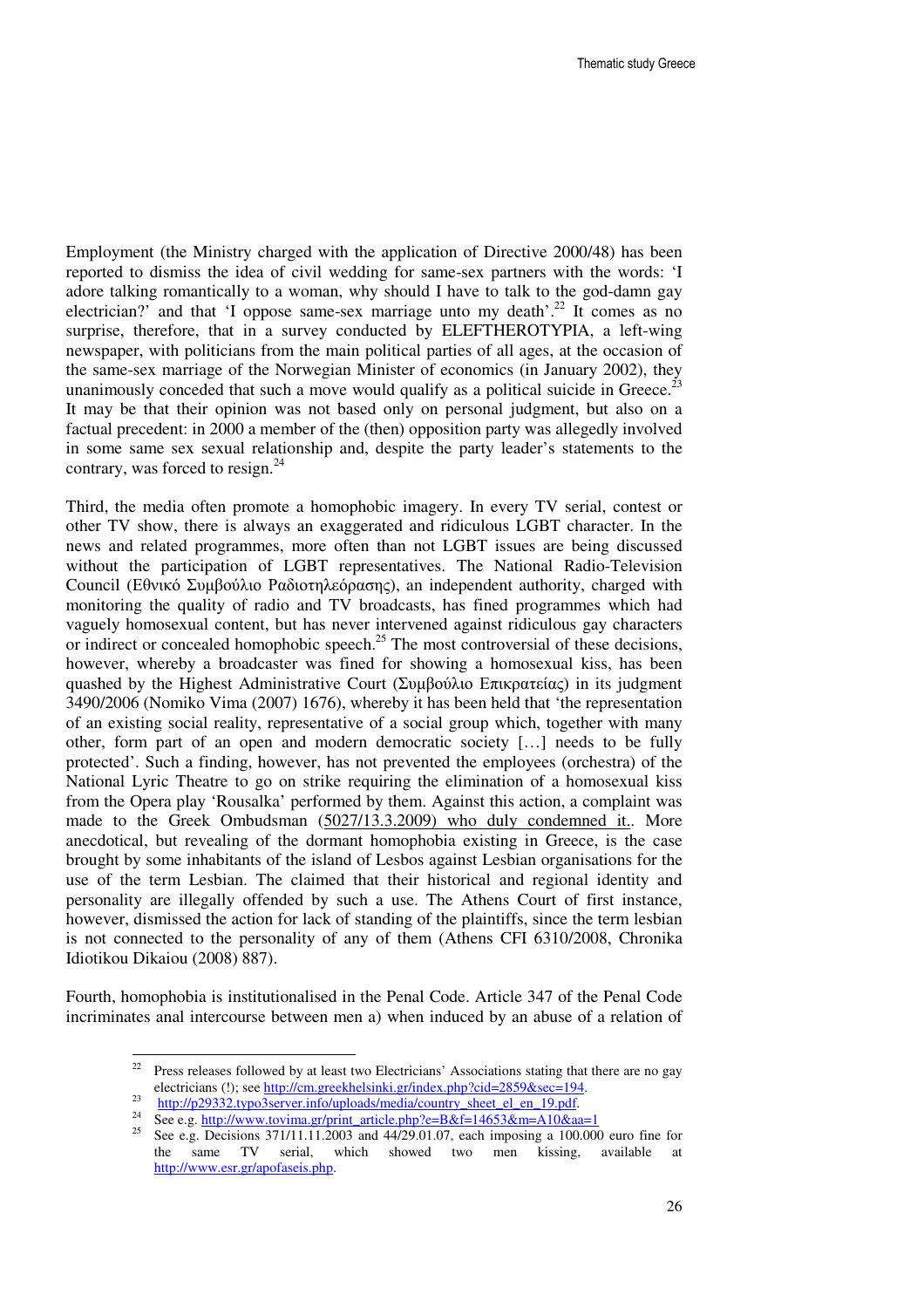dependency, b) when one party is under the age of 17 or when it serves to generate profit and c) when practised on a professional basis. All three provisions merit a brief comment (cases a, b and c correspond to the three paragraphs of Article 347).

(a) There is no obvious reason why the abuse of a relation of dependency should be treated differently depending on whether it ends up in 'anal intercourse between men' or to any other kind of sexual harassment – homosexual or heterosexual. Moreover, this is clearly a violation of both Directive 78/2000 (and Law 3304/05) and of Directive 72/207/EEC, as modified by Directive 2002/73/EC.

(b) The age of consent for heterosexual sexual acts is 16 years. Therefore, the requirement that the parties in a homosexual relationship should be over the age of 17 violates the principle of non discrimination, as recognised by the Commission of the European Court of Human Rights in its report of July 1<sup>st</sup>, 1997, in Case *Sutherland v. UK* (Articles 8 and 14 of the Convention)*.*

(c) The prohibition of homosexual intercourse for profit or on a professional basis is contrary to Directive 78/2000 (and Law 3304/05) and to Law 2734/99 regulating prostitution.

The Greek Homosexual Community (EOK) has taken action against this provision and in 2006 it has posted on its website an on-line petition for its abolition. The outcome of this initiative remains to be ascertained.

Fifth, homophobia is being cultivated within police forces, in several ways. For one thing, 'manhood' is idealised as an absolute virtue among police officers. More alarmingly, however, several police manuals, dating back to the pre-WWII era, still present homosexuality either as a mental disorder or as an attribute linked with criminality.<sup>26</sup> At this level, some 'subtleties' allowed by Greek language come to the fore. Active gay men (κωλοµπαράδες) are much more tolerated (and at times respected) than passive gay men (κίναιδοι, πούστηδες, πουστάκια).

Sixth, sexual orientation is completely absent from public (and private) schools, colleges etc. Information about sexual practices, sexual health etc is basically available on a peer to peer basis and through the television (for which see the previous paragraphs) and, increasingly, the internet. Also, parents (especially fathers) of boys at the age of puberty, regularly cultivate aversion and disdain, verbally or else, towards homosexual practices.

Last but not least, the Government is turning a blind eye to substantiated claims by LGBT and other organisations and parties. Therefore, the 1997 petition to the Minister of Justice for several legislative changes aimed at fostering equal treatment, has received no response. This, notwithstanding the fact the claims were endorsed by Amnesty International and, more importantly, by the National Commission for Human Rights (Εθνική Επιτροπή ∆ικαιωµάτων του Ανθρώπου). Some of these issues (notably the right of same-sex marriage) have been put forward by a left-wing political party with a question in the Parliament (16-12-05), to which the (then) Minister of Justice swiftly

 $\overline{a}$ 

<sup>&</sup>lt;sup>26</sup> See <u>http://www.iospress.gr/ios2001/ios20010408a.htm</u>.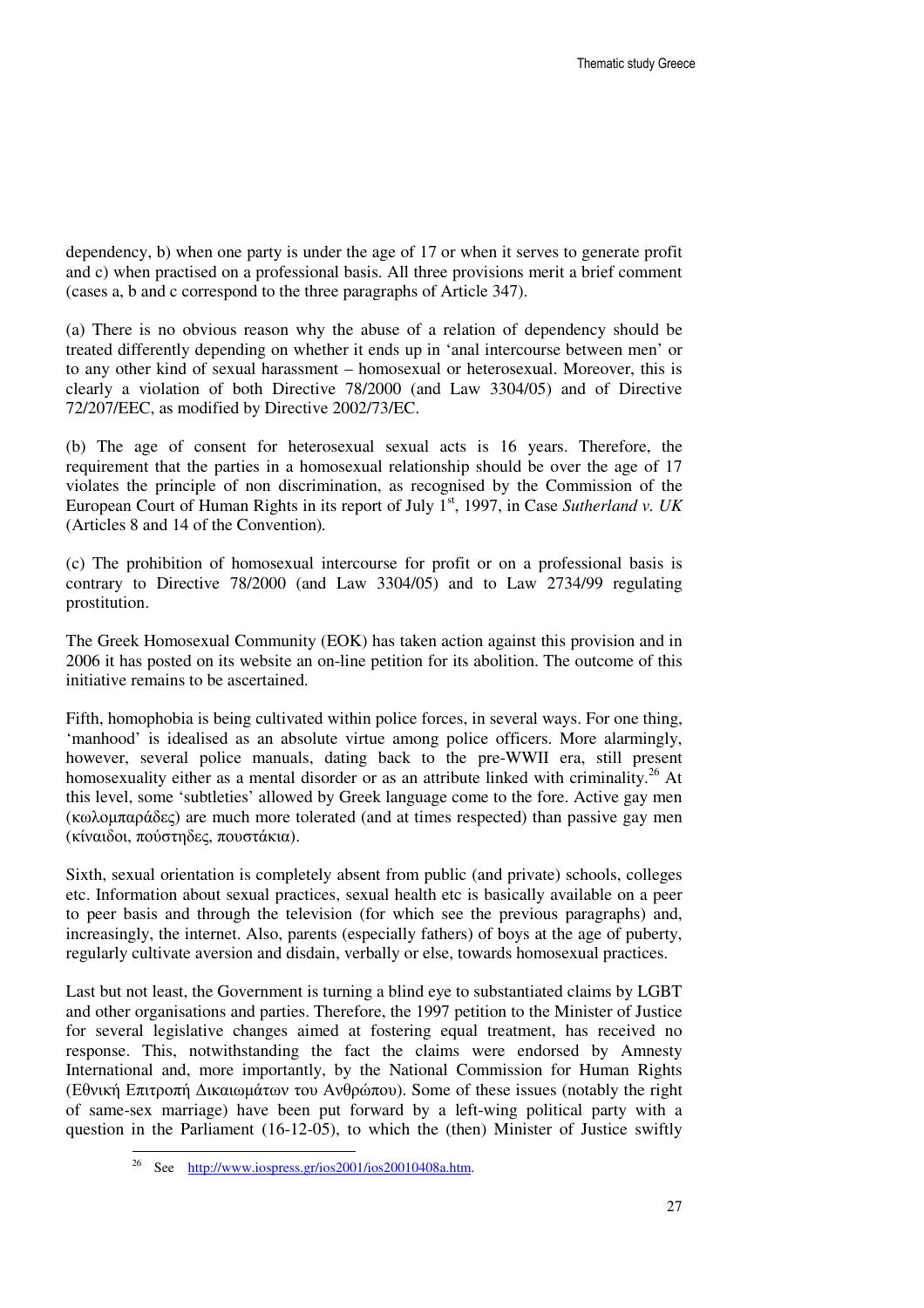replied that 'social conditions are not yet mature for the legal recognition of same-sex couples'.<sup>27</sup>

It may be that society is not yet mature and shies away from recognising sexual orientation as a factor of discrimination. According to the results of the EU survey on discrimination for the year 2007, Greeks do recognise that LGBTs are vulnerable to discrimination, but few Greeks admit being friends with LGBTs and few believe that measures are necessary for tackling such existing discrimination.<sup>28</sup> Yet, all the factors briefly mentioned in the previous paragraphs act as impediments to the maturing of the society and lock LGBT people in a situation of unspoken and widely tolerated discrimination.

<sup>27</sup> <sup>27</sup> See e.g. http://www.tovima.gr/print\_article.php?e=B&f=14653&m=A10&aa=1.<br><sup>28</sup> See http://p29332.typo3server.info/uplogds/media/country\_sheet\_el\_en\_19.pdf

See http://p29332.typo3server.info/uploads/media/country\_sheet\_el\_en\_19.pdf.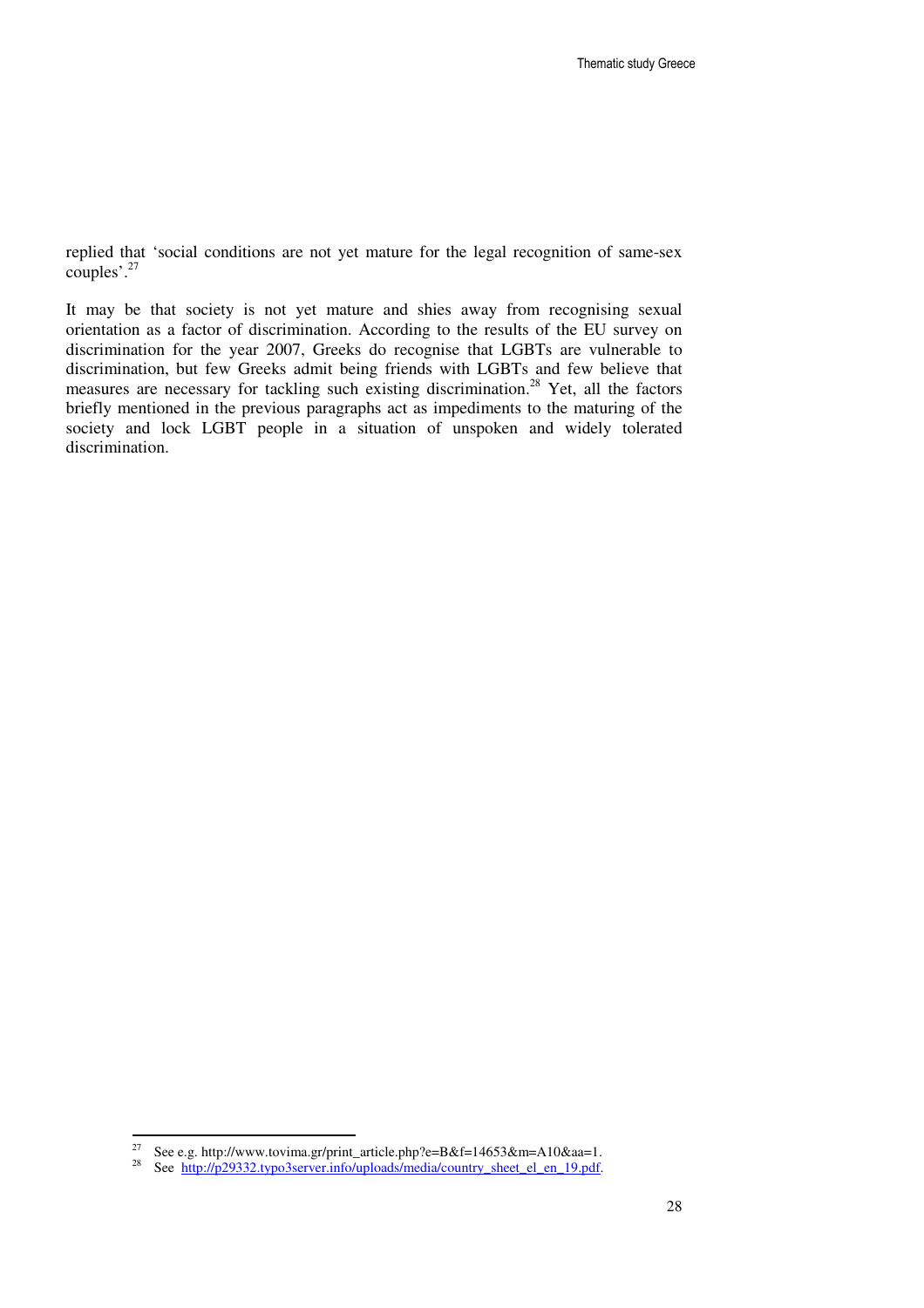## I. Good Practices

Despite the stagnant situation described above, it is possible to identify few practices which do show some openness and which allow for some optimism.

The first such practice is the one introduced by the Agency of Social Security (IKA) which, under certain conditions, authorises and pays for gender reassignment surgery (see above para. 0). IKA is by far the biggest social security and health fund in Greece and its practices are likely to be followed by all other funds when a similar case arises.

Another fact which shows some openness is the fact that, under the auspices of the 2007 European Year for Equal Opportunities for All, each country had to indicate two 'persons of the year'. For Greece, one of the two persons chosen was Ms Betty Vakalidou, a transsexual businesswoman and writer, who has been prostituting herself for many years.<sup>29</sup>

<sup>29</sup> See http://ec.europa.eu/employment\_social/eyeq/index.cfm?cat\_id=FY.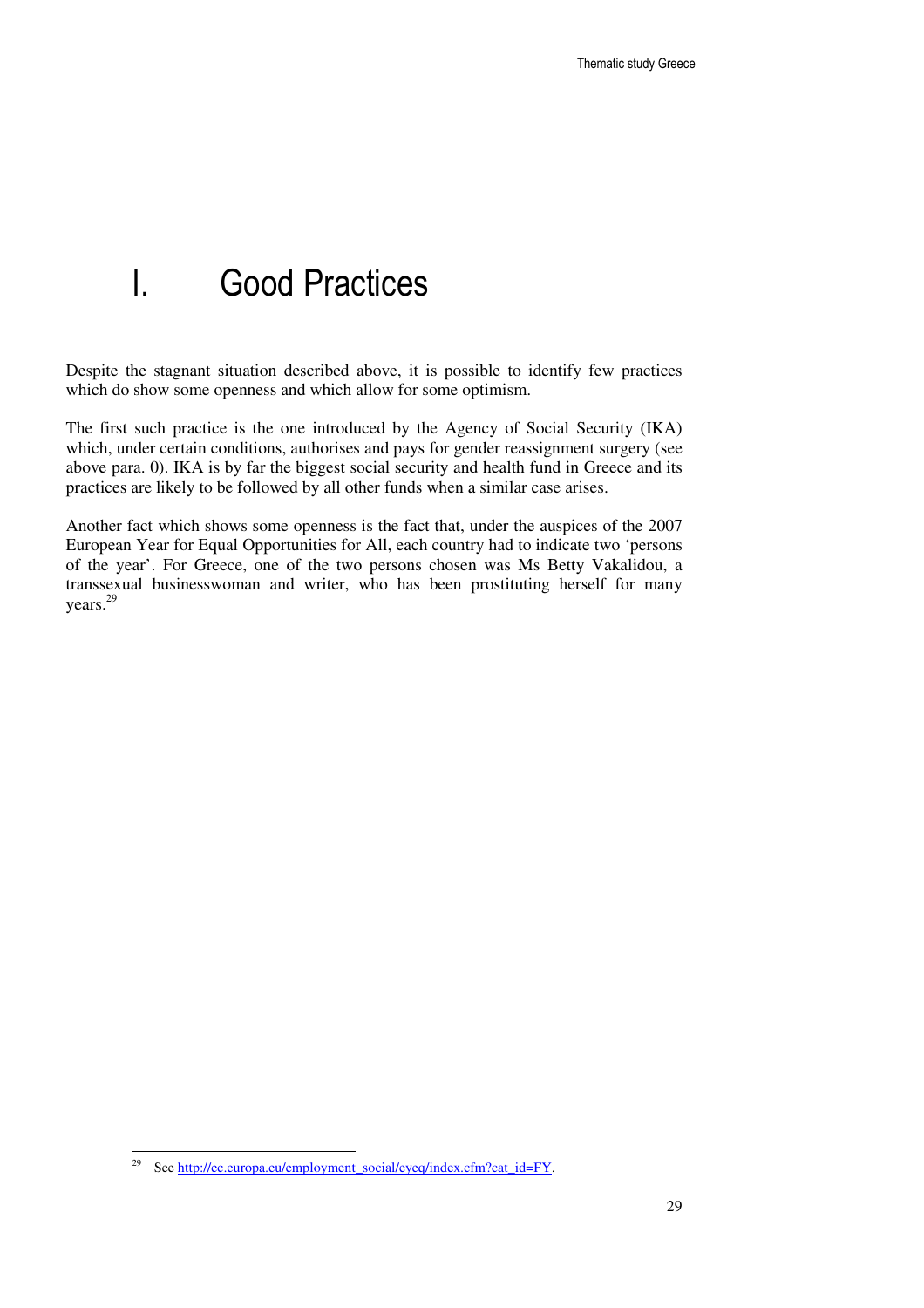## **Conclusions**

 $\overline{a}$ 

Homophobia and discrimination on the basis of sexual orientation remain, to a large extent, 'unspoken' legal issues under the Greek legal system. While the social realities are there, the legal system is catching up with great delay and, often, in a (willingly?) inefficient manner.

For one thing, in Greece discrimination on the basis of sexual orientation is dealt with together with all other forms of prohibited discriminations, if at all.

Second, Greece has fulfilled its obligations under the relevant EC directives in a 'minimalistic' and procedurally cumbersome manner. The law transposing the equality directives into Greek law provides for three (!) different equality bodies with pretty much the same powers, but clearly different standing: the Greek Ombudsman is a well respected independent body, active for several years in most fields of public life in Greece,<sup>30</sup> while the Equal Treatment Committee is an underperforming 'sub-department' of the Ministry of Justice virtually unknown to everybody. The Employment Inspection Body, on the other hand is more of a 'police' body charged with negative overtones, thus making recourse to it quite prohibitive for employees who do not wish to open an open war with their employers. Moreover, the existence of three different bodies, procedures, sets of requirements etc, negatively affects transparency and accessibility. The legal actions provided for by the law are pregnant with procedural hurdles and uncertainties.

Third, under Greek law no 'family' exists outside formal marriage. This is true both for same-sex and for opposite-sex couples. Therefore, any perspective of recognising residence or reunification rights to same sex partners of LGBTs is formally excluded, until family law is reviewed. This is so irrespective of whether the sponsor is Greek, an EU citizen or a third country national.

Fourth, transgender and transsexual people are a legal 'non-issue': no legal text directly refers to any of the aspects of their condition. This notwithstanding, when several conditions are met, gender reassignment and name modification are possible.

Fifth, during the last five years asylum, as an institution, has been severely suffering in Greece. Therefore, cases of protection offered on the grounds of prosecutions based of sexual orientation, should be extremely rare, if non-existent.

Sixth, Law 927/79 on hate speech, does not cover discrimination on the basis of sexual orientation and – in any event – has never been used for any other ground of hate speech or discrimination, but once.

It is worth noting though, that the current government pursues a policy of discrediting most Greek independent authorities, i.a. by refusing to renew the mandates of their members, thus exposing all their decisions to annulment proceedings.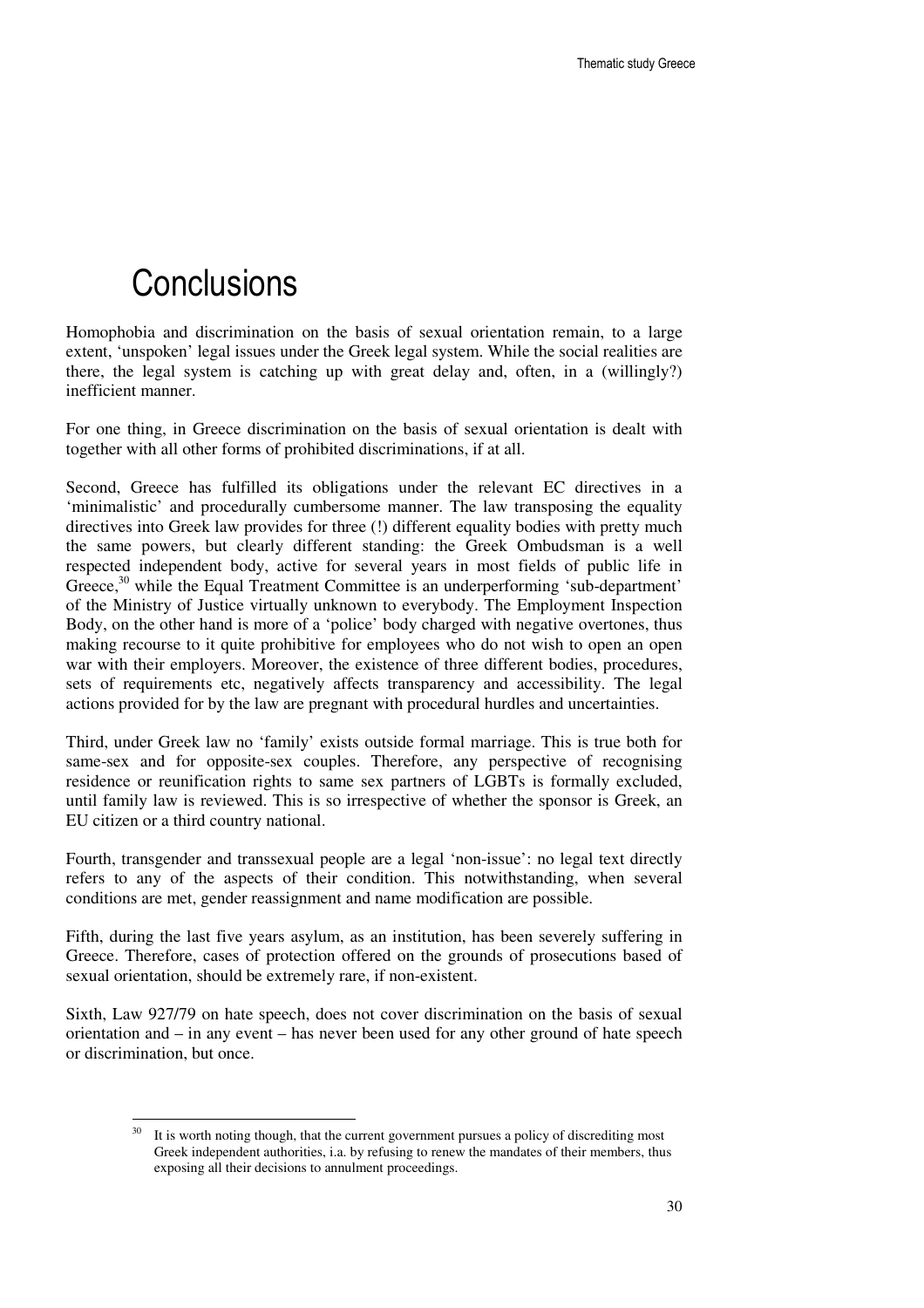All the above do find an explanation, though, by no means a justification. Despite Greece having a non-negligible number of LGBT people,<sup>31</sup> the society is quite unaware of, or indifferent about, discriminations and harassment, verbal or material, suffered by these people. Many LGBTs prefer either to dissimulate their sexual preferences or to endure solemnly maltreatment. In a country where young unemployment is almost as high as 20 per cent, few LGBT workers are willing to take the risk of actively projecting their sexual preferences in their workplace. From the many undesirable or suboptimal situations that people are required to cope with in Greece, mistreatment of LGBTs is one. As the Ombudsman has put it in its 2005 Annual Report as an equality body

> 'most of the complaints which reached the Greek Ombudsman concern discrimination based on reasons, the publicizing of which, would not usually cause additional social distress to the offended parties (as for example age or disability). The relative ignorance, the fear of social exposure or other suffering caused by unofficial sanctions or social pressure in cases where a complaint for unjustified discrimination is filed (e.g. by a teacher of a public school on grounds of sexual orientation), in addition to the relatively low representation of persons from visible minorities on the staff of the Greek administration may explain the reduced flow of serious complaints. The smaller number of complaints itself cannot however be seen as proof of the non-existence of serious phenomena of illegal discrimination'.<sup>32</sup>

Therefore, there has been no judgment by any court or tribunal concerning specifically discrimination on the basis of sexual orientation. More strikingly, despite the existence of several protection mechanisms and bodies, extremely few cases actually reach the specialised 'equality bodies' or courts. Even when this does happen, it is difficult to follow up the outcome of each case, with the exception of cases dealt by the Ombudsman.

The virtually non-existent number of cases brought before the bodies set up by Law 3304/05 may be explained by two factors. First, the very existence of the Law (and its bodies) has been to a large extent unnoticed by an important proportion of the population. This means that, three years after the adoption of the law, the three equality bodies and the ECOSOC, $33$  all charged with disseminating the law, as well as the NGOs involved, are doing poorly. Second, in many occasions people (or organisations) who do know about the Law, prefer to invoke it before European Institutions (the Commission and/or the Parliament) or to use as a means of political pressure (high visibility – low cost),

 $31$ <sup>31</sup> According to a survey run by the NGO 'Woman and Health' and published by the Greek Homosexual Community, eight per cent of the population admits non-heterosexual sexual preferences, see http://www.gayhomes.net/eok/press\_release1.html. It is suggested, however, that there may be an underestimation in the results, due to the social reservation/unwillingness of many LGBTs to make public their sexual choices.

<sup>&</sup>lt;sup>32</sup> Annual Report of the Ombudsman (2005), p. 16.

<sup>&</sup>lt;sup>33</sup> ECOSOC is specifically charged by Art. 18 of Law 3304/05 to disseminate into society the precise content of 'equal treatment' and the possibilities opened up by the Law for safeguarding such treatment. The ECOSOC, however, has been only moderately active in this direction and, judging from the effects, quite ineffective.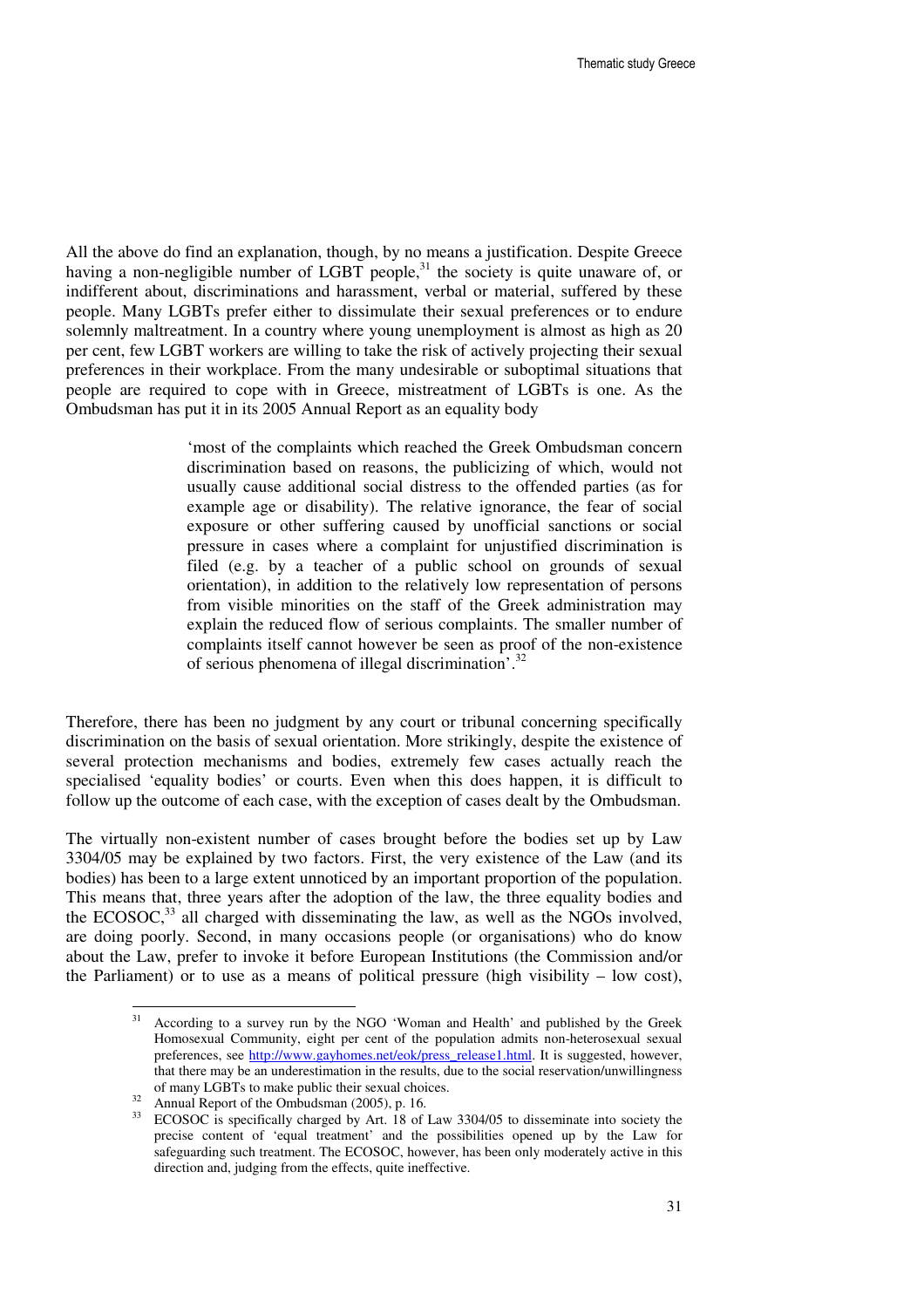rather than making use of the procedural rights recognised by the Law. This shows a fundamental distrust for the procedures and bodies involved – which may be justified in view of the very poor visibility, let alone effectiveness, of these bodies (again, the Ombudsman may be the only exception).

A further observation, which in part explains the fact that the organisations involved are not as active as one would expect, is that they often are 'one door, many doorbells', i.e. the same persons bear various labels and are charged with all sorts of responsibilities and functions.

Finally, the active role of the Greek Orthodox Church in social and political life acts as an important obstacle to opening up the debate about sexual orientation. This situation has been worsened after the 2007 parliamentary elections when, for the first time ever, an ultra-right populist/traditionalist party got several parliament seats, while the governing right-wing party has a mere one seat majority.

In the medium term, however, things could evolve. For one thing, the head of the Greek Orthodox Church has been replaced in the course of February 2008. Moreover, the socialist party, now in opposition, has put forward a draft law recognising free union between persons of both the same and opposite sex.<sup>34</sup> The moderate communist party has even called for an actual right to marriage, provoking a storm of reactions both from clergymen and conservative politicians.<sup>35</sup> As explained above, however, the law on Registered Partnerhsips actually adopted excludes from its scope same sex couples. Further dissemination of the antidiscrimination Law 3304/05 is expected to lead to some individual cases being decided. These could serve as benchmarks for future regulation.

<sup>34</sup> See their programmatic framework of 2007, p.77, available at http://www.pasok.gr/portal/gr/ 000F4240/Data/Binder1.pdf.

 $35$  See http://openitnow.blogspot.com/2005/07/e.html.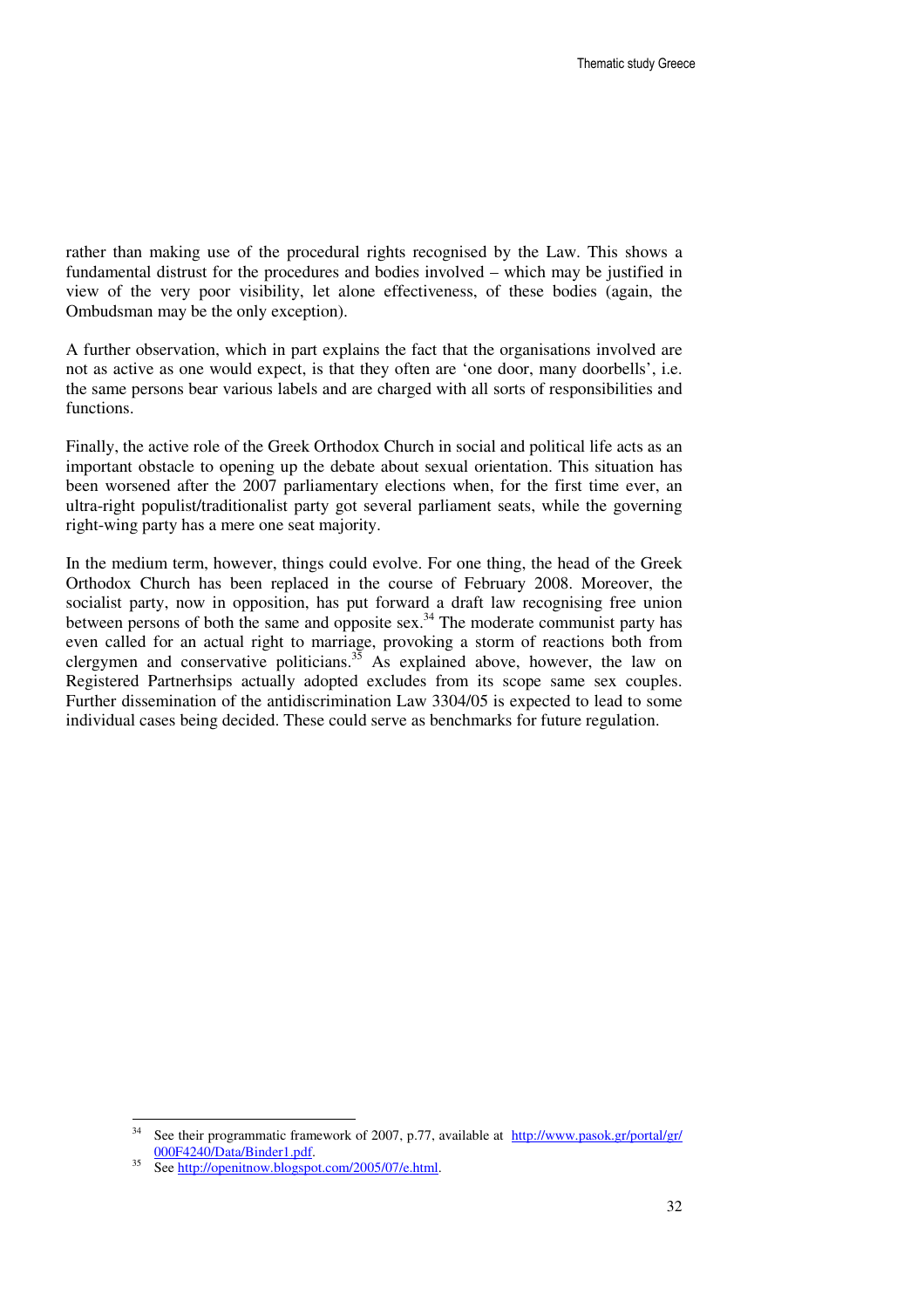# Annex 1 – Presentation of case law

| <b>Case title</b>                                                                                                                                               | CFI (big chamber) Rhodes, case 14/2009 (Hronika Idiotikou<br>Dikaiou (2009) 617)<br>Court declared legally non-existent the first same sex marriage<br>in Greece                                                                                                                                                                                                                                                                                                                                                                                                                                                                                                                                                                                        |
|-----------------------------------------------------------------------------------------------------------------------------------------------------------------|---------------------------------------------------------------------------------------------------------------------------------------------------------------------------------------------------------------------------------------------------------------------------------------------------------------------------------------------------------------------------------------------------------------------------------------------------------------------------------------------------------------------------------------------------------------------------------------------------------------------------------------------------------------------------------------------------------------------------------------------------------|
| <b>Decision date</b>                                                                                                                                            | 30-4-2009                                                                                                                                                                                                                                                                                                                                                                                                                                                                                                                                                                                                                                                                                                                                               |
| <b>Reference details</b><br>(reference number; type<br>and title of court/body; in<br>original language and<br>English [official<br>translation, if available]) | Decision no. 114/2009; Πολυμελές Πρωτοδικείο Ρόδου (Multi-<br>Member Court of First Instance of Rhodes)                                                                                                                                                                                                                                                                                                                                                                                                                                                                                                                                                                                                                                                 |
| Key facts of the case<br>$(max. 500 \text{ chars})$                                                                                                             | The Court accepted the civil action submitted by the Prosecutor<br>of the Court of First Instance of Rhodes against a same-sex<br>couple, requesting to declare as non-existing the civil marriage<br>of the same-sex couple performed on 3/06/08 at the Mayor<br>House of the island of Tilos. The Court rejected, however, the<br>civil action of the Prosecutor against the Mayor of Tilos, due to<br>lack of legal capacity to be made a defendant in the case (Art.<br>608 par. 2 of Code of Civil Procedure).                                                                                                                                                                                                                                     |
| <b>Main</b><br>reasoning/argumentation<br>$(max. 500 \text{ chars})$                                                                                            | Art. 12 of the ECHR and Art. 23 of the International Pact of<br>New York (which was adopted by Law 2462/1997), make<br>subsidiary references to the national law regarding the<br>necessary conditions and qualifications in order to enjoy the<br>right of marriage. The national legislation, however, does not<br>permit the marriage of same-sex couples, as the difference of<br>sex is regarding as a necessary precondition for the existence of<br>marriage, as is comprehended by the Greek legislator. In<br>addition, the will of the legislator for the treatment of such<br>situation was recently expressed in Law 3719/2008 on "legal<br>cohabitation", which explicitly states in Art. 1 that it concerns<br>only heterosexual couples. |
| Key issues (concepts,<br>interpretations) clarified<br>by the case (max. 500<br>chars)                                                                          | A definition of the marriage, as provided by the Greek Civil<br>Law, is given by this decision, according to which it is allowed<br>only for heterosexual couples.                                                                                                                                                                                                                                                                                                                                                                                                                                                                                                                                                                                      |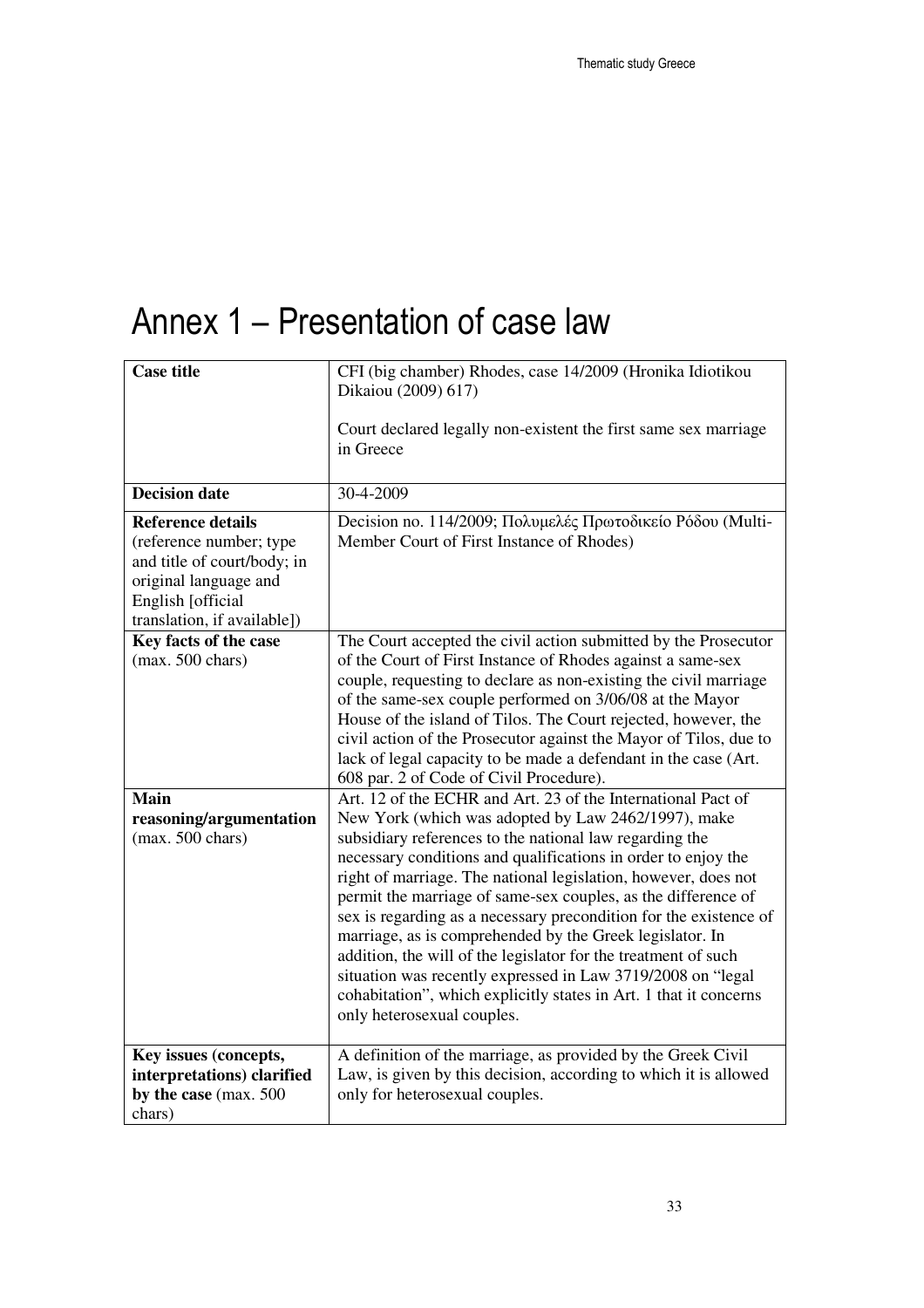| <b>Results (sanctions) and</b><br>key consequences or<br>implications of the case<br>$(max. 500 \text{ chars})$ | The marriage was declared legally non-existent; the<br>couple/defendants declared that they were going to submit an<br>appeal. |
|-----------------------------------------------------------------------------------------------------------------|--------------------------------------------------------------------------------------------------------------------------------|
| Proposal of key words for                                                                                       | Marriage of same-sex couples                                                                                                   |
| data base                                                                                                       |                                                                                                                                |
|                                                                                                                 |                                                                                                                                |
| Text in Greek in attachment                                                                                     |                                                                                                                                |
|                                                                                                                 |                                                                                                                                |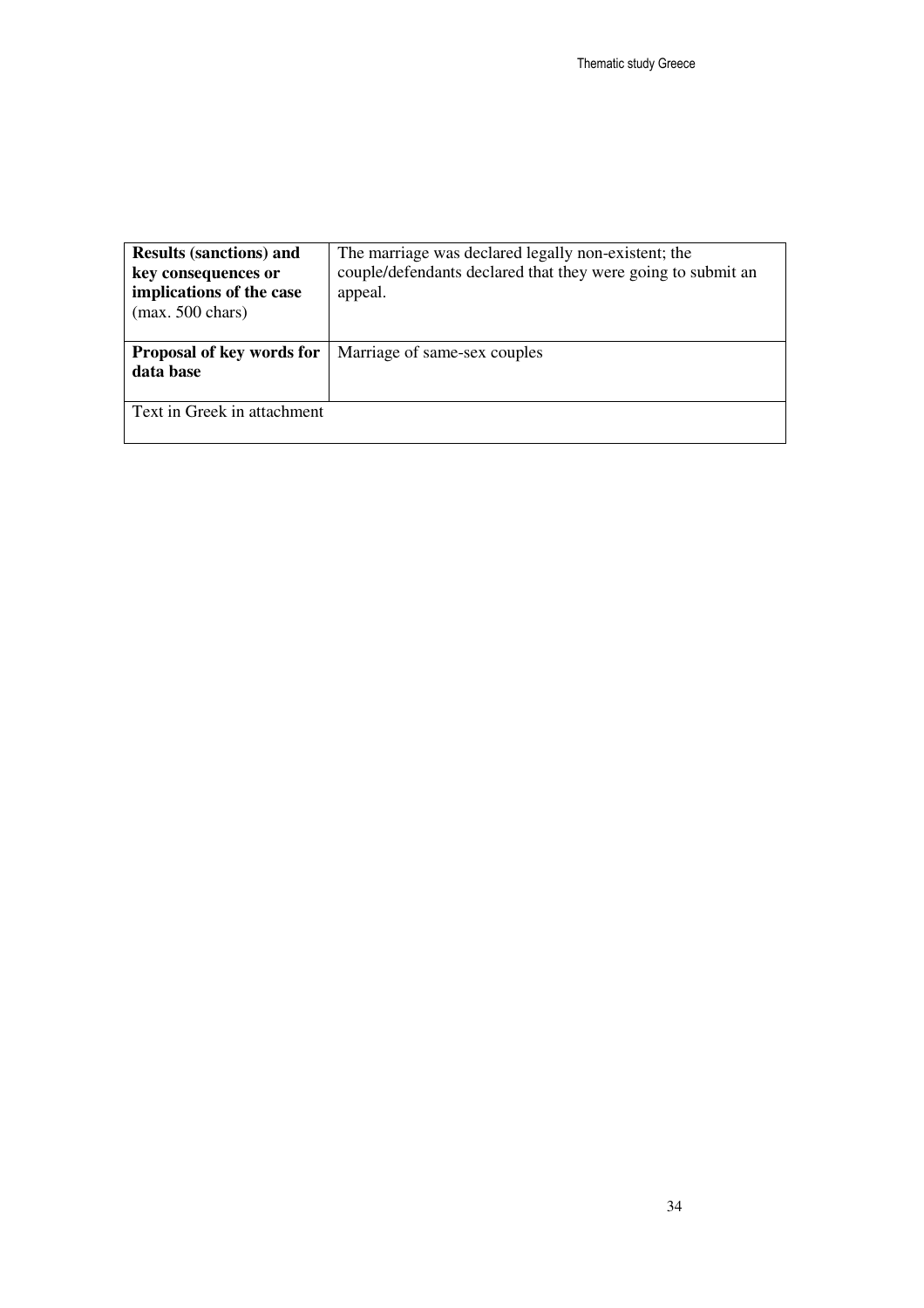| <b>Case title</b>                                                                                                                                        | Court imposes damages on Café/Restaurant owner for refusing entry to<br>two men                                                                                                                                                                                                                                                                                                                                                                                                                                                     |
|----------------------------------------------------------------------------------------------------------------------------------------------------------|-------------------------------------------------------------------------------------------------------------------------------------------------------------------------------------------------------------------------------------------------------------------------------------------------------------------------------------------------------------------------------------------------------------------------------------------------------------------------------------------------------------------------------------|
| <b>Decision date</b>                                                                                                                                     | 2006                                                                                                                                                                                                                                                                                                                                                                                                                                                                                                                                |
| Reference details (reference<br>number; type and title of<br>court/body; in original<br>language and English<br>[official translation, if<br>available]) | ΜονΠρΘεσ 23238/2006<br>CFI (single member) Thessaloniki, case 23238/2006 (Armenopoulos<br>$(2006)$ 1402),                                                                                                                                                                                                                                                                                                                                                                                                                           |
| Key facts of the case<br>$(max. 500 \text{ chars})$                                                                                                      | Bouncer in Café/restaurant in Thessaloniki refuses entry to two men,<br>without any reason linked to security or other. The acts of the bouncer<br>are attributable to owner of the premises.<br>However, since plaintiff in the proceedings before the Court was only<br>one of the two people, the judgment reasons on the basis of this person<br>- therefore the second person is completely absent from the judgment<br>and no express reference to the fact that they could have been seen as<br>a homosexual couple is made. |
| Main<br>reasoning/argumentation<br>$(max. 500 \text{ chars})$                                                                                            | Despite the judgment being delivered after the entry into force of "the<br>anti-discrimination Law" 3304/2005, its reasoning is exclusively based<br>on the provisions of the Civil Code protecting the personality, i.e.<br>articles 57-59.                                                                                                                                                                                                                                                                                        |
| Key issues (concepts,<br>interpretations) clarified by<br>the case (max. 500 chars)                                                                      | The protection of the personality, according to the Civil Code, also<br>covers the esteem that others show to the person concerned. By<br>refusing entry into the premises of the Café/Restaurant, without there<br>being any objective reason, such as e.g. some private function or the<br>fact that the premises were full, the owner has shown lack of esteem to<br>the plaintiff.                                                                                                                                              |
| <b>Results (sanctions) and key</b><br>consequences or<br>implications of the case<br>$(max. 500 \text{ chars})$                                          | Damages for moral injury: 1000 euros                                                                                                                                                                                                                                                                                                                                                                                                                                                                                                |
| Proposal of key words for<br>data base                                                                                                                   | Personality Protection, refusal to provide goods or services, damages                                                                                                                                                                                                                                                                                                                                                                                                                                                               |
| Text in Greek in attachment                                                                                                                              |                                                                                                                                                                                                                                                                                                                                                                                                                                                                                                                                     |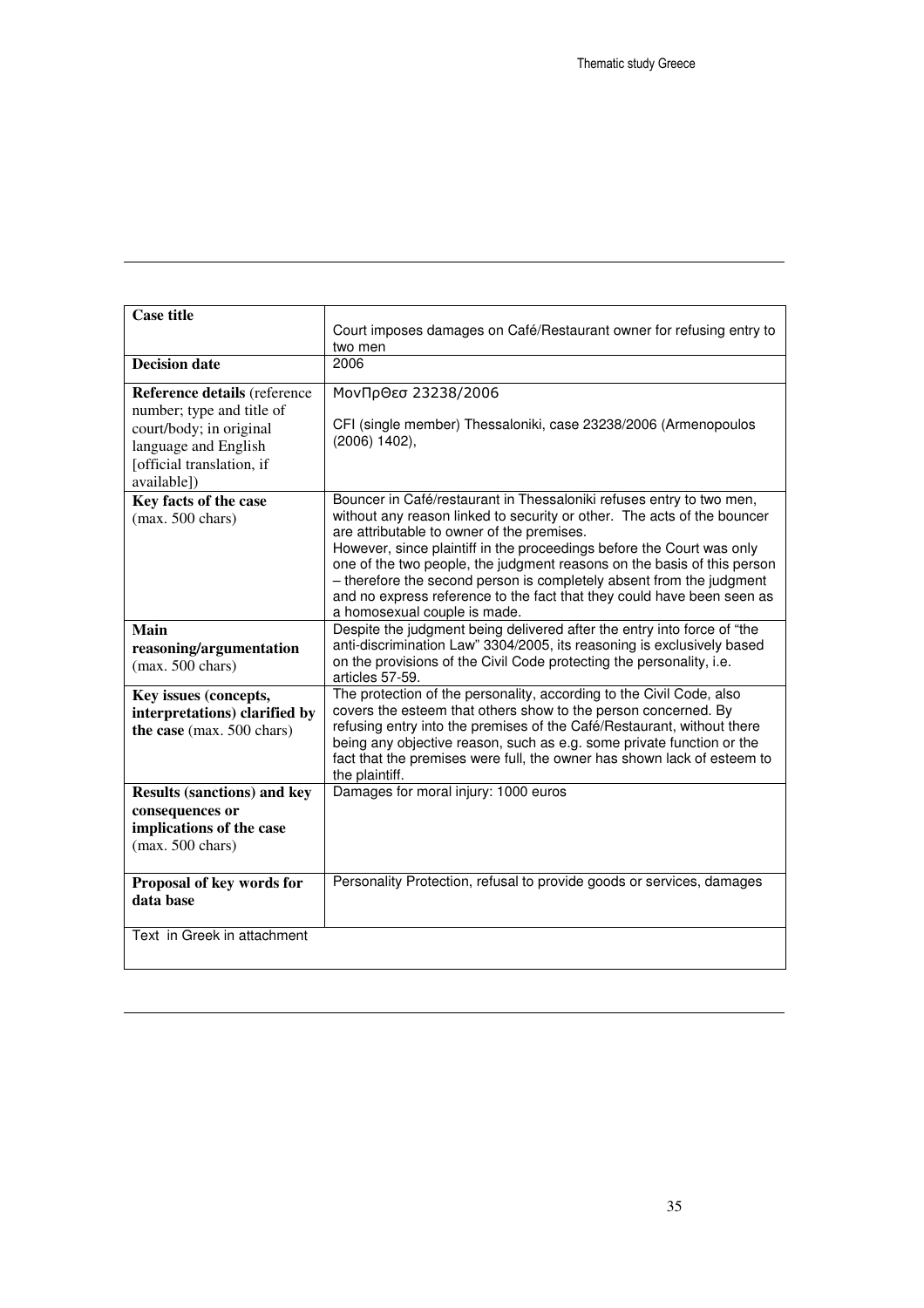| <b>Case title</b>                                                                                                                                        | Data protection Authority (Directive 95/46/EC - Law 2472/1997)<br>imposes fine on insurance company for fiddling with sensitive personal<br>data in order to refuse insurance coverage                                                                                                                                                                     |
|----------------------------------------------------------------------------------------------------------------------------------------------------------|------------------------------------------------------------------------------------------------------------------------------------------------------------------------------------------------------------------------------------------------------------------------------------------------------------------------------------------------------------|
| <b>Decision date</b>                                                                                                                                     | 2008                                                                                                                                                                                                                                                                                                                                                       |
| Reference details (reference<br>number; type and title of<br>court/body; in original<br>language and English<br>[official translation, if<br>availablel) | Data Protection Authority, Case 3/2008                                                                                                                                                                                                                                                                                                                     |
| Key facts of the case<br>(max. 500 chars)                                                                                                                | Insurance company refuses to extend already existing insurance<br>contract to cover life, on the basis that the individual concerned had<br>been exempted from his military service because he had declared to<br>be homosexual                                                                                                                            |
| Main<br>reasoning/argumentation<br>$(max. 500 \text{ chars})$                                                                                            | The fact that the person is homosexual does not impinge on his general<br>health condition and therefore cannot, on its own (i.e. without further<br>medical examinations) justify a refusal to insure. Therefore, processing<br>of such data is not justified by the needs of the processor and violates<br>articles 4(1), 4(2) and 7(2) of Law 2472/1997 |
| Key issues (concepts,<br>interpretations) clarified by<br>the case (max. 500 chars)                                                                      | The rules on data protection can be used to condemn the refusal to<br>provide goods or services in cases this is done on account of sensitive<br>data                                                                                                                                                                                                      |
| <b>Results (sanctions) and key</b><br>consequences or<br>implications of the case<br>$(max. 500 \text{ chars})$                                          | Fine (not damages) imposed 60.000 euros                                                                                                                                                                                                                                                                                                                    |
| Proposal of key words for<br>data base                                                                                                                   | Refusal to provide goods or services, data protection, sensitive data,<br>fine                                                                                                                                                                                                                                                                             |
| Text in Greek in attachment                                                                                                                              |                                                                                                                                                                                                                                                                                                                                                            |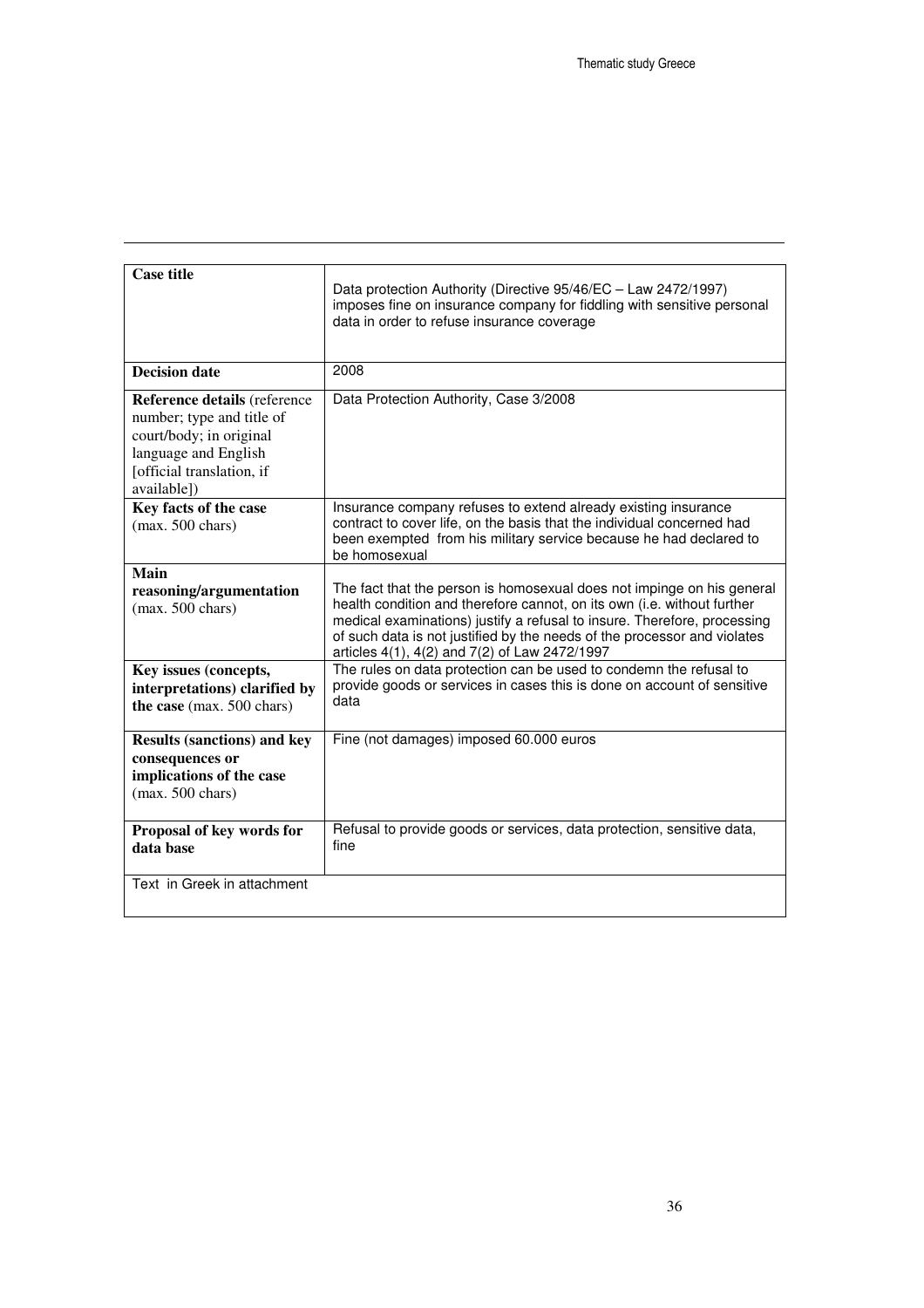# Annex 2 - Statistics

Table A: Implementation of Employment Directive 2000/78/EC

|                                                                                                                                                                                                                                                                      | 2000         | 2001             | 2002     | 2003         | 2004     | 2005                             | 2006         | 2007         | 2008           | 2009     |
|----------------------------------------------------------------------------------------------------------------------------------------------------------------------------------------------------------------------------------------------------------------------|--------------|------------------|----------|--------------|----------|----------------------------------|--------------|--------------|----------------|----------|
| Total complaints of<br>discrimination on the ground of<br>sexual orientation (equality body,<br>tribunals, courts etc.): if possible<br>disaggregated according to social<br>areas of discrimination<br>(employment, education,<br>housing, goods and services etc.) | $\mathbf{0}$ | $\boldsymbol{0}$ | $\theta$ | $\mathbf{0}$ | $\theta$ | Ombudsman<br>Case n<br>2967/2005 | $\mathbf{0}$ | $\mathbf{0}$ | $\Omega$       | $\theta$ |
| Total finding of Discrimination<br>confirmed (by equality body,<br>tribunals, courts etc.): if possible<br>disaggregated according to social<br>areas of discrimination<br>(employment, education,<br>housing, goods and services etc.)                              | $\Omega$     | $\mathbf{0}$     | $\Omega$ | $\Omega$     | $\theta$ | $\overline{0}$                   | $\mathbf{0}$ | $\mathbf{0}$ | $\overline{0}$ | $\Omega$ |
| National Number of<br>sanctions/compensation<br>payments issued (by courts,<br>tribunals, equality bodies etc.): if<br>possible disaggregated according<br>to social areas of discrimination<br>(employment, education,<br>housing, goods and services etc.)         | $\Omega$     | $\Omega$         | $\Omega$ | $\Omega$     | $\theta$ | $\Omega$                         | $\Omega$     | $\Omega$     | $\overline{0}$ | $\Omega$ |
| National range of<br>sanctions/compensation<br>payments (by courts, tribunals,<br>equality bodies etc.): if possible<br>disaggregated according to social<br>areas of discrimination<br>(employment, education,<br>housing, goods and services etc.)                 |              |                  |          |              |          |                                  |              |              |                |          |

#### Table B: Freedom of Movement

|                                                                                                                                                                                                                                                                                                                          | 2000     | 2001     | 2002 | 2003     | 2004     | 2005     | 2006 | 2007     | 2008 | 2009 |
|--------------------------------------------------------------------------------------------------------------------------------------------------------------------------------------------------------------------------------------------------------------------------------------------------------------------------|----------|----------|------|----------|----------|----------|------|----------|------|------|
| Number of LGBT partners<br>of EU citizens residing in<br>your country falling under<br>Directive 2004/38/EC ( <i>i.e.</i> ,<br>LGBT partners having<br>exercised their freedom of<br>movement as granted to<br>family members of EU<br>citizens, whether under<br>Directive 2004/38/EC or<br>under previous instruments) | $\Omega$ | $\Omega$ |      | $\Omega$ | $\theta$ | $\theta$ |      | $\Omega$ |      |      |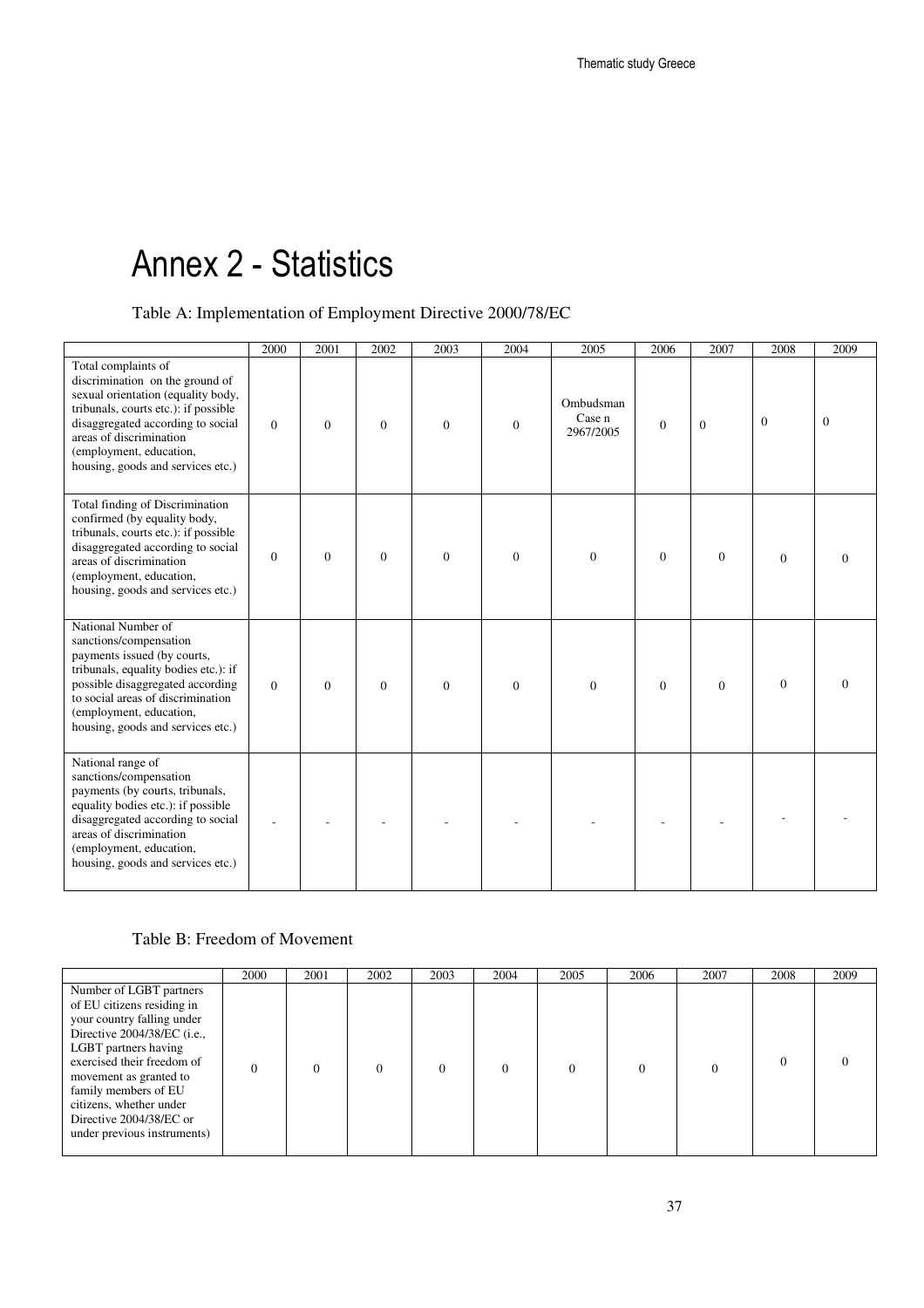| Number of LGBT partners<br>who claimed their right to<br>residence but were denied<br>this right | Not<br>available | <b>Not</b><br>available | Not<br>available | <b>Not</b><br>available | Not<br>available | Not.<br>available | Not<br>available | Not<br>available | <b>Not</b><br>available | <b>Not</b><br>available |
|--------------------------------------------------------------------------------------------------|------------------|-------------------------|------------------|-------------------------|------------------|-------------------|------------------|------------------|-------------------------|-------------------------|
|                                                                                                  |                  |                         |                  |                         |                  |                   |                  |                  |                         |                         |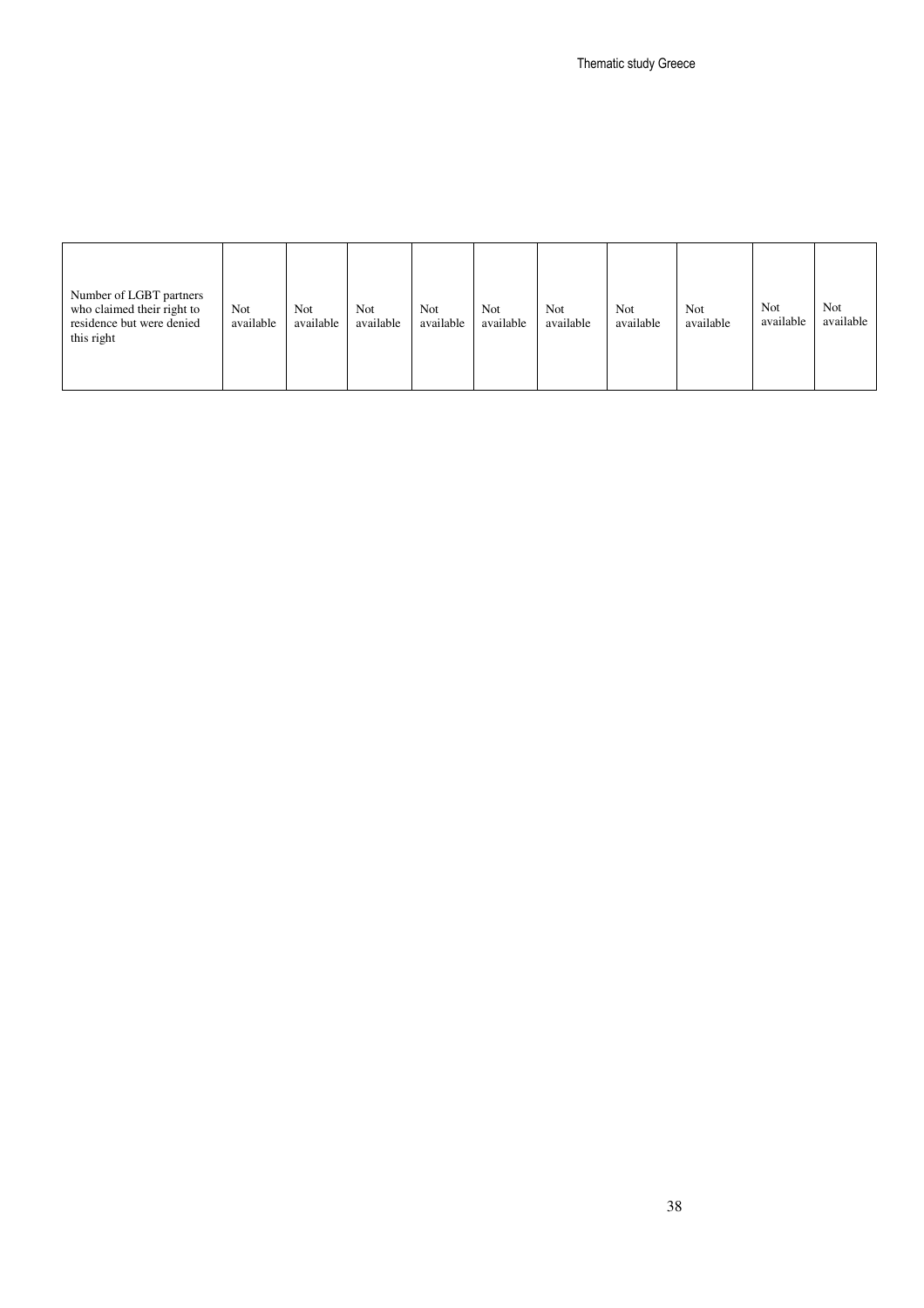#### Table C: Asylum and subsidiary protection

|                                                                                                                                                                                                 | 2000             | 2001             | 2002             | 2003                    | 2004             | 2005             | 2006                    | 2007             | 2008                    | 2009                    |
|-------------------------------------------------------------------------------------------------------------------------------------------------------------------------------------------------|------------------|------------------|------------------|-------------------------|------------------|------------------|-------------------------|------------------|-------------------------|-------------------------|
| Number of LGBT<br>individuals benefiting from<br>asylum/subsidiary<br>protection due to<br>persecution on the ground<br>of sexual orientation                                                   | Not<br>available | Not<br>available | Not<br>available | <b>Not</b><br>available | Not<br>available | Not<br>available | <b>Not</b><br>available | Not<br>available | Not<br>available        | <b>Not</b><br>available |
| Number of LGBT<br>individuals who were<br>denied the right to asylum<br>or to subsidiary protection<br>despite having invoked the<br>fear of persecution on<br>grounds of sexual<br>orientation | Not<br>available | Not<br>available | Not<br>available | Not<br>available        | Not<br>available | Not<br>available | Not<br>available        | Not<br>available | <b>Not</b><br>available | Not<br>available        |

|                                                                                                                                                                         | 2000              | 2001                    | 2002                    | 2003                    | 2004              | 2005                    | 2006                    | 2007                    | 2008                    | 2009                    |
|-------------------------------------------------------------------------------------------------------------------------------------------------------------------------|-------------------|-------------------------|-------------------------|-------------------------|-------------------|-------------------------|-------------------------|-------------------------|-------------------------|-------------------------|
| Number of LGBT partners<br>of persons enjoying<br>refugee/ subsidiary<br>protection status residing<br>in your country falling<br>under Art 2/h Directive<br>2004/83/EC | Not<br>available  | Not<br>available        | <b>Not</b><br>available | <b>Not</b><br>available | Not<br>available  | <b>Not</b><br>available | Not<br>available        | <b>Not</b><br>available | <b>Not</b><br>available | <b>Not</b><br>available |
| Number of LGBT partners<br>of persons enjoying<br>refugee/subsidiary<br>protection status who were<br>denied the possibility to<br>stay with their partner              | Not.<br>available | <b>Not</b><br>available | <b>Not</b><br>available | Not.<br>available       | Not.<br>available | <b>Not</b><br>available | <b>Not</b><br>available | Not.<br>available       | <b>Not</b><br>available | <b>Not</b><br>available |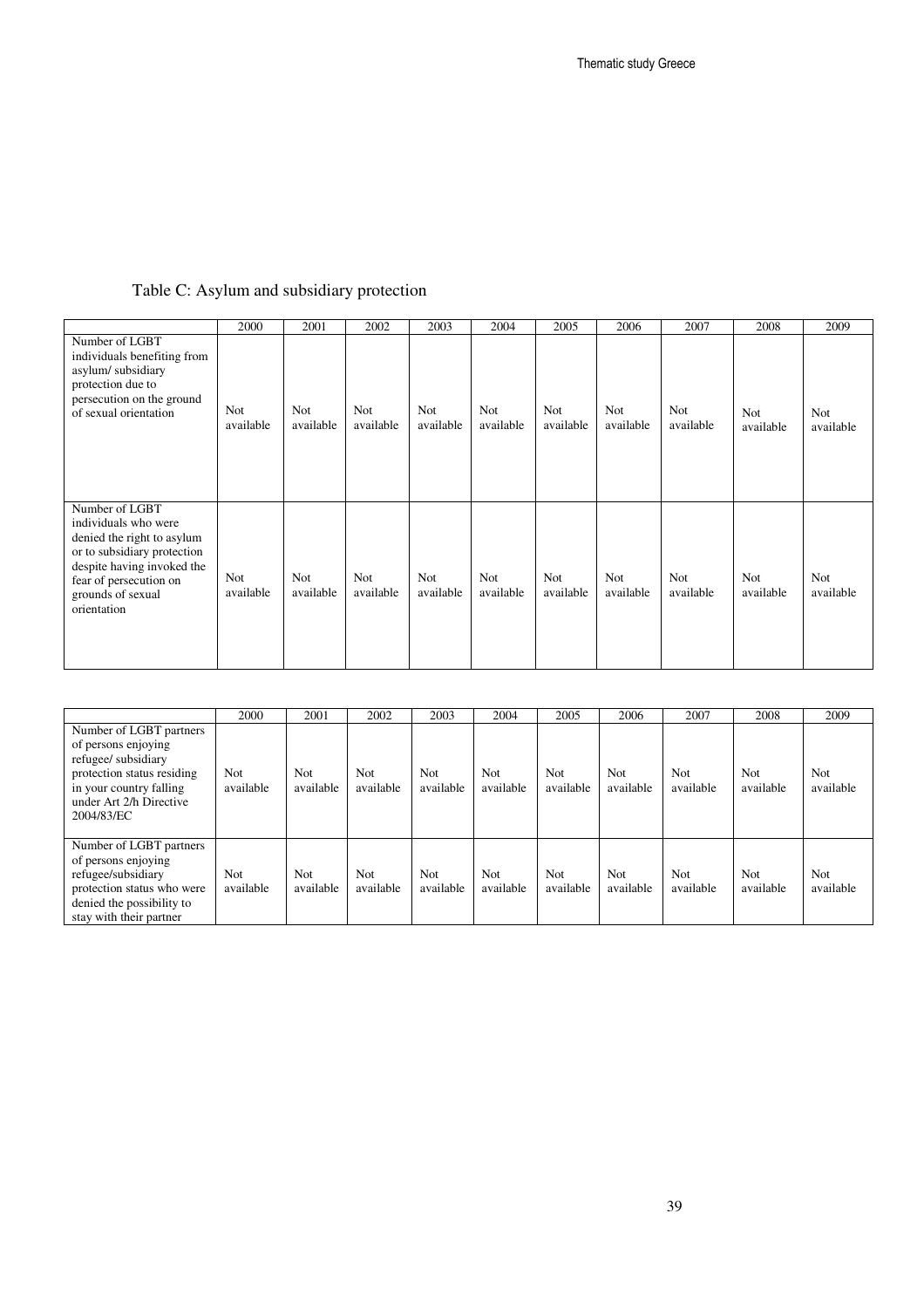|                                                                                                                                                                 | 2000                        | 2001             | 2002             | 2003             | 2004                    | 2005             | 2006                    | 2007                    | 2008             | 2009                    |
|-----------------------------------------------------------------------------------------------------------------------------------------------------------------|-----------------------------|------------------|------------------|------------------|-------------------------|------------------|-------------------------|-------------------------|------------------|-------------------------|
| Number of LGBT<br>partners of third<br>country nationals<br>residing in your<br>country benefiting<br>from family<br>reunification                              | <b>Not</b><br>availabl<br>e | Not<br>available | Not<br>available | Not<br>available | Not<br>available        | Not<br>available | <b>Not</b><br>available | <b>Not</b><br>available | Not<br>available | <b>Not</b><br>available |
| Number of LGBT<br>partners of third<br>country nationals<br>residing in your<br>country who were<br>denied the right to<br>benefit from family<br>reunification | <b>Not</b><br>availabl<br>e | Not<br>available | Not<br>available | Not<br>available | <b>Not</b><br>available | Not<br>available | Not<br>available        | <b>Not</b><br>available | Not<br>available | Not<br>available        |

#### Table D: Family reunification

#### Table E: Freedom of assembly

|                                                                                                    | 2000             | 2001           | 2002           | 2003     | 2004           | 2005     | 2006           | 2007           | 2008           | 2009           |
|----------------------------------------------------------------------------------------------------|------------------|----------------|----------------|----------|----------------|----------|----------------|----------------|----------------|----------------|
| Number of<br>demonstrations in<br>favour of tolerance of<br>LGBT people, gay<br>pride parades, etc | $\blacksquare$   |                |                |          |                | -1       | -1             |                |                |                |
| Number of<br>demonstrations<br>against tolerance of<br>LGBT people.                                | $\boldsymbol{0}$ | $\overline{0}$ | $\overline{0}$ | $\theta$ | $\overline{0}$ | $\theta$ | $\overline{0}$ | $\overline{0}$ | $\overline{0}$ | $\overline{0}$ |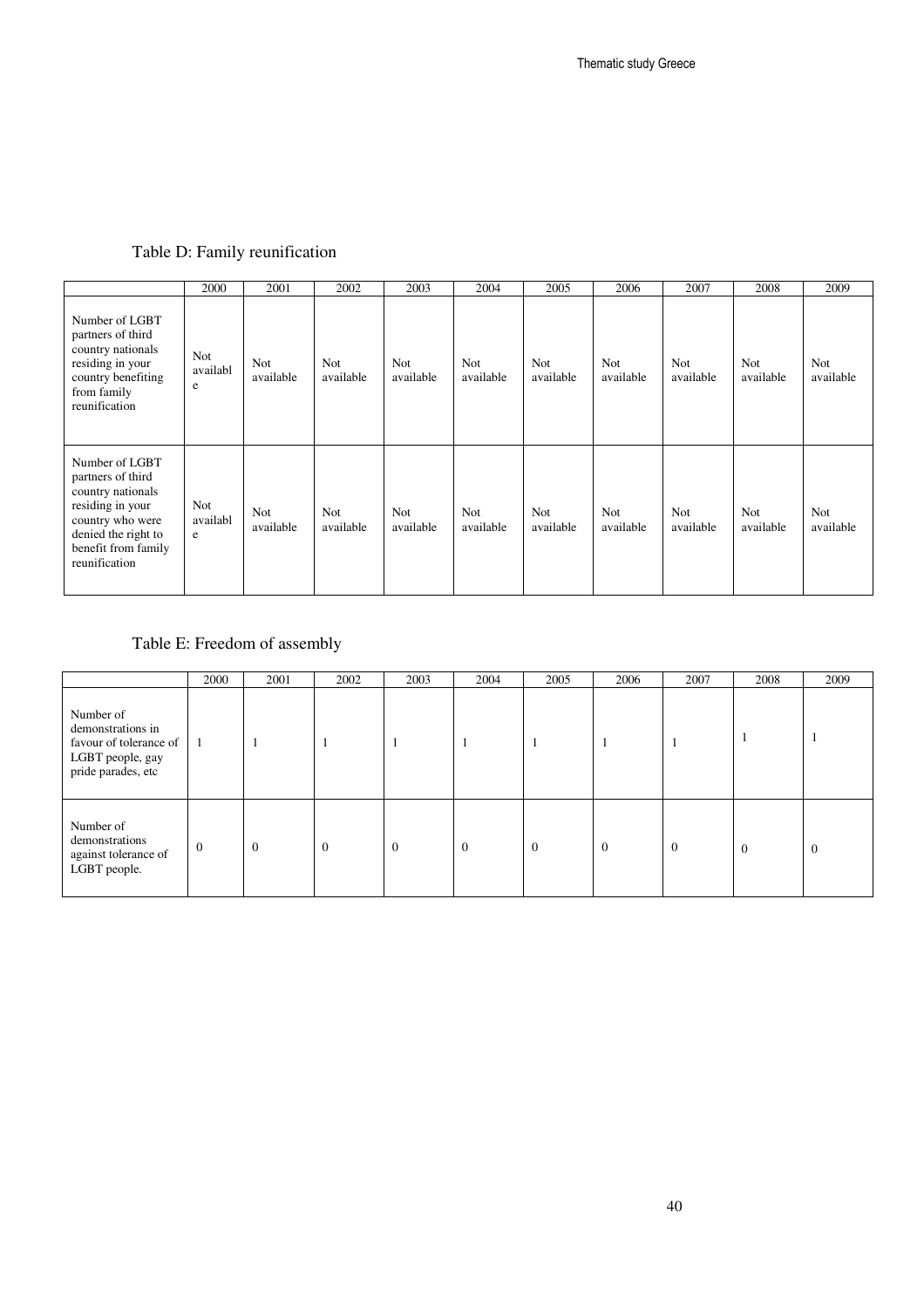|                                                                                                                                                                                                                                                         | 2000             | 2001             | 2002             | 2003             | 2004             | 2005             | 2006             | 2007             | 2008             | 2009             |
|---------------------------------------------------------------------------------------------------------------------------------------------------------------------------------------------------------------------------------------------------------|------------------|------------------|------------------|------------------|------------------|------------------|------------------|------------------|------------------|------------------|
| Number of criminal<br>court cases<br>regarding<br>homophobic hate<br>speech initiated<br>(number of<br>prosecutions)                                                                                                                                    | $\boldsymbol{0}$ | $\boldsymbol{0}$ | $\boldsymbol{0}$ | $\boldsymbol{0}$ | $\boldsymbol{0}$ | $\boldsymbol{0}$ | $\boldsymbol{0}$ | $\boldsymbol{0}$ | $\Omega$         | $\Omega$         |
| Number of<br>convictions<br>regarding<br>homophobic hate<br>speech (please<br>indicate range of<br>sanctions ordered)                                                                                                                                   | $\boldsymbol{0}$ | $\mathbf{0}$     | $\boldsymbol{0}$ | $\boldsymbol{0}$ | $\boldsymbol{0}$ | $\boldsymbol{0}$ | $\boldsymbol{0}$ | $\boldsymbol{0}$ | $\mathbf{0}$     | $\boldsymbol{0}$ |
| Range of sanctions<br>issued for<br>homophobic hate<br>speech                                                                                                                                                                                           |                  |                  |                  |                  |                  |                  |                  |                  |                  |                  |
| Number of non-<br>criminal court<br>cases initiated for<br>homophobic<br>statements                                                                                                                                                                     | $\boldsymbol{0}$ | $\mathbf{0}$     | $\boldsymbol{0}$ | $\boldsymbol{0}$ | $\boldsymbol{0}$ | $\boldsymbol{0}$ | $\boldsymbol{0}$ | $\boldsymbol{0}$ | $\boldsymbol{0}$ | $\boldsymbol{0}$ |
| Number of non-<br>criminal court<br>cases initiated for<br>homophobic<br>statements which<br>were successfully<br>completed (leading<br>to a decision in<br>favour of the<br>plaintiff, even if no<br>sanctions other<br>than symbolic were<br>imposed) |                  |                  |                  |                  |                  |                  |                  |                  |                  |                  |

#### Table F: Criminal Law – Hate speech

|                                                                                                                                     | 2000 | 2001 | 2002 | 2003 | 2004 | 2005 | 2006 | 2007 | 2008 | 2009 |
|-------------------------------------------------------------------------------------------------------------------------------------|------|------|------|------|------|------|------|------|------|------|
| Number of criminal<br>court decisions in<br>which homophobic<br>motivation was<br>used as an<br>aggravating factor<br>in sentencing |      | v    |      | .,   |      |      |      |      |      |      |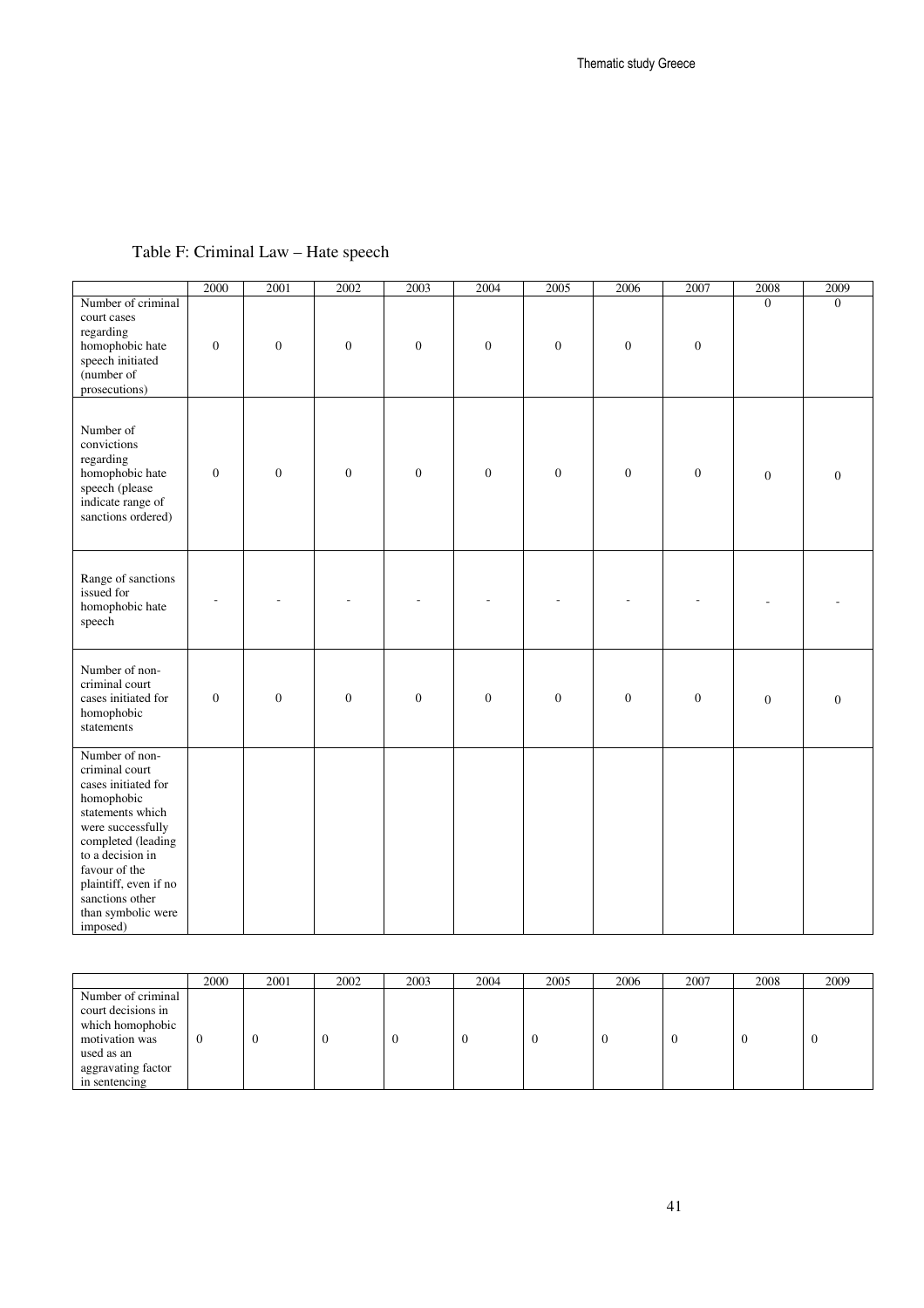|                                                                                                                      | 2000                    | 2001             | 2002                    | 2003                    | 2004                    | 2005                    | 2006                    | 2007                    | 2008                    | 2009                    |
|----------------------------------------------------------------------------------------------------------------------|-------------------------|------------------|-------------------------|-------------------------|-------------------------|-------------------------|-------------------------|-------------------------|-------------------------|-------------------------|
| Number of<br>name changes<br>effected due to<br>change of<br>gender                                                  | Not<br>available        | Not<br>available | <b>Not</b><br>available | <b>Not</b><br>available | <b>Not</b><br>available | <b>Not</b><br>available | <b>Not</b><br>available | Not<br>available        | <b>Not</b><br>available | <b>Not</b><br>available |
| Number of<br>persons who<br>changed their<br>gender/sex in<br>your country<br>under the<br>applicable<br>legislation | <b>Not</b><br>available | Not<br>available | Not<br>available        | <b>Not</b><br>available | <b>Not</b><br>available | Not<br>available        | <b>Not</b><br>available | <b>Not</b><br>available | Not<br>available        | <b>Not</b><br>available |

#### Table G: Transgender issues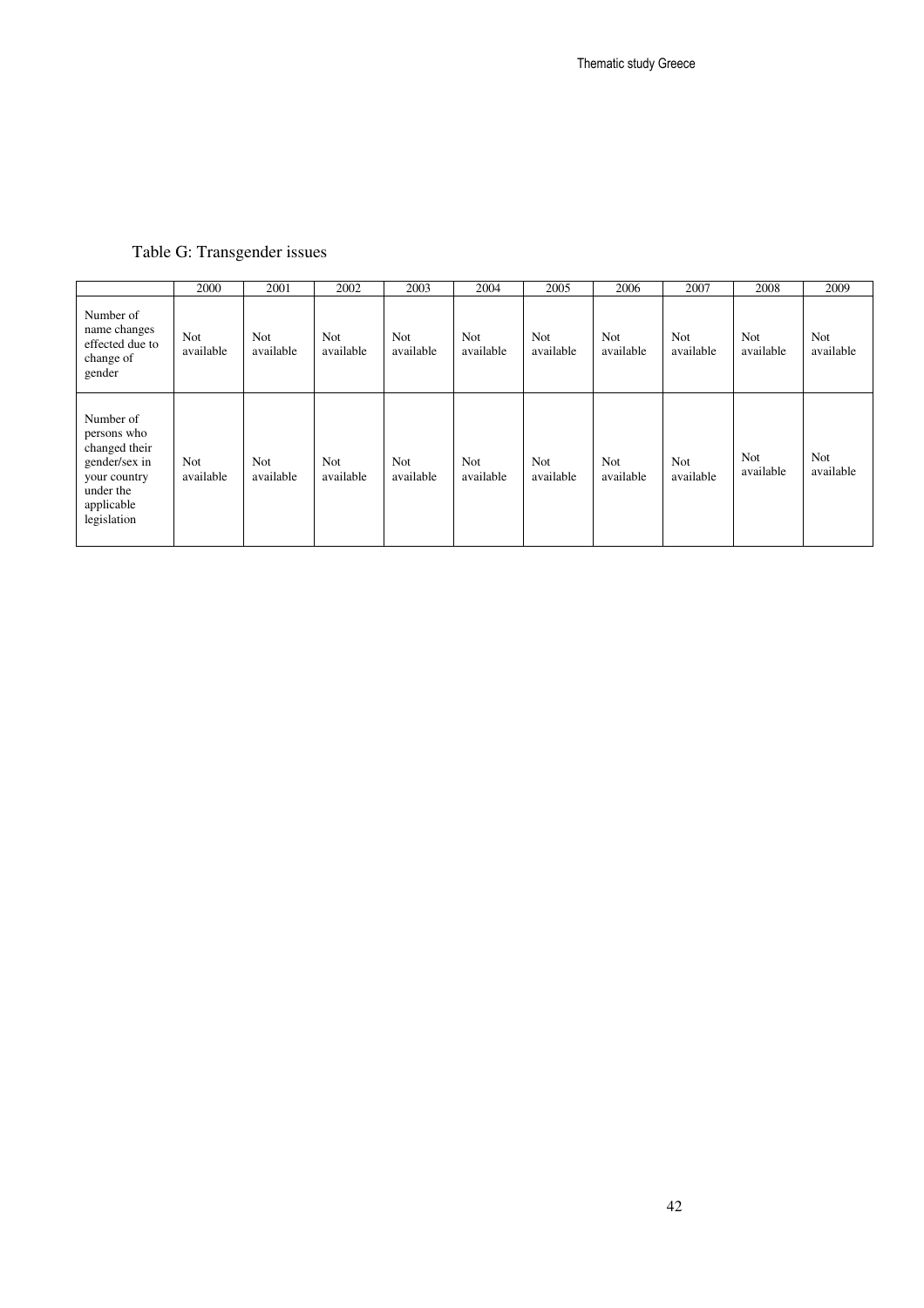# Annex 3 – Institutions consulted

| Public services                                                                                                                                                                                        | Answers<br>received | Institutional<br>role | Cases of law<br>enforcement |
|--------------------------------------------------------------------------------------------------------------------------------------------------------------------------------------------------------|---------------------|-----------------------|-----------------------------|
| The Greek Ombudsman<br>(Συνήγορος του Πολίτη)                                                                                                                                                          | $\sqrt{}$           | N3304/05              | One judged not<br>founded   |
| Labour Inspection Body<br>S.EP.E. (Σώμα Επιθεώρησης<br>Εργασίας)                                                                                                                                       | $\sqrt{}$           | N3304/05              | None                        |
| Equal Treatment Committee,<br>Ministry of Justice (Επιτροπή<br>Ίσης Μεταχείρισης, Υπουργείο<br>Δικαιοσύνης)                                                                                            | $\sqrt{}$           | N3304/05              | None                        |
| Police Press Office (Γραφείο<br>Τύπου Αστυνομίας)                                                                                                                                                      | $\sqrt{}$           |                       |                             |
| Police General department<br>(Διεύθυνση Γενικής<br>Αστυνόμευσης)                                                                                                                                       | $\sqrt{}$           |                       | None                        |
| <b>Asylum Department, Ministry</b><br>of the Interior, Public<br>Administration and<br>Decentralization (Τμήμα<br>Πολιτικού Ασύλου, Υπουργείο<br>Εσωτερικών)                                           | $\sqrt{}$           |                       | None                        |
| Department of civil and<br>municipal Status, Ministry of<br>the Interior, Public<br>Administration and<br>Decentralization (Διεύθυνση<br>Αστικής και Δημοτικής<br>Κατάστασης, Υπουργείο<br>Εσωτερικών) | $\times$            |                       | None                        |
| Department of Migration<br>Policy, Ministry of the Interior,<br>Public Administration and                                                                                                              | $\sqrt{}$           |                       | None                        |